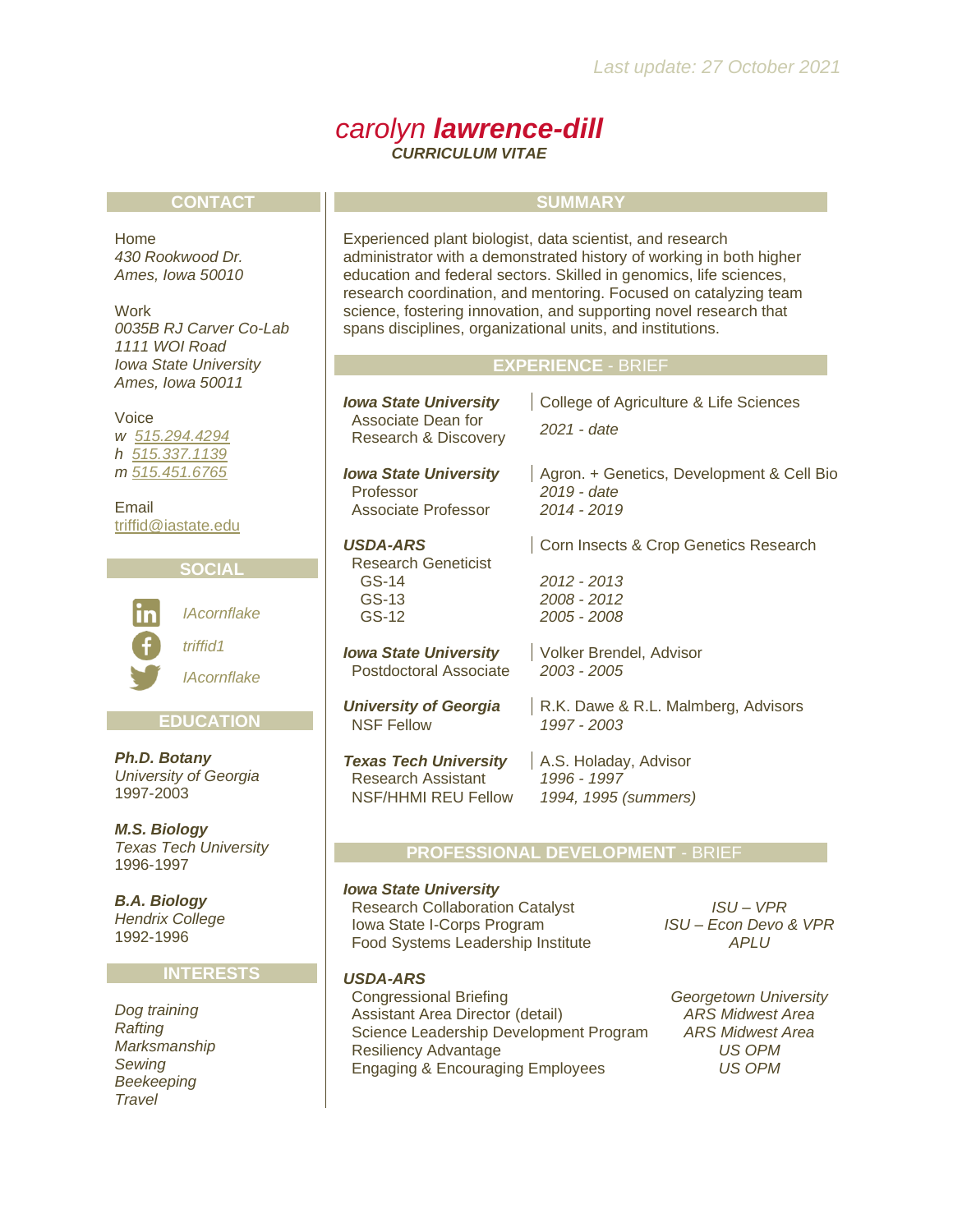## *table of contents* **CLICK TO ADVANCE**

| <b>Education</b>                                                                                                                                                                                                                                                                               | 3                                           |
|------------------------------------------------------------------------------------------------------------------------------------------------------------------------------------------------------------------------------------------------------------------------------------------------|---------------------------------------------|
|                                                                                                                                                                                                                                                                                                |                                             |
|                                                                                                                                                                                                                                                                                                |                                             |
|                                                                                                                                                                                                                                                                                                | $-7$                                        |
| Enabling and Catalyzing Research__________<br>$\overline{z}$<br>Creating a Diverse, Equitable, and Inclusive Environment [1944] [1945] Creating a Diverse, Equitable, and Inclusive Environment [1946] [1946] [1946] [1946] [1946] [1946] [1946] [1946] [1946] [1946] [1946] [1946] [1946] [19 | 9                                           |
|                                                                                                                                                                                                                                                                                                | 10<br>10                                    |
| Reinventing and Integrating Maize Genetics and Genomics ________________________<br>Promoting Organizational Change For Data Driven Discoveries _____________________                                                                                                                          | 10<br>10<br>11                              |
| <b>Publications</b>                                                                                                                                                                                                                                                                            | 12                                          |
| Peer-Reviewed Journal Articles<br>Additional Publications (Not Necessarily Peer Reviewed) [1989] [2002] [2003] [2003] [2003] [2003] [2003] [2003] [2003] [2003] [2003] [2003] [2003] [2003] [2003] [2003] [2003] [2003] [2003] [2003] [2003] [2003] [2003] [2003                               | 12<br>17<br>18                              |
|                                                                                                                                                                                                                                                                                                | 19                                          |
| Professional Associations, Awards, and Recognition______________________________                                                                                                                                                                                                               | 22                                          |
|                                                                                                                                                                                                                                                                                                | 23<br><u> 1980 - Johann Barbara, martxa</u> |
| Participation in Meetings, Technical Conferences, & Workshops _____________                                                                                                                                                                                                                    | 25                                          |
|                                                                                                                                                                                                                                                                                                | 28<br>- 28<br>29<br>29                      |
| <b>Mentorship</b><br><u> 1989 - Johann Stein, marwolaethau a bhann an t-Amhain an t-Amhain an t-Amhain an t-Amhain an t-Amhain an t-A</u>                                                                                                                                                      | 29                                          |
|                                                                                                                                                                                                                                                                                                | -29<br>29<br>29<br>30                       |
| MS Major Professor (1)<br>MS Committees (3)                                                                                                                                                                                                                                                    | 30<br>30<br>31                              |
| Fulbright (1)<br><u> 1989 - Johann Stoff, deutscher Stoffen und der Stoffen und der Stoffen und der Stoffen und der Stoffen und der</u>                                                                                                                                                        | 31<br>31<br>32                              |
| <b>Outreach</b><br><u> 1989 - Jan Sterner, amerikansk politiker (d. 1989)</u>                                                                                                                                                                                                                  | 32                                          |
| <b>Service to the Institution</b><br><u> 1989 - Andrea Stadt Britain, amerikansk politiker (</u>                                                                                                                                                                                               | 33                                          |
| Service to the Profession<br><u> 1989 - Johann Stein, mars an deutscher Stein und der Stein und der Stein und der Stein und der Stein und der</u>                                                                                                                                              | 36                                          |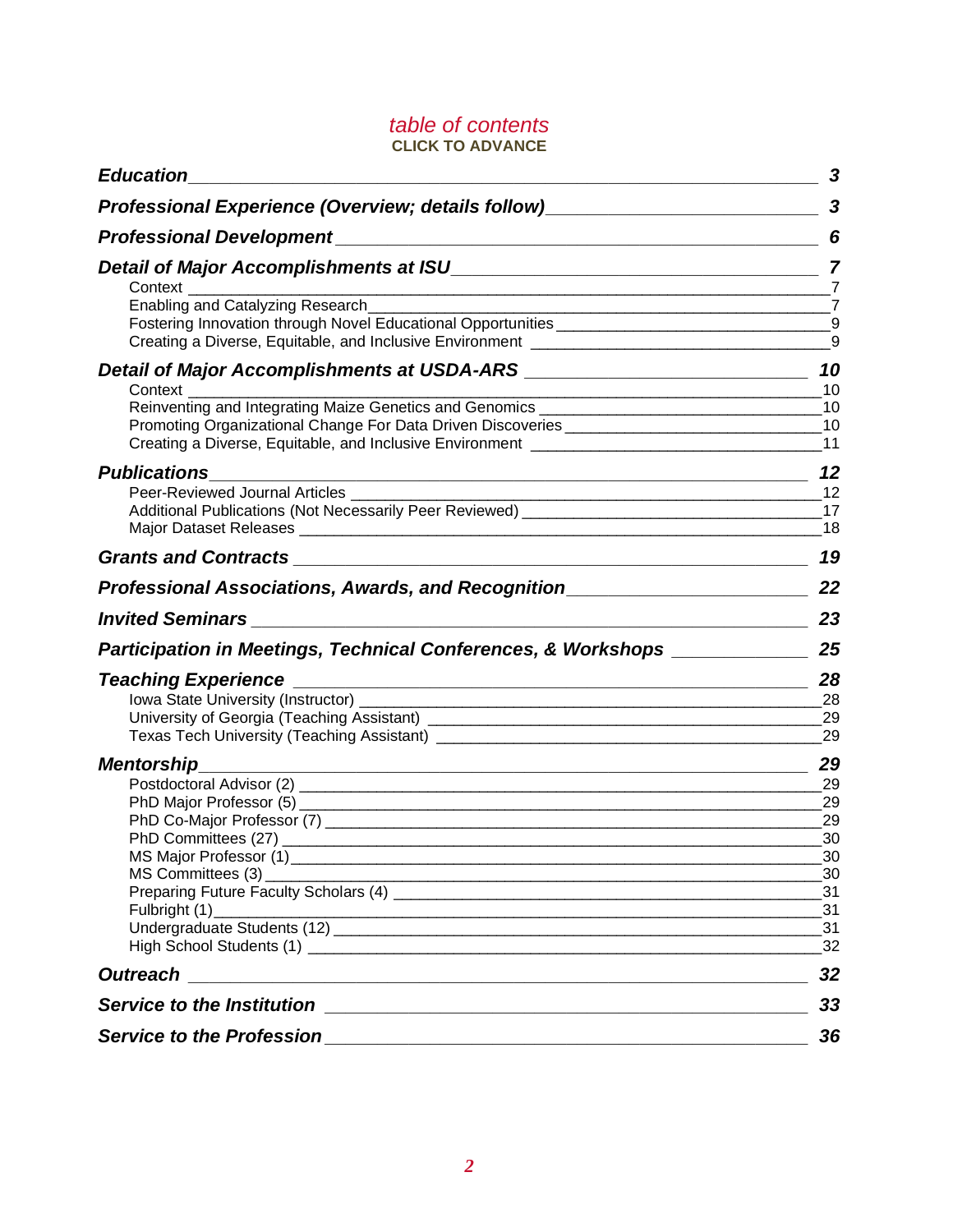## **EDUCATION**

| Ph.D. Botany | 2003 | University of Georgia | Athens, Georgia  |
|--------------|------|-----------------------|------------------|
| M.S. Biology | 1997 | Texas Tech University | Lubbock, Texas   |
| B.A. Biology | 1996 | Hendrix College       | Conway, Arkansas |

## **PROFESSIONAL EXPERIENCE** (OVERVIEW; DETAILS FOLLOW)

## IOWA STATE UNIVERSITY

| 2021 - present | Associate Dean for        |
|----------------|---------------------------|
|                | Research &                |
|                | Discovery,                |
|                | Associate Director,       |
|                | Iowa Agriculture and      |
|                | Home Economics            |
|                | <b>Experiment Station</b> |
|                | (IAHEES)                  |
|                |                           |

College of Agriculture & Life Sciences (CALS)

- Research enterprise:
	- Sets priorities and creates mechanisms to realize the research mission.
	- Coordinates and integrates research with extension/outreach, and education.
	- Develops strategies for improvement and maintenance of research infrastructure on and off-campus.
- Faculty Support:
	- Facilitates and supports faculty research efforts, including tracking research funding opportunities and assisting with proposal preparation, submission, and research development in concert with the CALS CARES pre-award team.
	- Provides programs for faculty research development and grant coaching/mentoring.
	- Facilitates development of research teams.
	- Be knowledgeable of Federal and ISU research policies, practices, and processes to effectively guide faculty, department chairs, and center directors in their execution.
- State, national, and international research presence and leadership:
	- Represents CALS and IAHEES with the regional association of experiment station (NCRA) directors and the Experiment Station Section (ESS) of APLU.
	- Engages with funding agencies (public and private) to advance the research enterprise
	- Corporate relations and commercialization.
	- Works with the ISU Research Foundation, Office of Intellectual Property and Technology Transfer, Office of Economic Development and Industry Relations, and college offices of Development, and Partnerships to tie research to real-world impacts.
	- Cultivates research opportunities with public and private partners.
	- Cultivates relationships with Iowa agriculture, natural resources, and commodity groups.
	- Cultivates faculty preparedness for opportunities involving support from and collaboration with the private sector, and for internal and external entrepreneurial activities.
	- Coordinates with ISU offices, centers, institutes, and key collaborators
	- Serves on the research leadership council and facilitates research coordination with Office of the Vice President for Research and other colleges at ISU.
	- Serves as a liaison to the Bioeconomy Institute, Center for Metabolic Biology, Crop Bioengineering Consortium, Plant Sciences Institute, and others.
	- Coordinates with CALS centers and research and discovery groups
	- Liaises and collaborates with local, state and federal affiliated agencies.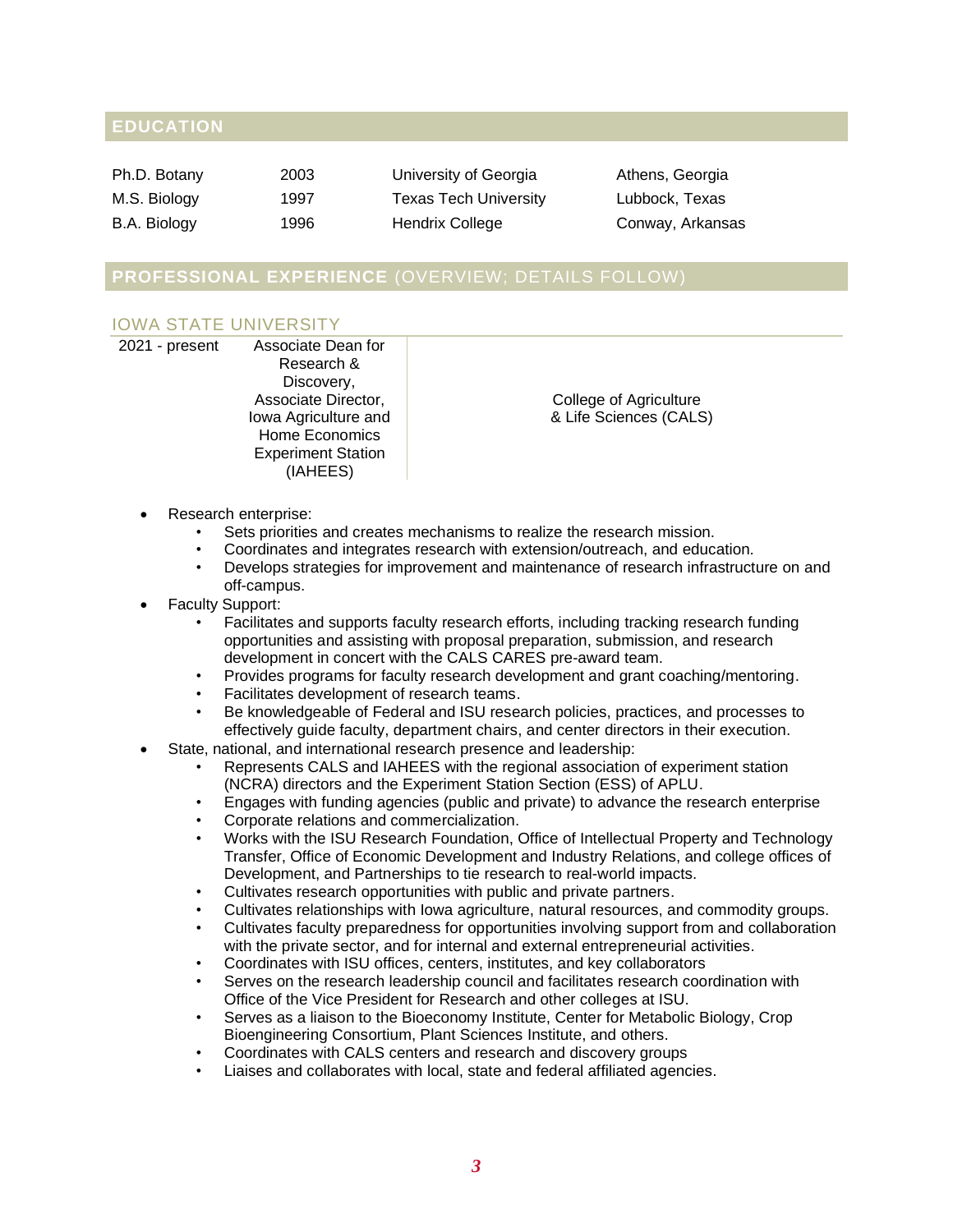| 2017 - 2019             | Chair and Director of                   | Graduate Interdepartmental                                                                                                                                                      |
|-------------------------|-----------------------------------------|---------------------------------------------------------------------------------------------------------------------------------------------------------------------------------|
|                         | <b>Graduate Education</b>               | <b>Bioinformatics &amp; Computational Biology</b>                                                                                                                               |
| $\bullet$<br>committee. |                                         | Reformulated administration and oversight by re-instituting turnover in the program's supervisory                                                                               |
| $\bullet$               |                                         | Directed the reconstituted supervisory committee to review and update program's governance<br>document (which was 20 years old and had otherwise remained unchanged).           |
| $\bullet$               |                                         | Managed transition to the first new Program Coordinator in >15 years and provided on-the-                                                                                       |
|                         |                                         | ground oversight of position expansion to cover three interdepartmental graduate programs.                                                                                      |
|                         |                                         |                                                                                                                                                                                 |
| 2015 - present          | <b>Faculty Scholar</b>                  | <b>Plant Sciences Institute</b>                                                                                                                                                 |
|                         |                                         |                                                                                                                                                                                 |
| $\bullet$               |                                         | Co-founded the Predictive Plant Phenomics graduate specialization across six graduate                                                                                           |
|                         | programs (supported by a \$3M NSF NRT). |                                                                                                                                                                                 |
| $\bullet$               |                                         | Led the Executive Board of the North American Plant Phenotyping Network (NAPPN) in founding<br>a 501(c)3 not-for-profit to serve as a basis for legal organizational structure. |
|                         |                                         |                                                                                                                                                                                 |
| 2019 - present          | Professor                               | Department of Agronomy and                                                                                                                                                      |
| 2014 - 2019             | Associate Professor                     | Department of Genetics, Development & Cell Biology                                                                                                                              |
| $\bullet$               |                                         | Recruited as an Associate Professor (with tenure) via a Presidential Initiative targeted hiring                                                                                 |
|                         |                                         | strategy that aimed to bring in expertise in data science and analytics.                                                                                                        |
|                         |                                         |                                                                                                                                                                                 |

- Created a community of researchers working in data sciences at ISU by organizing a host of seminar series, conferences, and symposia.
- Highlighted as an agent of change for re-envisioning how to document and reward data science achievements for promotion and tenure by the College of Agriculture and Life Sciences, the Office of the Vice President for Research, and the Office of the Provost.
- Selected and contributed to the hiring process for key administrative personnel.
- Published 2-9 peer-reviewed publications annually ( $\overline{x}$  = 4.83).
- Brought in more than \$31M over 7 years as PI or co-PI.
- Received the YWCA Women of Achievement award for eliminating racism and empowering women based on conduct in research, personnel management, and building community.

## USDA-ARS

| 2008 - 2012   | GS-14<br><b>Research Geneticist</b>                                     |                                                        |
|---------------|-------------------------------------------------------------------------|--------------------------------------------------------|
| 2005 - 2008   | $GS-13$<br><b>Research Geneticist</b>                                   |                                                        |
| $2003 - 2005$ | $GS-12$<br><b>Research Geneticist</b>                                   | Corn Insects & Crop Genetics Research Unit<br>USDA-ARS |
| $2005 - 2013$ | Collaborator<br>Assistant Professor<br>Collaborator Iowa<br>State Univ. |                                                        |

- Hired as the Agency's first ever Category-I (research) scientist for bioinformatics and computational biology.
- Managed ~\$500K per year federal budget for the project. Personnel included PhD-level biologists and computer scientists.
- Coordinated ARS scientists to evaluate research computing for the agency, resulting in a whitepaper for the future, creation of a new Chief Scientific Information Officer for the Agency, and updated guidance to loosen restrictions on data use, transfer, storage, and access.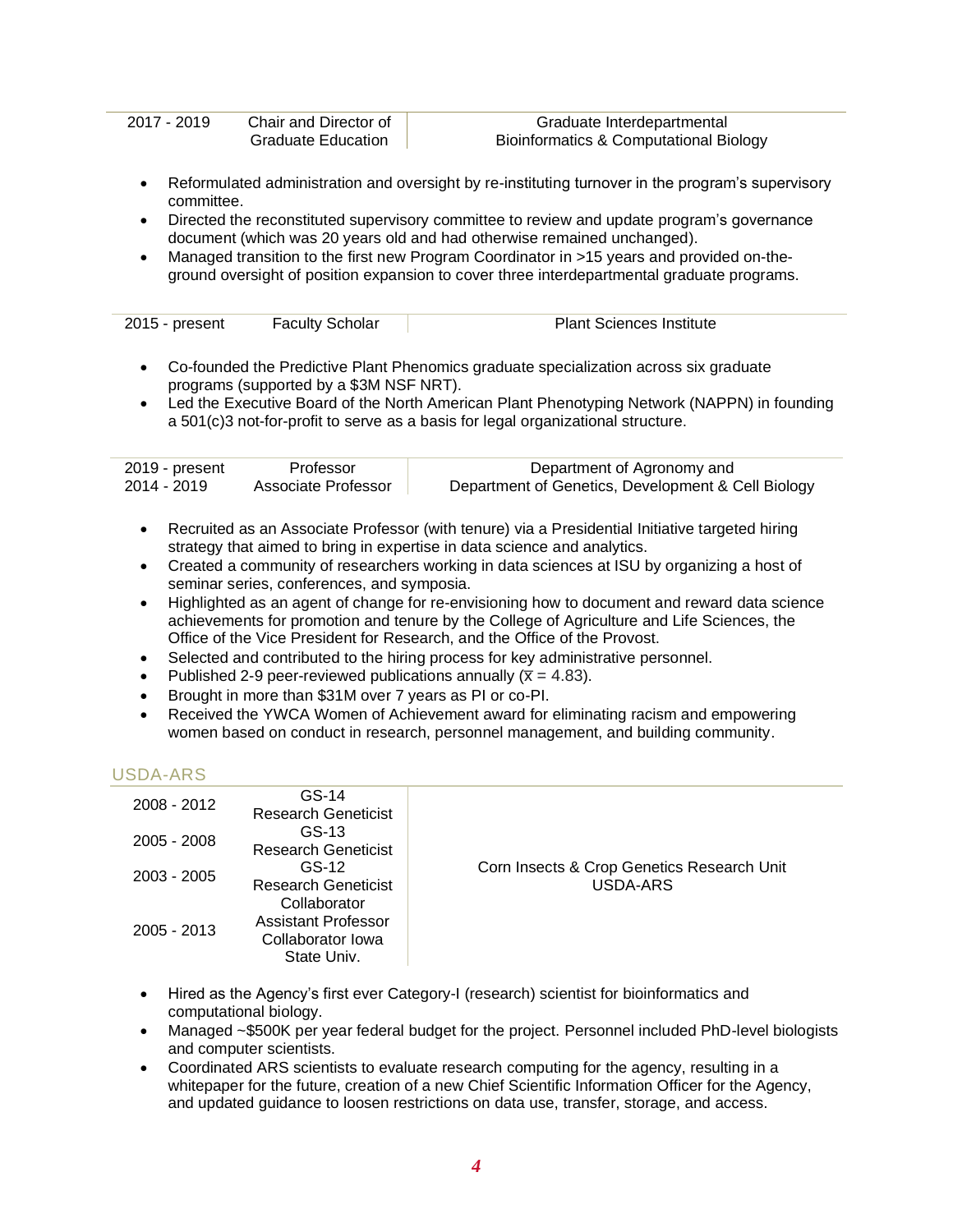- Instituted a hiring strategy for placing PhD-level curational expertise in regions where scientist stakeholders were well-represented.
- Published 1-4 peer-reviewed publications annually ( $\bar{x}$  = 2.40).
- Brought in \$8,312,599 over 9 years as PI, co-PI, or contractor.
- Received the Midwest Area Equal Opportunity Award for plant germplasm and genomics outreach to American Indians.

### IOWA STATE UNIVERSITY

| 2003 - 2005 | Postdoctoral       | Volker Brendel, Advisor |
|-------------|--------------------|-------------------------|
|             | Research Associate |                         |
|             |                    |                         |

- Provided on-the-ground leadership and cross-institutional communication resulting in the transition of a long-term USDA-ARS project into a new congressional district with alternate administration, oversight, and personnel.
- Managed transition of the Maize Genetics Database to a sequence-based paradigm, ultimately resulting in the creation of a new Maize Genetics and Genomics Database (MaizeGDB) resource.

## UNIVERSITY OF GEORGIA

| Research Fellow<br>1997 - 2003<br><b>NSF Training Grant</b> | R. Kelly Dawe and Russell L. Malmberg, Advisors |
|-------------------------------------------------------------|-------------------------------------------------|
|-------------------------------------------------------------|-------------------------------------------------|

#### Dissertation:

"A combined bioinformatic/molecular-based approach to understanding molecular motors in plants"

- Published the first paper showing that flowering plant cytoskeletal elements are unique among multicellular organisms – dynein, the major minus-end directed motor, is missing.
- Reorganized how researchers understood relationships among kinesin motor protein superfamily members, demonstrating that plants have an expansion of minus-end directed kinesins.
- Led the creation of a standardized kinesin nomenclature by organizing researchers worldwide to function as a community. (Reviewed for The Taproot [podcast.](https://plantae.org/taproot-podcast-s1e2-normalizing-nomenclature-and-the-idealism-of-youth-with-carolyn-lawrence-dill/))

#### TEXAS TECH UNIVERSITY

1996 - 1997 Graduate Research

date Research Manuel A. Scott Holaday, Advisor

Thesis: "Effects of mild night chilling on respiration of expanding cotton leaves"

• Published one peer-reviewed paper with the same title as the dissertation. This work continues to accumulate citations even today with findings serving as the basis for ongoing research.

| 1994 & 1995 | Fellow, NSF | A. Scott Holaday, Advisor |
|-------------|-------------|---------------------------|
| summers     | REU/HHMI    |                           |

- Selected to serve as an 8-week summer intern for two years.
- Developed an independent research project that served as the basis for the M.S.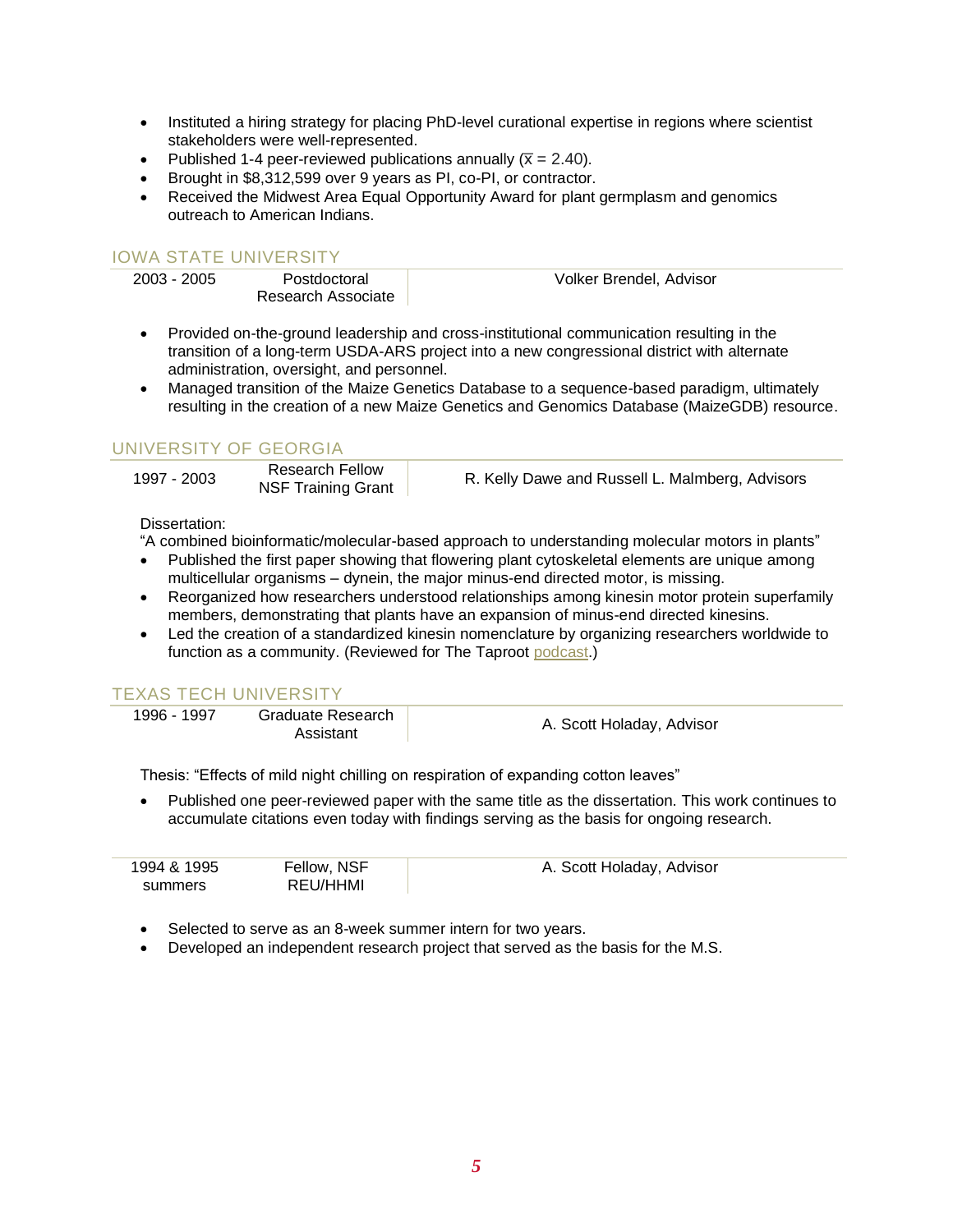## **PROFESSIONAL DEVELOPMENT**

## ISU RESEARCH COLLABORATION CATALYST TRAINING

2020 - 2021 Facilitating interdisciplinary team science

- Nominated by the Plant Sciences Institute Director, Dr. Patrick Schnable.
- Organized by the Office of the Vice President for Research.
- Monthly meetings to focus on the support of team science through self-evaluation reading, homework assignments, and seminars by renowned leaders on collaborative research.

## ISU I-CORPS PROGRAM

Exploring the commercial potential for research outcomes

- Selected through an application process.
- Organized by the ISU Office of Economic Development and Industry Relations and the Vice President for Research.
- Weekly meetings over a two-month period.
- Developed a business model for a data sciences-oriented startup company by progressively considering alternate perspectives, input, and strategies.

## FOOD SYSTEMS LEADERSHIP INSTITUTE, COHORT 13 FELLOW

Developing core leadership competencies for the Association of Public and Land-Grant Universities

- Nominated by the ISU CALS Senior Associate Dean for Research, Dr. Joe Colletti.
- Program organized by the Association of Public and Land-Grant Universities.
- Components:

o Three intensive training sessions on-site at diverse member universities (i.e., the North Carolina State University, The Ohio State University, and the University of California – San Luis Obispo).

- o Change project: ISU Bioinformatics and Computational Biology Program Revamp.
- o Professional coaching and formal mentorship (mentors: Iowa Senator Chuck Grassley and ISU Department of Food Science Chair Dr. Ruth MacDonald).

#### CONGRESSIONAL BRIEFING CONFERENCE

| ×<br>٠ | ۰, |
|--------|----|
|--------|----|

Understanding congressional process and procedure as well as the "culture" that is the United States Congress

- Nominated by USDA-ARS Midwest Area Director Dr. Larry Chandler.
- Week-long training sessions by Georgetown University Government Affairs Institute on-site at the US Capital.
- Focus on how authorization and appropriation work, how congressional committees function, and what congressional oversight is. Interactions with members of the Congressional Research Service and other agencies were facilitated.
- Seminars from constitutional historians, senators, staffers, and lobbyists on how to work with congress.
- Visited key state and federal offices.

## DETAIL: ACTING ASSISTANT AREA DIRECTOR, MWA USDA-ARS

Experiential leadership training as a short-term member of the Midwest Area Office

• Component of the MWA Science Leadership Development Program.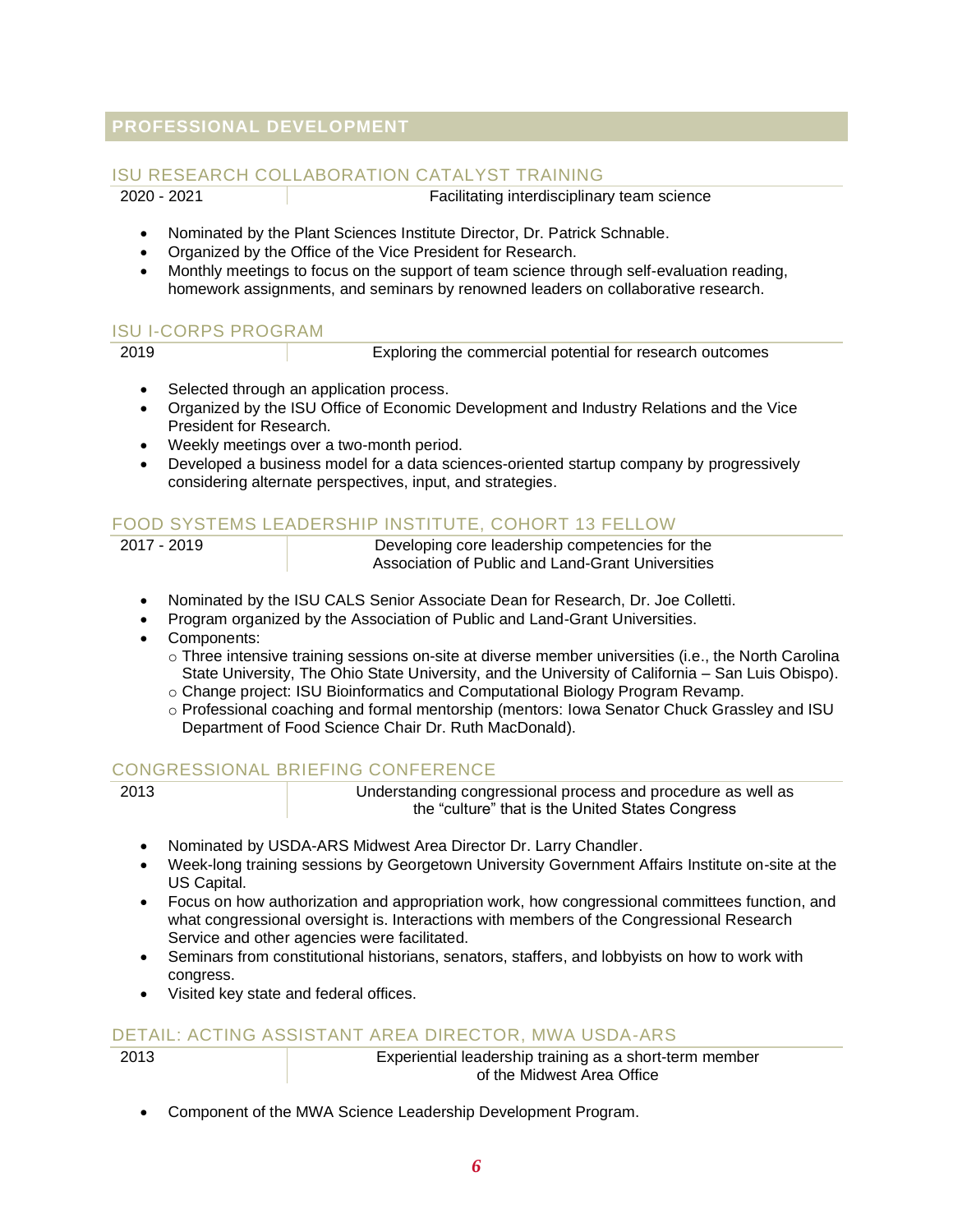- Three-week, on-site experience at the Midwest Area Office in Peoria, Illinois.
- Reviewed and provided feedback for Project Plan development.
- Provided feedback for scientist applications for the Research Position Evaluation System (i.e., promotion portfolios).
- Observed meetings with scientists across the Midwest seeking input for making difficult decisions.

## RESILIENCY ADVANTAGE, US OPM

2012 Behavioral training to increase resilience in the face of leadership challenges

- Nominated by Research Leader Dr. Craig Abel.
- One-week course conducted in Shepherdstown, West Virginia. Focused on how best to remain calm, cool, and collected in the face of organizational change, personnel management issues, and project administration.

#### ENGAGING & ENCOURAGING EMPLOYEES, US OPM

2012 Engaging employees to maximize individual performance, team productivity, and organizational results

- Nominated by Research Leader Dr. Craig Abel.
- One-week course in Aurora, Colorado. Focused on supporting employees and colleagues to become high-performing contributors to all projects and how to help them maintain a high level of performance for their organizations and for themselves. Involved not only supervisory leadership challenge guidance but also peer mentoring and training to influence individuals beyond the scope of direct supervision.

## **DETAIL OF MAJOR ACCOMPLISHMENTS AT ISU**

#### CONTEXT

Iowa State University is Research I, public Land Grant institution founded in 1858 that currently enrolls about 36,000 students (roughly 83% undergraduate, 43% female). ISU is the largest university in the state of Iowa. In 2020, Iowa State reached \$253M in external research funding, with \$186M derived from federal sources.

At ISU, I have focused on enabling and catalyzing research in data sciences and agriculture, fostering educational advancement through the development of data-focused programs and courses for the biosciences in general and for plant phenomics in particular, and creating a diverse, equitable, and inclusive environment for team science in analytics research.

#### ENABLING AND CATALYZING RESEARCH

**Creating community in Big Data for Iowa State**: I joined ISU in 2014 as a 'Big Data' targeted hire. I began building a community of practice in the area for by coordinating the existing community of ISU researchers working in the data sciences. First, I created a list serve: [bigdata@iastate.edu,](mailto:bigdata@iastate.edu) which now has ~230 people subscribed. Next, I put together a crosscutting seminar series for 'Big Data.' That series ran successfully for four full years, with monthly meetings attended by roughly thirty people each month. From there, I organized a workshop for the Office of the Vice President for Research (VPR) in Spring of 2015 entitled ["Data-Driven Science Initiative Workshop"](http://www.d3ai.iastate.edu/conferences-and-workshops/agenda-ddsi/) where speakers from Ames as well as other institutions described the state of the art in data sciences to ~80 attendees. Shortly thereafter, colleagues in Computer Science had begun organizing a new major, minor, and certificate in Data Sciences. I served on the [Data](https://datascience.iastate.edu/people)  [Sciences Curriculum Committee](https://datascience.iastate.edu/people) for five years. Following that, I became involved in the Data Sciences Task Force, a group working at the request of the VPR to design and implement policy and mechanisms for data sharing. My role on the committee was as the faculty lead. Our faculty subcommittee focused on reviewing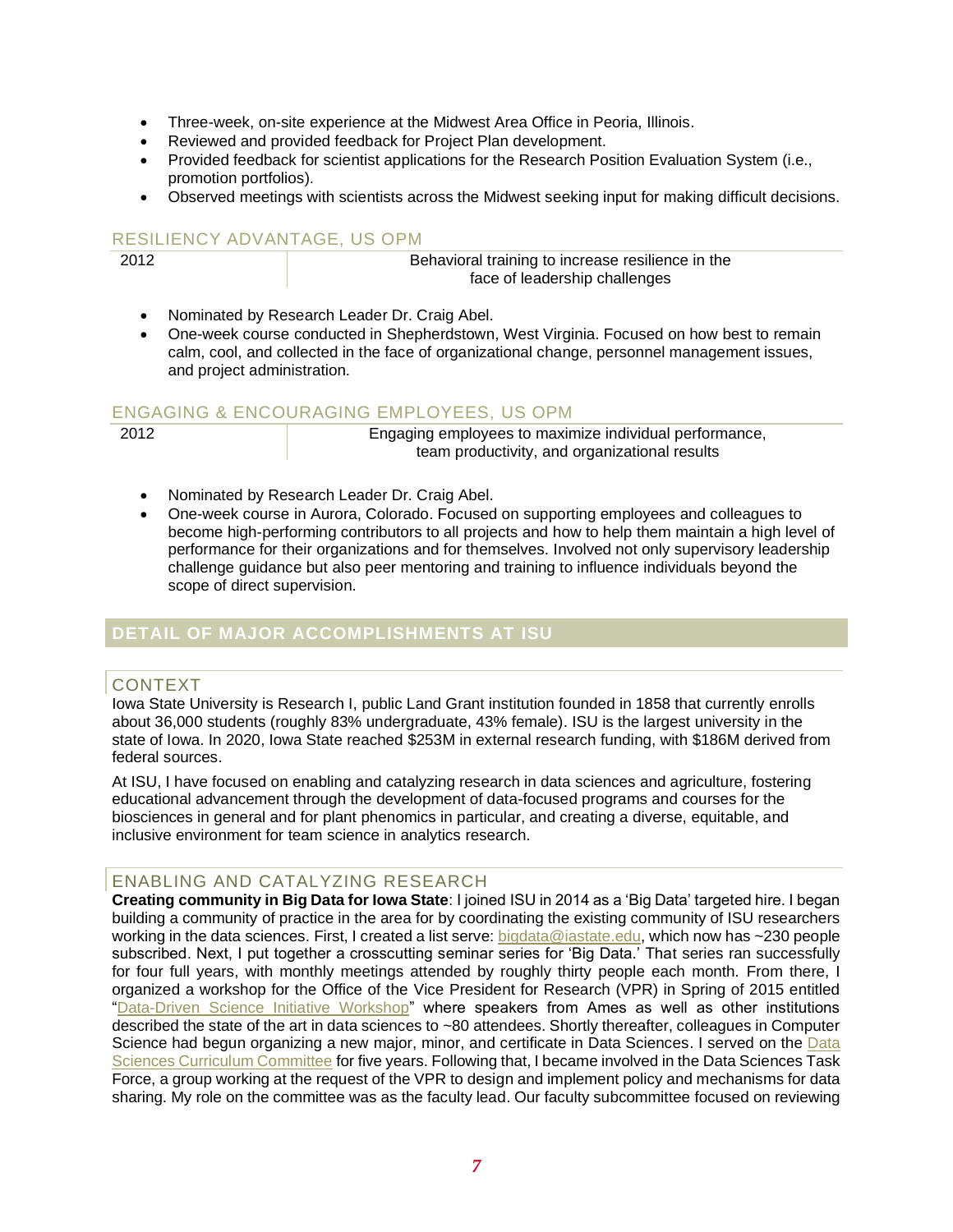and developing guidelines to ensure that data management plans for proposals could be coordinated and managed, and began work toward ensuring that data sciences contributions would be valued in the promotion and tenure process.

**Bringing together the Digital Agriculture community:** In 2015, I led a group to submit a proposal to the VPR Presidential Interdisciplinary Research Initiative's request for proposals. We were funded, but in an unexpected way. Our proposal to work on computational predictive phenomics was joined with one from Asheesh (Danny) Singh in Agronomy and another with Baskar Ganapathysubramanian from Mechanical Engineering. I served as overall principal investigator. Together we formed a project entitled "D3AI: Data-Driven Discovery for Agricultural Innovation" and created ways for our various teams to interact and grow new connections. Over the course of 3 years, our project brought in over \$44M and authored 46 research papers. From that project, there was a natural connection to the Midwest Big Data Hub's [Digital Agriculture](https://digital.ag.iastate.edu/) community, led by ISU. As such, I attended various meetings of the MBDH and led a number of activities, including:

- Coordinating the 2017 Midwest [Big Data Summer School Digital Agriculture Track.](http://mbds.cs.iastate.edu/2017/program.shtml)
- Organizing the 2017 [Plant Phenomics Phridays](https://vimeo.com/search?q=plant+phenomics+phridays) Summer Seminar Series with help from Plant Sciences Institute Director, Pat Schnable.
- Taking on the leadership role for the Midwest Big Data Hub [Digital Ag Spoke](https://digital.ag.iastate.edu/) co-principal investigator Joe Colletti served as the Interim Dean of the College of Agriculture (2017-2019).
- Organizing the 2018 [Metagenomics Mondays](https://www.vpresearch.iastate.edu/news/metagenomics-mondays-summer-series-kicks-off-in-june/) Summer Seminar Series with help from Gwyn Beattie (Plant Pathology) and Iddo Friedberg (Veterinary Pathology and Preventive Microbiology).
- Coordinating a EU/US [Big Data Miniseries](https://vimeo.com/showcase/6623660) focused on Satellites for Agriculture and Data Science for Plant Genomics and Phenomics
- Organizing an [International Controlled Environment Phenotyping](https://vimeo.com/showcase/5918096) "Women in Science" event held at Iowa State.
- Coordinating the Midwest Big Data Hub's Digital Agriculture community as a co-PI in collaboration with PI J. Reecy and co-PI Joe Colletti for the current funding period, with a focus on facilitating the creation and administration of small grants.

All of these activities have been very successful. As an example, the Plant Phenomics Phridays seminar series was attended in person and via webcast worldwide by 440 researchers with 46 industry attendees and 72 joining from other countries.

Since then, I have joined a group of 7 investigators (led by PI Patrick Schnable) to create a project that expands the traction in phenomics to include animal genome to phenome perspectives. The [Agricultural](https://www.ag2pi.org/)  [Genome to Phenome Initiative,](https://www.ag2pi.org/) AG2PI, is a NIFA-funded organization that seeks to engage broad and diverse researchers by sponsoring and coordinating field days, conferences, training workshops, and seed grants. Outcomes of the project are intended to guide the spending of \$40M authorized for genome to phenome research by Congress.

**Founding the North American Plant Phenotyping Network:** In 2016, I was awarded a conference grant from the NSF's Plant Genome Research Program to begin work toward outlining how best to coordinate the plant phenotyping community across the US and in collaboration with our European colleagues. I organized two conferences, one at the Plant and Animal Genome Conference and one in Ames. Participants developed guidance for funding agencies including a suggestion to create a community coordinating organization like the various Plant Phenotyping Networks in Europe. A subset of 7 of us who were highly engaged in these discussions formed the *ad hoc* NAPPN board. We organized a convening at Purdue in Fall of 2016 and another at the PHENOME conference in February of 2017. We developed provisional bylaws, grew a membership of over 400 scientists from many organization types, and conducted elections in early 2018. I became one of 7 scientists elected by the community to further develop the NAPPN, including planning for how to sustain the organization. In my second year of service as an elected member, I chaired the committee and suggested that rather than working under the umbrella of a single university, we should found a not-for-profit (501(c)3) organization. The membership agreed. Together, we officially created the legal entity. Since the conclusion of my service on the organization's Board of Directors, membership has increased to more than 800 members, a conference was organized by the Board of Directors with help from members of the organization, and funds were brought in to the organization as a result. I currently have a proposal under review with the NSF that, if funded, will provide about \$500K support for NAPPN's expansion over the course of the next five years.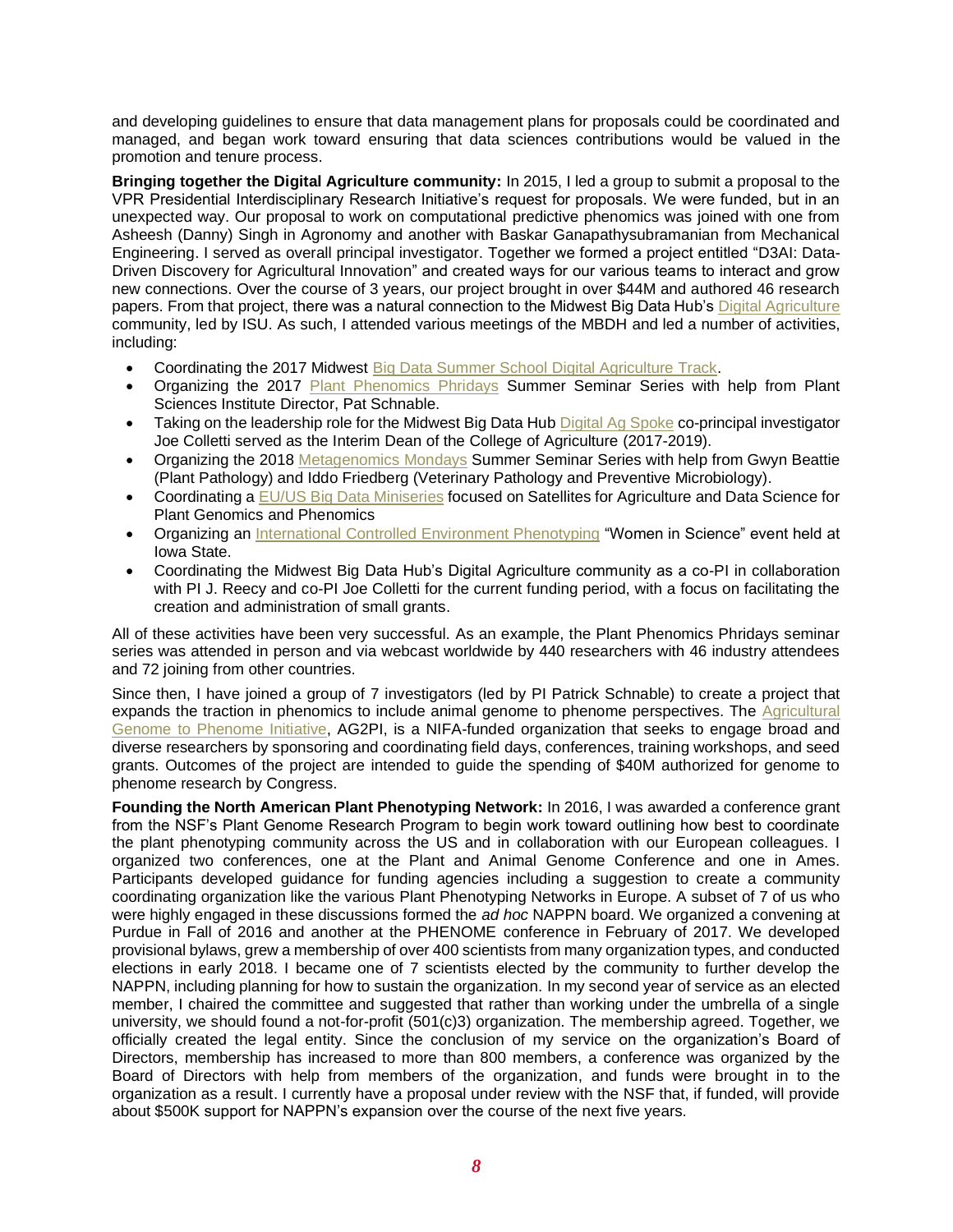## FOSTERING INNOVATION THROUGH NOVEL EDUCATIONAL OPPORTUNITIES

**Bioinformatics:** My research is primarily concerned with plant bioinformatics and computational biology, making leadership in the undergraduate BCBio and Graduate BCB majors a natural fit. I have served on the supervisory committees of both, and served as the Chair and Director of Graduate Education (DOGE) for BCB. Whereas BCBio is a very small program (with around fifteen undergrads participating most years), the graduate BCB program has approximately fifty PhD students any given year, with participating faculty from 4 academic colleges and 18 departments.

In 2015, I developed and taught two new classes, BCBio 322 – Introduction to Bioinformatics and BCBio 110 – Bioinformatics Orientation. Both are required courses for the BCBio undergraduate major that had never been taught before. As the Chair and DOGE of the BCB graduate program (2017-2019), I organized the BCB 690 Student Seminar and the BCB 691 Faculty Seminar.

**Leading change as chair and DOGE of BCB:** During my tenure as chair for BCB, I had planned to focus on sustainability of the program through developing a MS non-thesis option for the program with funding streams directed back to program support. Given that BCB is an interdepartmental program and these programs are not directly supported by the ISU budget model, that work was (surprisingly) challenging. Coupled with that came this challenge: the program coordinator of nearly fifteen years retired unexpectedly during my first year as chair of the program. I began working with Ruth MacDonald, who was Assistant Dean of Graduate Programs in CALS, and Bill Graves, Dean of the Graduate College, to figure out how best to proceed. In the end, we hired a program coordinator to support both the BCB and Interdepartmental Genetics and Genomics graduate programs, a position that subsequently was expanded to also cover the Molecular, Cellular, and Developmental Biology graduate program. This change was significant: the new hire became responsible for the work previously carried out by three people. As such, managing this change required that the faculty in all three programs pick up a good deal of program coordination. As such, for BCB I reformulated administration and oversight. This involved careful review of supervisory committee membership including re-instituting turnover and elections, which had gone unattended to for a number of years. I also directed the reconstituted supervisory committee to review and update program's governance document (which had gone unchanged for 20 years). With these significant changes, the program continues to be successful, though the 2020 pandemic has reduced the number of recruits for two years, a trend that must be stemmed in the coming recruitment season.

**Predictive plant phenomics:** In 2015, ISU professors Julie Dickerson, Ted Heindel, Pat Schnable, and I brought in a \$3M grant from the NSF's Research Traineeship (NRT) program to create a graduate Predictive Plant Phenomics (P3) Specialization at ISU. Perhaps notably, the NRT program claims a funding rate of less than 5% on average. The P3 Specialization combines training in plant science, data science, and engineering with 'soft skills' like project management and communication. Students in the program come from diverse backgrounds. As such, all students have an area of expertise as well as a number of areas with deficiencies. In 2016, Ted Heindel and I developed and taught ME/GDCB 585 – Fundamentals of Predictive Plant Phenomics, the core course for the P3 Specialization, for the first time. ME/GDCB 585 is taught annually, including both lecture- and project-based training and requiring a laboratory component. Enrollment is good and a particularly exciting thing has happened: past students involved in the course have volunteered to teach sessions for the class over time. In this way, the camaraderie of the cohort of P3 students grows stronger, their communication skills improve, and our program becomes more integrated.

#### CREATING A DIVERSE, EQUITABLE, AND INCLUSIVE ENVIRONMENT

To be successful at the university involves bringing together purpose, rigor, and empathy. My efforts are at the intersection of plant genomics and data science, both of which are "team sports" where methods and tools change at break-neck speed. I train and mentor with a focus on diversity, teamwork, and continual change. Much to my delight and surprise, these signature features of *how* the teams I organize work and function have been recognized at ISU. How I manage and document teamwork have been highlighted as examplars for documenting achievements in team science for promotion and tenure by the College of Agriculture and Life Sciences, the Office of the Vice President for Research, and the Office of the Provost. I also have been honored to receive the YWCA Women of Achievement award for eliminating racism and empowering women based on conduct in research, personnel management, and community building. More recently, I have been charged to lead a small team to develop governing principles that will support the Department of Agronomy to nominate and elect members to the Diversity,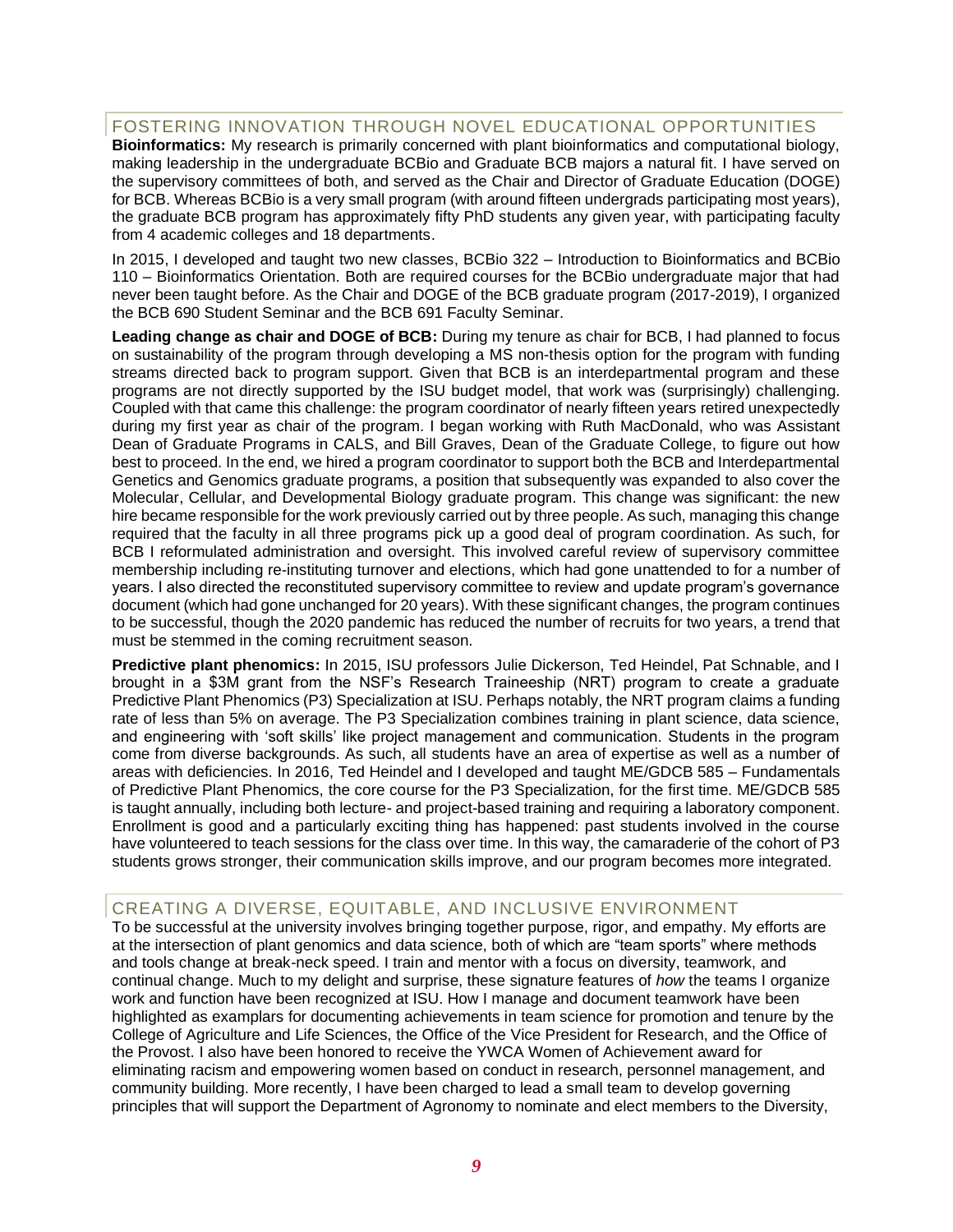Equity, and Inclusion (DEI) committee, to put in place guidelines that ensure committee turnover and broad participation, and to clearly define the mission, vision, and values that should guide DEI efforts for the department. Last but not least, I am now assembling a [Faculty Allies](https://facultyallies.iastate.edu/) page at ISU. The goal is to enable people to identify someone who can listen when it isn't clear who to turn to or how to manage a difficult situation. Faculty inclusion in the directory is based on student nominations, with the first few trickling in just this past week.

## **DETAIL OF MAJOR ACCOMPLISHMENTS AT USDA-ARS**

#### CONTEXT

One of four agencies in USDA's Research, Education and Economics mission area, the Agricultural Research Service (ARS) is the in-house research arm of the USDA. With over 7,000 employees, scientists working at USDA-ARS seek to extend scientific knowledge and solve the nation's agricultural problems through its four national program areas: nutrition, food safety, and quality; animal production and protection; natural resources and sustainable agricultural systems; and crop production and protection. The ARS Headquarters is located in Washington, D.C. and headquarters personnel are located at the George Washington Carver Center (GWCC) in Beltsville, Maryland. The ARS budget is approximately \$1.2 billion. Ames, Iowa is the largest location in terms of personnel for USDA-ARS outside of Beltsville.

At ARS my work as the Director of MaizeGDB, the maize model organism database, involved reinventing the project in the age of genome sequences, extending lessons learned to advance the agency's perspective on data science, and involving and supporting people to carry out that work through service focused on advancing inclusion, diversity, and civil rights activities.

## REINVENTING AND INTEGRATING MAIZE GENETICS AND GENOMICS

Becoming the lead scientist for the Maize Genetics and Genomics Database brought a host of complex problems. During my postdoctoral work under the guidance of Volker Brendel, my job was to take two independent biological databases and to combine them into a single, seamless resource that brought maize genetics into the era of genomics. ZmDB was a sequence-based resource initially created to house information about mutants and their seed stocks where the mutations were indexed by sequence of the mutator insertion site, and MaizeDB, which was a genetics-oriented resource. Together with a programmer and a database administrator, we succeeded in solving the technical problems associated with creating the resource. As a result, our small team of three was hired by USDA-ARS in Ames to continue the project. I was hired as a Category-I (research) Geneticist. At that time, it was not considered reasonable to expect that someone working in what we now call data science could lead and publish to become a successful, independent researcher. I am lucky that Les Lewis, the unit's Research Leader, chose to develop the position as a full-fledged and independent Cat-I research appointment. From there, I set to work figuring out how to navigate federal rules and regulations while also bringing the project into a paradigm of constant renewal and advancement under the umbrella of an institution where rules and regulations sometimes favor sustainability over adopting cutting-edge methods. In an effort to enlist the community of maize genetics as stakeholders whose voices could keep the call for change fresh, I created and instituted a stakeholder guidance committee whose members included maize geneticists from the National Academy of Sciences, data scientists from NIH and other prominent federal research institutions, and leaders of other model species databases. These stakeholder scientists reviewed the project annually and offered guidance on how best to advance the project over time and keep MaizeGDB moving forward in an organization where the pace of change sometimes can feel glacial.

## PROMOTING ORGANIZATIONAL CHANGE FOR DATA DRIVEN DISCOVERIES

Starting in 2005, I provided evidence and a rationale for moving Congressionally mandated funding from one Congressional District to another (Missouri to Iowa) to support the transitioning of the maize genetics database to new leadership and a new future in Ames, Iowa. Once this was accomplished, I devised and instituted a hiring strategy that placed PhD-level curational expertise in regions where scientist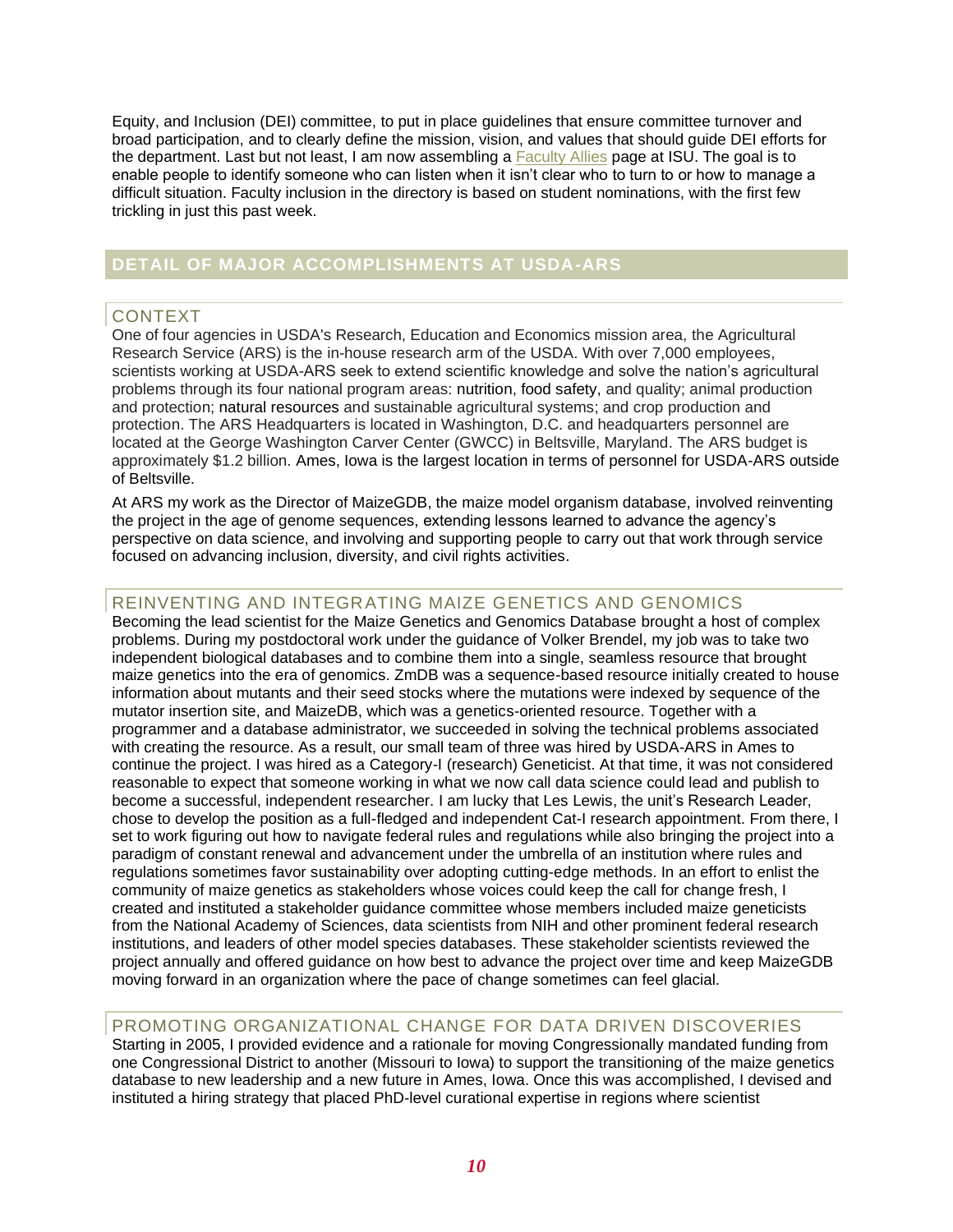stakeholders were well-represented as a means to ensure that the project's stakeholders would be better served by the newly invigorated federal model organism database for maize. During this transition, ARS researchers nationwide began contacting me. Their question was how they, too, could institute change to enable facile access and use of "big data" resources for their own research areas. In 2012, I joined with three others. Together, we organized ARS scientists to evaluate research computing for the agency, which resulted in [guidance for the future of computing in ARS,](https://www.ars.usda.gov/arsuserfiles/20800500/bigdatareport_mar-7-2013.pdf) creation of a new Chief Scientific Information Officer (CSIO) for the agency, and updated guidance to loosen restrictions on data use, transfer, storage, and access. In late 2013, I declined an offer to become the agency's first full-time Chief Scientific Information Officer by Caird Rexroad, II (then Associate Administrator for the agency) in order to join Iowa State University as a tenured faculty member.

## CREATING A DIVERSE, EQUITABLE, AND INCLUSIVE ENVIRONMENT

In 2006 I was appointed to the Ames Area Civil Rights Advisory Committee. The group was responsible for developing activities that supported people in all units in the Ames Location to participate in observances of civil rights advances, federal holidays, and diversity efforts. We organized diverse events monthly and worked to increase the awareness and support of diversity in brings benefit to projects, organizations, and people. I served also as the chair for that committee beginning in 2008, and was appointed to the ARS Midwest Area Outreach, Diversity, and Equal Opportunity Advisory Committee, which I also chaired. At the same time that I was working on these committees, I saw a unique opportunity to involve a specific group in my own research - American Indians. The 'corn connection' from genetics to native culture was apparent: we shared a love for the plant as a source of both food and inspiration. With guidance from Dr. Lemanuel Bitsoi, a Diné Navajo colleague working at FlyBase, the model organism database for *Drosophila*, I set to work crafting a request for supplemental funding from the NSF to bring Navajo students from the Four Corners region in the Southwest United States to Ames. Once the funding was in place, our effort to recruit undergraduates was enabled by a connection with New Mexico State University's Bridges to the Baccalaureate Program for Native American Students at Community Colleges. They sent us the applications for their own program that were beyond their capacity and funding for placement. Six interns joined us in our first summer and carried out research projects in data science, molecular research, and germplasm operations (at the North Central Regional Plant Introduction Station under the direction of Research Leader Candice Gardner's scientists and staff members). This project was supported and active for five years, with individual American Indian students continuing to join in my research projects on an *ad hoc* basis ever since. For this work, the team guiding the effort of these students received the Midwest Area Equal Opportunity Award for plant germplasm and genomics outreach to American Indians in 2009.

In 2007, my son Elliot was born. Over the course of the first year of his life, I became keenly aware of how difficult it could be for a mother to find a place to pump milk during her regular workday. As a result, I reviewed all ARS units in Ames for availability of lactation rooms and coordinated the allocation of appropriate space and signage for lactation to support mothers working in units on sites in the Ames location. I also served on the Board of Directors for the local federal daycare center, which was my first official role in a not-for-profit organization, paving the way for a better understanding of how to create and manage not-for-profit organizations to support scientific communities.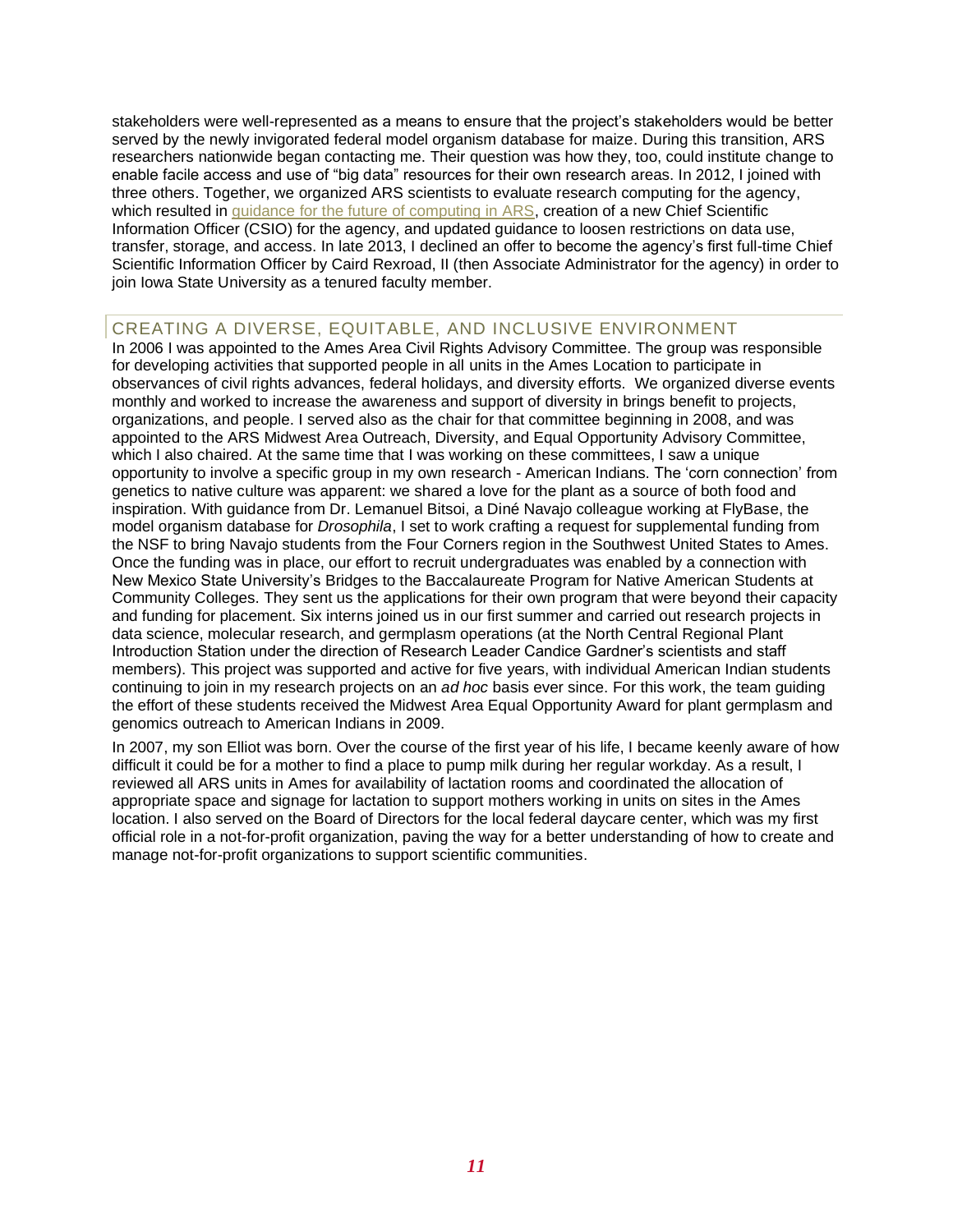## **PUBLICATIONS**

Asterisks (\*) as corresponding author

Daggers (†) invited publications

*Italics* indicate those led, supervised, or mentored at the time of publication

## PEER-REVIEWED JOURNAL ARTICLES

#### IN PREPARATION

\**Braun, I.R*. Bassham, D.C., and **Lawrence-Dill, C.J.** The Case for Retaining Natural Language Descriptions of Phenotypes in Plant Databases and a Web Application as Proof of Concept. To be submitted to Database. Current version available via BioRxiv preprint doi: 10.1101/2021.02.04.429796.

#### **SUBMITTED**

\**Fattel, L., Psaroudakis, D., Yanarella, C.F., Chiteri, K., Dostalik, H., Joshi, P.*, Starr, D.C. *Vu, H., Wimalanathan, K.,* **Lawrence-Dill, C.J**. Standardized genome-wide function prediction enables comparative functional genomics: a new application area for Gene Ontologies in plants. To be submitted to GigaScience. Current version available via BioRxiv preprint doi: 10.1101/2021.04.25.441366.

#### IN PRESS -

#### PUBLISHED

- 63. \**Wimalanathan, K*. and **Lawrence-Dill, C.J.** Gene Ontology Meta Annotator for Plants (GOMAP). Plant Methods. 2021. doi: 10.1186/s13007-021-00754-1.
- 62. Utility of Climatic Information via Combining Ability Models to Improve Genomic Prediction for Yield within the Genomes to Fields Maize Project. Jarquín D., De Leon, N., Romay, M.C., Bohn, M.O., Buckler, E.S., Ciampitti, I.A., Edwards, J.W., Ertl, D., Flint-Garcia, S., Gore, M.A., Graham, C., Hirsch, C.N., Holland, J.B., Hooker, D.C., Kaeppler, S.M., Knoll, J. Lee, E.C., **Lawrence-Dill, C.J.**, Lynch, J.P., Moose, S.P., Murray, S.C., Nelson, R., Rocheford, T.R., Schnable, J.C., Schnable, P.S., Smith, M., Springer, N.M., Thomison, P., Tuinstra, M.R., Wisser, R.J., Xu, W., Yu, J., Lorenz, A.J. Frontiers in Genetics 11, 1819. doi:10.3389/fgene.2020.592769.
- 61. †Pommier, C., Garnett, T., **Lawrence-Dill, C.J**., Pridmore, T., Watt, M., Pieruschka, R., Ghamkhar, K. Phenotyping; From Plant, to Data, to Impact and Highlights of the International Plant Phenotyping Symposium-IPPS 2018. Frontiers in Plant Science. 2020. 11, 1907. doi:10.3389/fpls.2020.618342.
- 60. †\**Braun, I.R., Yanarella, C.F.*, and **Lawrence-Dill, C.J.** Computing on Phenotypic Descriptions for Candidate Gene Discovery and Crop Improvement. Plant Phenomics. 2020. Article ID 1963251. doi:10.34133/2020/1963251
- 59. Manchanda, N., Portwood, J.L., Woodhouse, M.R., Seetharam, A.S., **Lawrence-Dill, C.J.**, Andorf, C.M., and Hufford, M.B. GenomeQC: A quality assessment tool for genome assemblies and gene structure annotations. BMC Genomics. 2020. 21 (1), 1-9. doi:10.1101/795237.
- 58.\**Braun I.R.*, **Lawrence-Dill C.J.** Automated Methods Enable Direct Computation on Phenotypic Descriptions for Novel Candidate Gene Prediction. Front Plant Sci. 2020. Jan 10;10:1629. doi: 10.3389/fpls.2019.01629.
- 57. Falcon, C.M., Kaeppler, S.M., Spalding, E.P., Miller, N.D., AlKhalifah, N., Bohn, M., *Campbell, D.A*., Buckler, E.S., Ciampitti, I., Edwards, J., Ertl, D., Flint-Garcia, S., Gore, M.A., Graham, C., Hirsch, C.N., Holland, J.B., Jarquín, D., Knoll, J., Lauter, N., Lee, E.C., **Lawrence-Dill, C.J.**, Lorenz, A.,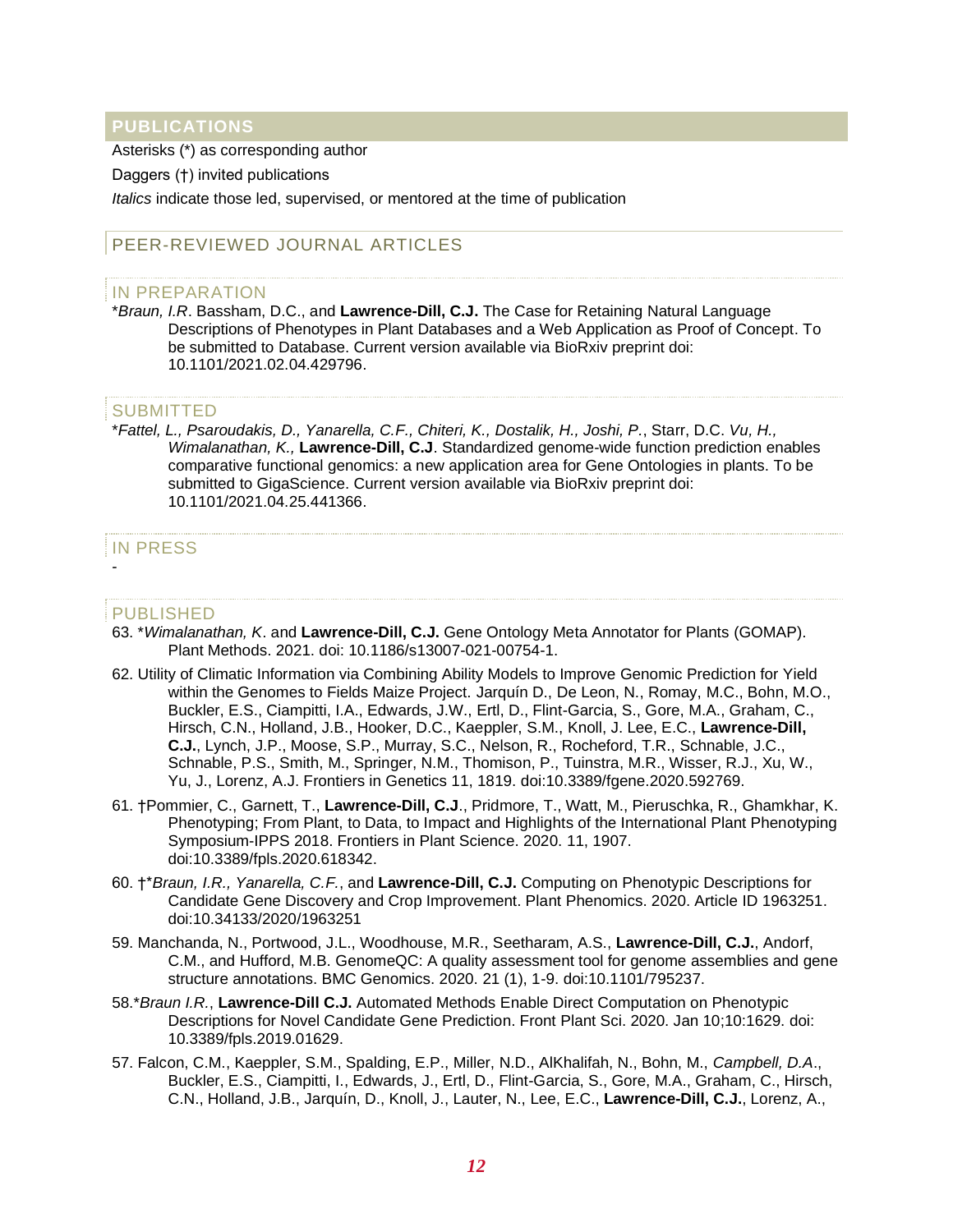Lynch, J.P., Murray, S.C., Nelson, R., Rocheford, T., Schnable, P.S., Smith, M., Springer, N., Tuinstra, M., WALTON, R., Wisser, R.J., Xu, W. and De Leon, N. Relative Utility of Agronomic, Phenological, and Morphological Traits to Assess Genotype by Environment Interaction in Maize Inbreds. Crop Science. 2019. doi:10.1002/csc2.20035

- 56. Banakar R., Eggenberger A.L., Lee K., Wright D.A., Murugan K., *Zarecor S.*, **Lawrence-Dill C.J**., Sashital D.G., Wang K. High-frequency random DNA insertions upon co-delivery of CRISPR-Cas9 ribonucleoprotein and selectable marker plasmid in rice. Scientific Reports. 2019. Dec 27;9(1):19902. doi: 10.1038/s41598-019-55681-y.
- 55. Bao, Y., *Zarecor, S.*, Shah, D., Tuel, T, *Campbell, D.A.*, Chapman, A.V.E., Imberti, D., Kiekhaefer, D., Imberti, H., Lübberstedt, T., Yin, Y., Nettleton, D., **Lawrence-Dill, C.J**., Whitham, S.A., Tang, L., and Howell, S.H. Assessing plant performance in the Enviratron. Plant Methods. 2019. 15:117. doi:10.1186/s13007-019-0504-y.
- 54. Knauer, S., Javelle, M., Li, L., Li, X., Ma, X., *Wimalanathan, K*., Kumari S., Johnston, R., Leiboff, S., Meeley, R., Schnable, P.S., Ware, D., **Lawrence-Dill, C.J.**, Yu, J., Muehlbauer, G.J., Scanlon, M.J., and Timmermans, M.C.P. A high-resolution gene expression atlas links dedicated meristem genes to key architectural traits. Genome Research. 2019. 29 (12), 1962-1973. doi:10.1101/gr.250878.119
- 53. Cho, K.T., Portwood, J.L., Gardiner, J.M., Harper, L.C., **Lawrence-Dill, C.J**., Friedberg, I., and Andorf, C.M. MaizeDIG: Maize Database of Images and Genomes. Frontiers in Plant Science. 2019. 10:1050 doi:10.3389/fpls.2019.01050
- 52. \*Lawrence-Dill, C.J., Schnable, P.S., and Springer, N.M. Idea Factory: The Maize Genomes to Fields Initiative Crop Science 59(4):1406-1410. 2019. doi:10.2135/cropsci2019.02.0071
- 51. \**He, M.,* Liu, P., and **Lawrence-Dill, C.J.** Compare expression profiles for pre-defined gene groups with C-REx. Journal of Open Source Software 4 (34), 1255. 2019. (reproducible manuscript.)
- 50. Agee Carroll, A., Clarke, J., Fahlgren, N., Gehan, M.A., **Lawrence-Dill, C.J**., and Lorence, A. NAPPN: Who we are, where we are going, and why you should join us. The Plant Phenome Journal. 2019 2:180006 doi:10.2135/tppj2018.08.0006
- 49. Lee, K., Zhang, Y., Kleinstiver, B.P., Guo, J.A., Aryee, M.J., Miller, J., Malzahn, A., *Zarecor, S.,* **Lawrence-Dill, C.J**., Joung, J.K., Qi. Y., and Wang, K. Activities and specificities of CRISPR-Cas9 and Cas12a nucleases for targeted mutagenesis in maize. Plant Biotechnology Journal. 2019 Feb;17(2):362-372.
- 48. Siegel, Z.D., Zhou, N., *Zarecor, S.*, Lee, N., *Campbell, D.A.*, Andorf, C.M., Nettleton, D., **Lawrence-Dill, C.J.**, Ganapathysubramanaian, B., Friedberg, I., and Kelly, J.W. Crowdsourcing Image Analysis for Plant Phenomics to Generate Ground Truth Data for Machine Learning. PLoS Computational Biology. Jul 30;14(7):e1006337. 2018. doi: 10.1371/journal.pcbi.1006337. (preprint at doi: 10.1101/265918)
- 47. \**AlKhalifah, N., Campbell, D.A.,* Falcon, C.M., *Gardiner, J.M.,* Miller, N.D., Romay, M.C., Walls, R., *Walton, R*., Yeh, C., Bohn, M., Bubert, J., Buckler, E.S., Ciampitti, I., Flint-Garcia, S., Gore, M.A., Graham, C., Hirsch, C., Holland, J.B., Hooker, D., Kaeppler, S., Knoll, J., Lauter, N., Lee, E.C., Lorenz, A., Lynch, J.P., Moose, S.P. Murray, S.C., Nelson, R., Rocheford, T., Rodriguez, O., Schnable, J.C., Scully, B., Smith, M., Springer, N., Thomison, P., Tuinstra, M., Wisser, R.J., Xu, W., Ertl, D., Schnable, P.S., De Leon, N., Spalding, E.P., Edwards, J., and **C.J. Lawrence-Dill**. Maize Genomes to Fields: 2014 and 2015 Field Season Genotype, Phenotype, Environment, and Inbred Ear Image Datasets. BMC Research Notes, 11: 452, 2018. doi: 10.1186/s13104-018- 3508-1.
- 46. Srivastava, R., Li, Z., Russo, G., Tang, J., Bi, R., Muppirala, U., Chudalayandi, S., Severin, A., *He, M.*, Vaitkevicius, S., **Lawrence-Dill, C.J.**, Liu, P., Stapleton, A. Bassham, D., Brandizzi, F., and Howell, S. Response to persistent ER stress in plants: a multiphasic process that transitions cells from prosurvival activities to cell death. The Plant Cell. Jun;30(6):1220-1242. 2018. doi: 10.1105/tpc.18.00153.
- 45. \***Lawrence-Dill, C.J.**, Heindel, T.J., Schnable, P.S., Strong, S.J., Wittrock, J., Losch, M.E., and Dickerson, J.A. Transdisciplinary Graduate Training in Predictive Plant Phenomics. Agronomy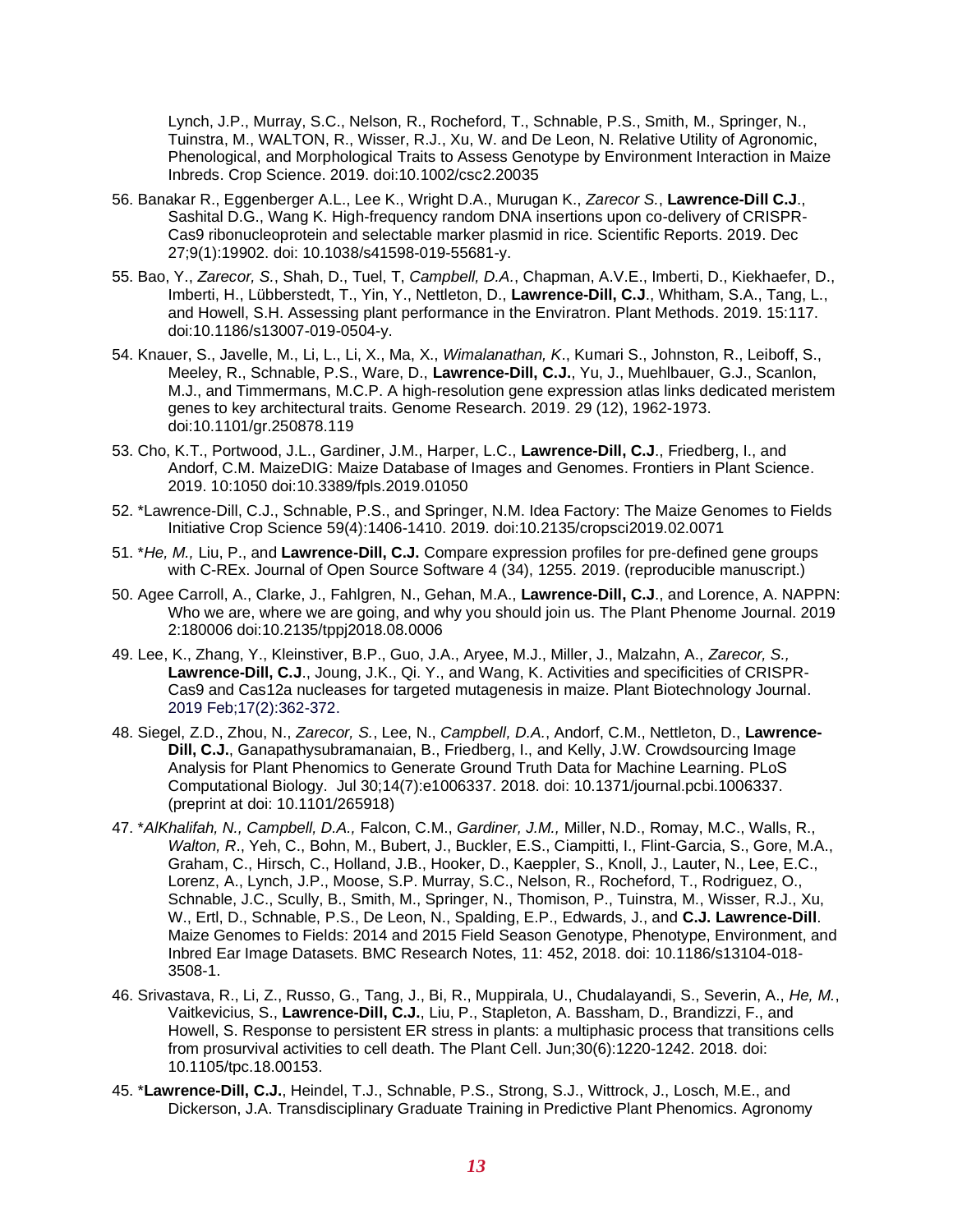Special Issue on Precision Phenotyping in Plant Breeding, 8(5):73. 2018. doi: 10.3390/agronomy8050073.

- 44. \**Wimalanathan, K.,* Friedberg, I., Andorf, C.M., and **Lawrence-Dill, C.J.** Maize GO Annotation Methods, Evaluation, and Review (maize-GAMER). Plant Direct, Apr; 2(4)e00052. doi: 10.1002/pld3.52. 2018. (preprint at doi: 10.1101/222836)
- 43. Dorius, S. and **Lawrence-Dill, C.J.** Sowing the seeds of skepticism: Russian state news and the anti-GMO movement. GM Crops & Food, Mar;21:0. doi: 10.1080/21645698.2018.1454192. 2018. (preprint at doi: 10.17605/osf.io/26ubf).
- 42. \**He*, *M.*, Liu, P., **Lawrence-Dill, C.J**. A method to assess significance of differences in RNA expression levels among specific groups of genes. Current Plant Biology, Dec;11-12:46-51. 2017. (preprint at doi: 10.1101/136143)
- 41. Gage, J., Jarquin, D., Romay, C., Lorenz, A., Buckler, E.S., Kaeppler, S., *AlKhalifah, N.*, Bohn, M., *Campbell, D.*, Edwards, J., Ertl, D., Flint-Garcia, S., *Gardiner, J*., Good, B., Hirsch, C.N., Holland, J., Hooker, D., Knoll, J., Kolkman, J., Kruger, G., Lauter, N., **Lawrence-Dill, C.J.**, Lee, E., Lynch, J., Murray, S., Nelson, R., Petzoldt, J., Rocheford, T., Schnable, J., Schnable, P., Scully, B., Smith, M., Springer, N., Srinivasan, S., *Walton, R.*, Weldekidan, T., Wisser, R., Xu, W., Yu, J., and De Leon, N. The effect of artificial selection on phenotypic plasticity: The genotype by environment interaction project in maize. Nature Communications. 8 (1), 1348. 2017.
- 40. †Pauli, D., Chapman, S.C., Bart, R., Topp, C.N., **Lawrence-Dill, C.J.**, Poland, J., and Gore, M.A. The Quest for Understanding Phenotypic Variation via Integrated Approaches in the Field Environment. Plant Physiol. Oct;172(2):622-634. 2016.
- 39. Wolt, J.D., Wang, K., Sashital, D., and **Lawrence-Dill, C.J**. Achieving Plant CRISPR Targeting that Limits Off-Target Effects. Plant Genome. 9(3). doi:10.3835/plantgenome2016.05.0047. 2016.
- 38. Andorf, C.M., Cannon, E.K., Portwood, J.L., *Gardiner, J.M.*, Harper, L.C., Schaeffer, M.L., Braun, B.L., *Campbell, D.A.*, Vinnakota, A.G., Sribalusu, V.V., Huerta, M., Cho, K.T., *Wimalanathan, K.*, Richter, J.D., *Mauch, E.D.*, Rao, B.S., Birkett, S.M., Sen, T.Z., and **Lawrence-Dill, C.J**. MaizeGDB update: new tools, data and interface for the maize model organism database. Nucleic Acids Res. Jan4;44(D1):D1195-201. DOI 10.1093/nar/gkv1007. 2016.
- 37. \**Brazelton, V.A., Jr, Zarecor, S.*, Wright, D.A., Wang, Y., Liu, J., Chen, K., Yang, B., and **Lawrence-Dill, CJ**\*. A Quick Guide to CRISPR sgRNA Design Tools. GM Crops & Food. 2015.
- 36. Thessen, A.E., Bunker, D.E., Buttigieg, P.L., Cooper, L.D., Dahdul, W.M., Domisch, S., Franz, N.M., Jaiswal, P., **Lawrence-Dill, C.J.**, Midford, P.E., Mungall, C.J., Ramírez, M.J., Specht, C.D., Vogt, L., Vos, R.A., Walls, R.L., White, J.W., Zhang, G., Deans, A.R., Huala, E., Lewis, S.E., and Mabee, P.M. Emerging semantics to link phenotype and environment. PeerJ. 2015 Dec14;3:e1470 DOI10.7717/peerj. 2015.
- 35. \*Oellrich, A., Walls, R.L., Cannon, E.K.S., Cannon, S.B., Cooper, L. *Gardiner, J.,* Gkoutos, G.V., Harper, L., *He, M*. Hoehndorf, R., Jaiswal, P., Kalberer, S.R., Lloyd, J.P., Meinke, D., Menda, N., Moore, L. Nelson, R.T., Pujar, A., **Lawrence, C.J.,** and Huala, E. An ontology approach to comparative phenomics in plants. Plant Methods.11:10. DOI 10.1186/s13007-015-0053-y. 2015.
- 34. Law, M., Childs, K.L., Campbell, M.S., Stein, J.C., Olson, A.J., Holt, C., Panchy, N., Lei, J., Jiao, D., Andorf, C.M., **Lawrence, C.J.,** Ware, D., Shiu, S.H., Sun, Y., Jiang, N., and Yandell, M. Automated update, revision, and quality control of the maize genome annotations using MAKER-P improves the B73 RefGen\_v3 gene models and identifies new genes. Plant Physiol. 167(1):25- 39. 2015.
- 33. Deans, A.R., Lewis, S.E., Huala, E., Anzaldo, S.S., Ashburner, M., Balhoff, J.P., Blackburn, D.C., Blake, J.A., Burleigh, J.G., Chanet, B., Cooper, L.D., Courtot, M., Csösz, S., Cui, H., Dahdul, W., Das, S., Dececchi, T.A., Dettai, A., Diogo, R., Druzinsky, R.E., Dumontier, M., Franz, N.M., Friedrich,F., Gkoutos, G.V.,Haendel, M.,Harmon, L.J., Hayamizu, T.F., He, Y., Hines, H.M., Ibrahim, N., Jackson, L.M., Jaiswal, P., James-Zorn, C., Köhler, S., Lecointre, G., Lapp, H., **Lawrence, C.J**., Le Novère, N., Lundberg, J.G., Macklin, J., Mast, A.R., Midford, P.E., Mikó, I., Mungall, C.J., Oellrich, A., Osumi-Sutherland, D., Parkinson, H., Ramírez, M.J., Richter, S., Robinson, P.N., Ruttenberg, A., Schulz, K.S., Segerdell, E., Seltmann, K.C., Sharkey, M.J.,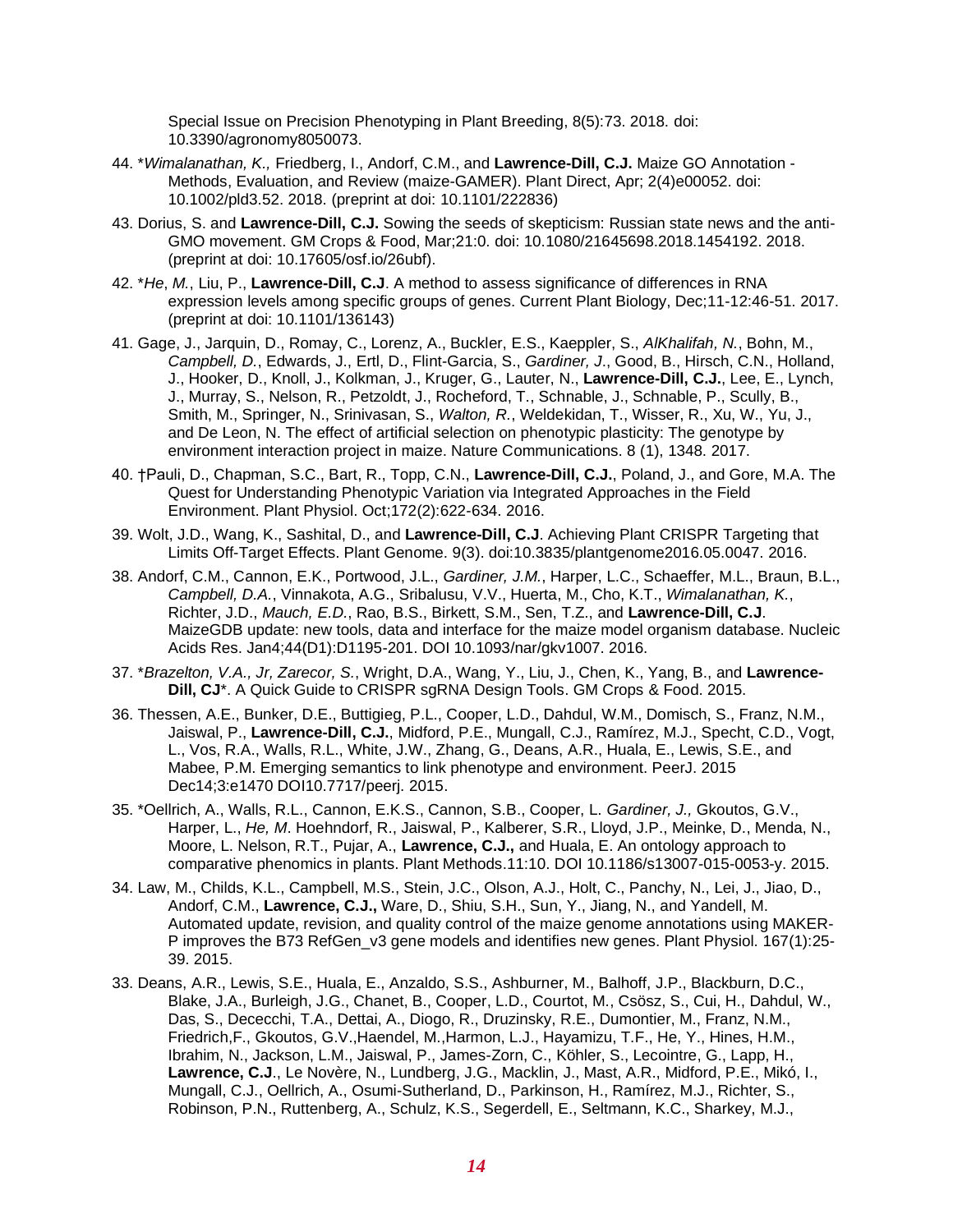Smith, A.D., Smith, B., Specht, C.D., Squires, R.B., Thacker, R.W., Thessen, A., Fernandez-Triana, J., Vihinen, M., Vize, P.D., Vogt, L., Wall, C.E., Walls, R.L., Westerfeld, M., Wharton, R.A., Wirkner, C.S., Woolley, J.B., Yoder, M.J., Zorn, A.M., and Mabee, P. Finding our way through phenotypes. PLoS Biol. 13(1):e1002033. 2015.

- 32. *Andorf, C.M*., Kopylov, M., Dobbs, D., Koch, K.E., Stroupe, E., **Lawrence, C.J.**, and Bass, H.W. Gquadruplexes as cis-acting control elements in genes associated with response to hypoxia, low sugar, and nutrient deprivation in maize (*Zea mays* ssp. *mays* L.). Journal of Genetics and Genomics 41(12):627-647. 2014.
- 31. Campbell, M.S., Law, M.Y., Holt, C., Stein, J.C., Gaurav, M., Hunagel, D.E., Lei, J., Achawanantakun, R., **Lawrence, C.J**., Ware, D., Shiu, S.H., Childs, K., Sun, Y, Jiang, N., and Yandell, M. MAKER-P: a tool-kit for the rapid creation, management, and quality control of plant genome annotations. Plant Phys. 164(2):513-524. 2014.
- 30. Ghaffari, R., *Cannon, E.K*., Kanizay, L.B., **Lawrence, C.J.**, Dawe, R.K. Maize chromosomal knobs are located in gene-dense areas and suppress local recombination. Chromosoma. Mar;122(1-2):67- 75. doi: 10.1007/s00412-012-0391-8. 2013.
- 29. †Monaco, M.K., Sen, T.Z., Dharmawardhana, P.D., Ren, L., Schaeffer, M., Naithani, S., Amarasinghe, V., Thomason, J., *Harper, L., Gardiner, J., Cannon, E.K.S.,* **Lawrence, C.J.**, Ware, D., and Jaiswal, P. Maize Metabolic Network Construction and Transcriptome Analysis. Plant Genome. Mar 6(1):1-12. doi:10.3835/plantgenome2012925. 2013
- 28. †Robbins R.J., Amaral-Zettler L., Bik, H., Blum, S., Edwards, J., Field, D., Garrity, G., Gilbert, J.A., Kottmann, R., Krishtalka, L., Lapp, H., **Lawrence, C.,** Morrison, N., Tuama, E.Ó., Parr, C., San Gil, I., Schindel, D., Schriml, L., Vieglas, D., Wooley, J. RCN4GSC Workshop Report: Managing Data at the Interface of Biodiversity and (Meta)Genomics, March 2011. Stand Genomic Sci. 2012 Oct 10;7(1):159-65. doi: 10.4056/sigs.3156511. 2012.
- 27. \*†**Lawrence, C.J**. MaizeGDB past, present, and future. Maydica 56(1-2):3-6. 2011.
- 26. \**Cannon, E.K., Birkett, S.M., Braun, B.L., Kodavali, S., Jennewein, D.M., Yilmaz, A., Antonescu, V., Antonescu, C., Harper, E.C., Gardiner, J.M., Schaeffer, M.L., Campbell, D.A., Andorf, C.M., Andorf, D.*, Lisch, D., Koch, K.K., McCarty, D.R., Quackenbush, J., Grotewold, E., Lushbough, C.M., Sen, T.Z., and **Lawrence, C.J.** POPcorn:anonline resource providing access to distributed and diverse maize project data. International Journal of Plant Genomics. doi: 10.1155/2011/923035. 2011.
- 25. Schaeffer, M.L., *Harper, L.C., Gardiner, J.M., Andorf, C.M., Campbell, D.A., Cannon, E.K.S.*, Sen, T.Z. and **Lawrence, C.J.** MaizeGDB: curation and outreach go hand-in-hand. Database: The Journal of Biological Databases and Curation. doi: 10.1093/database/bar022. 2011.
- 24. *Harper, L.C.*, Schaeffer, M.L., *Thistle, J., Gardiner, J.M., Andorf, C.M., Campbell, D.A., Cannon, E.K.S., Braun, B.L., Birkett, S.M.*, **Lawrence, C.J.**, and Sen, T.Z. The MaizeGDB Genome Browser tutorial: one example of database outreach to biologists via video. Database: The Journal of Biological Databases andCuration. doi: 10.193/database/bar016. 2011.
- 23. Green, J.M., Harnsomburana, J., Schaeffer, M.L., **Lawrence, C.J.,** and Shyu, C.R. Multi-source and ontology-based retrieval engine for maize mutant phenotypes. Database: the Journal of Biological Databases and Curation. doi: 10.1093/database/bar012. 2011.
- 22. Sen, T.Z., *Harper, L.C.*, Schaeffer, M.L., *Andorf, C.M., Seigfried, T.E., Campbell, D.A.,* and **Lawrence, C.J.** Choosing a genome browser for a model organism database: surveying the maize community. Database: the Journal of Biological Databases and Curation. doi: 10.1093/database/baq007. 2010.
- 21. Lushbough, C., Bergman, M.K., **Lawrence, C.J.**, Jennewein, D., and Brendel, V. BioExtract Server an integrated workflow-enabling system to access and analyze heterogenous, distributed biomolecular data. IEEE/ACM Transactions on Computational Biology and Bioinformatics 7(1):12- 24. 2010.
- 20. Gray J., Bevan, M., Brutnell, T., Buell, C.R., Cone, K., Hake, S., Jackson, D., Kellogg, E., **Lawrence, C**., McCouch, S., Mockler, T., Moose, S., Paterson, A., Peterson, T., Rokhsar, D., Souza, G.M.,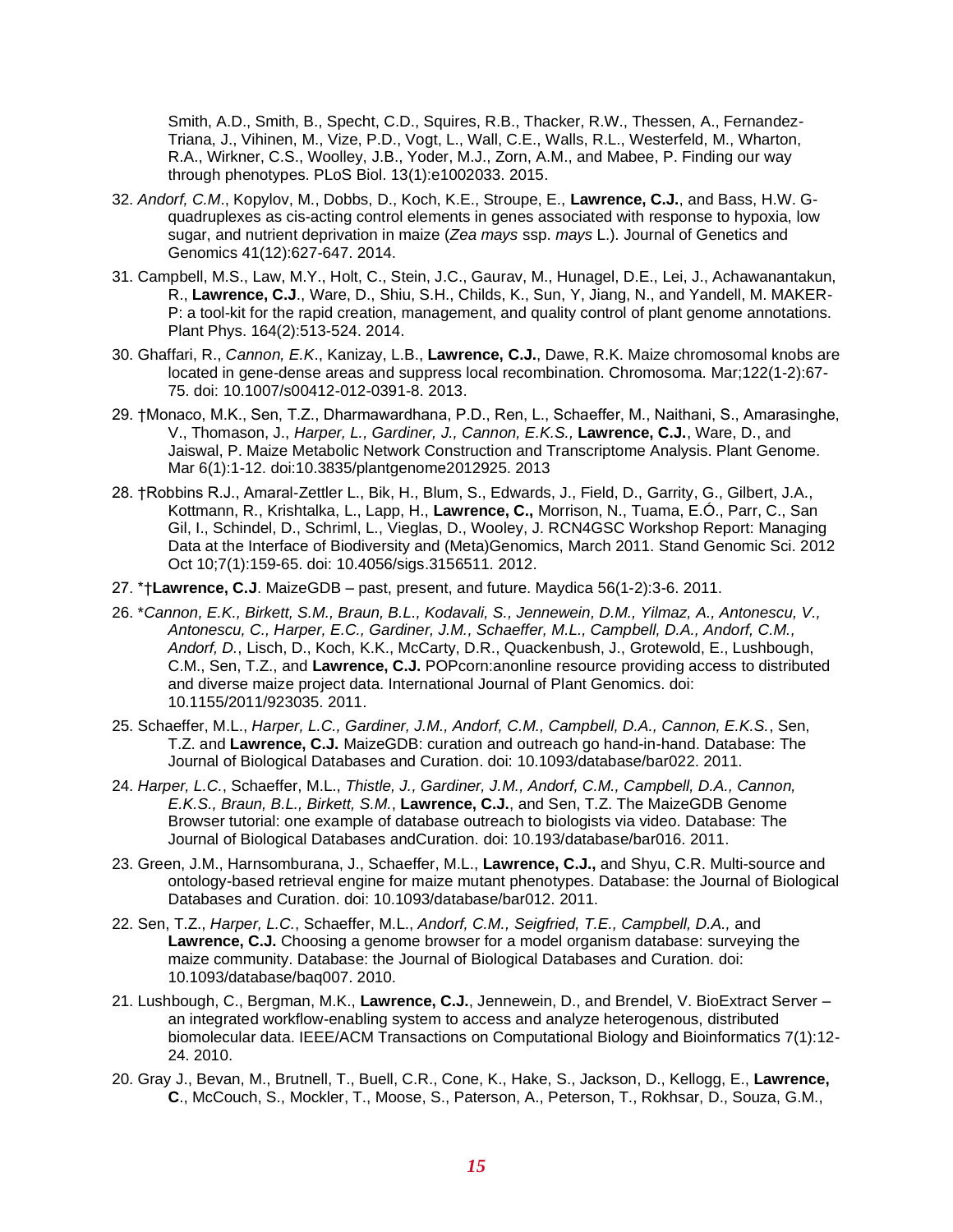Springer, N., Stein, N., Timmermans, M., Wang, G.L., and Grotewold, E.A. Recommendation for naming transcription factor proteins in thegrasses. Plant Physiology 149(1):4-6. 2009.

- 19. *Andorf, C.M.,* **Lawrence, C.J.,** *Harper, L.C.,* Schaeffer, M.L., *Campbell, D.A*., and Sen, T.Z. The Locus Lookup tool at MaizeGDB: identification of genomic regions in maize by integrating sequence information with physical and genetic maps. Bioinformatics 26(3):434-436. 2009.
- 18. \*Sen, T.Z., *Andorf, C.M*., Schaeffer, M.L., *Harper, L.C.*, Sparks, M.E., Duvick, J., Brendel, V.P., *Cannon, E., Campbell, D.A*., and **Lawrence, C.J.** MaizeGDB becomes 'sequence-centric'. Database: the Journal of Biological Databases and Curation. doi: 10.1093/database/bap020. 2009.
- 17. Yi, G., Luth, D., *Goodman, T.D*., **Lawrence, C.J.**, and Becraft, P.W. High-throughput linkage analysis of Mutator insertion sites in maize. The Plant Journal 58(5):883-892. 2009.
- 16. Lushbough, C.M., Bergman, M.K., **Lawrence, C.J**., Jennewein, D., and Brendel, V. Implementing bioinformatic workflows with the BioExtract Server. International Journal of Computational Biology and Drug Design 1(3):302-312. 2008.
- 15. \*†**Lawrence, C.J.**, *Harper, L.C*., Schaeffer, M.L., Sen, T.Z., *Seigfried, T.E.,* and *Campbell, D.A.* MaizeGDB: the maize model organism database for basic, translational, and applied research. International Journal of Plant Genomics 496957. 2008.
- 14. Duvick, J., Fu, A., Muppirala, U., Sabharwal, M., Wilkerson, M.D., **Lawrence, C.J.**, Lushbough, C., and Brendel, V. PlantGDB: a resource for comparative plant genomics. Nucleic Acids Research 36 (Database issue):D959-965. 2008.
- 13. \***Lawrence, C.J.** and Walbot, V. Reply: specific reasons to favor maize in the U.S. Plant Cell 19(10):2973. 2007.
- 12. \***Lawrence, C.J.** and Walbot, V. Maize as a model for bioenergy production from fuelstock grasses. The Plant Cell 19(7):2091-2094. 2007.
- 11. \***Lawrence, C.J.**, Schaeffer, M.L., Seigfried, T.E., Campbell, D.A., and Harper, L.C. MaizeGDB's new data types, resources and activities. Nucleic Acids Research 35(Database issue):D895-900. 2007.
- 10. \***Lawrence, C.J.**, Seigfried, T.E., Bass, H.W., and Anderson, L.K. Predicting chromosomal locations of genetically mapped loci in maize using the Morgan2McClintock Translator. Genetics 172(3):2007-2009. 2006.
- 9. †Dong, Q., **Lawrence, C.J.**, Schlueter, S.D., Wilkerson, M.D., Kurtz, S., Lushbough, C., and Brendel, V. Comparative plant genomics resources at PlantGDB. Plant Physiology 139:610-618. 2005.
- 8. †**Lawrence, C.J.**, Seigfried, T.E., and Brendel, V. The Maize Genetics and Genomics Database. The community resource for access to diverse maize data. Plant Physiology 138:55-58. 2005.
- 7. †Baran, S.B., **Lawrence, C.J.**, and Brendel, V. Plant genome research outreach portal. A gateway to plant genome research "outreach" programs and activities. Plant Physiology 134(3):889. 2004.
- 6. \***Lawrence, C.J.**, Dawe, R.K., Christie, K.R., Cleveland, D.W., Dawson, S.C., Endow, S.A., Goldstein, L.S.B., Goodson, H.V., Hirokawa, N., Howard, J., Malmberg, R.L., McIntosh, J.R., Miki, H., Mitchison, T.J., Okada, Y., Reddy, A.S.N., Saxton, W.M., Schliwa, M., Scholey, J.M., Vale, R.D., and Walczak, C.E., and Wordeman, L. A standardized kinesin nomenclature. The Journal of Cell Biology 167(1):19-22. 2004.
- 5. **Lawrence, C.J.**, Zmasek, C.M., Dawe, R.K., and Malmberg, R.L. LumberJack: a heuristic tool for sequence alignment exploration and phylogenetic inference. Bioinformatics 20(12):1977-1979. 2004.
- 4. **Lawrence, C.J.**, Dong, Q., Polacco, M.L., Seigfried, T.E., and Brendel, V. MaizeGDB: the community database for maize genetics and genomics. Nucleic Acids Research 32(Database issue):D393- 397. 2004.
- 3**. Lawrence, C.J.**, Malmberg, R.L., Muszynski, M.G., and Dawe, R.K. Maximum likelihood methods reveal conservation of function among closely related kinesin families. Journal of Molecular Evolution 54(1):42-53. 2002.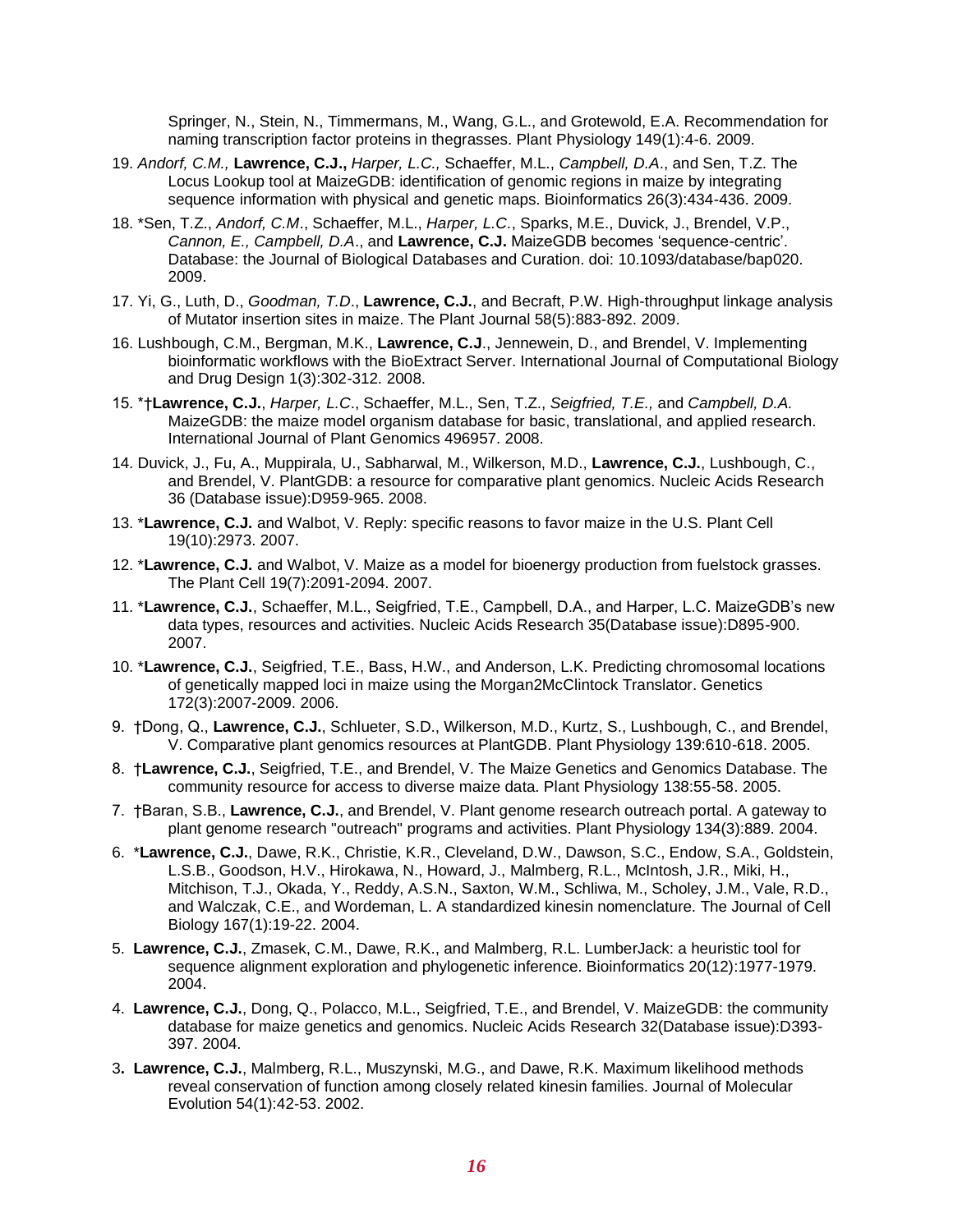- 2. **Lawrence, C.J.**, Morris, N.R., Meagher, R.B., and Dawe, R.K. Dyneins have run their course in plant lineage. Traffic 2(5):362-363. 2001.
- 1. **Lawrence, C.** and Holaday, A.S. Effects of mild night chilling on respiration of expanding cotton leaves. Plant Science 157(2):233-244. 2000.

#### ADDITIONAL PUBLICATIONS (NOT NECESSARILY PEER REVIEWED)

- 15. **Lawrence-Dill, C.J.**, Schnable, P.S., Springer, N., De Leon, N., Edwards, J. Ertl, D., Kaeppler, S., Lauter, N., McKay, J., Munoz-Arriola, F., Murray, S., Pauli, D., Penna Cruzato, N., Ratcliff, C., Schnable, J., Silverstein, K., Spalding, E.P., Thompson, A., Wagner, R., Wallace, J., Walley, J., and Yu, J. High Throughput, Field-Based Phenotyping Technologies for the Genomes to Fields (G2F) Initiative. FigShare doi: 10.6084/m9.figshare.7074860.v1. 2018.
- 14. Whitham, S., Howell, S, **Lawrence-Dill, C.J**., Lubberstedt, T., and Tang, L. Development of the ENVIRATRON Facility Farm Progress Reports. 2017:1 Article 141. 2018.
- 13.†\**Braun, I.*, Balhoff, J., Berardini, T.Z., Cooper, L., Gkoutos, G., Harper, L., Huala, E., Jaiswal, P., Kazic, T., Lapp, H., Macklin, J.A., Specht, C.D., Vision, T., Walls, R.L., and **Lawrence-Dill, C.J**. 'Computable' phenotypes enable comparative and predictive phenomics among plant species across domains of life. In: Thessen, AE (Ed.) Application of Semantic Technologies in Biodiversity Science. Studies on the Semantic Web, IOS Press/AKA Verlag. pp. 187-205. 2018.
- 12. Bastow, R., Bruskiewich, R., **Lawrence-Dill, C.**, Dorius, S., Kersey, P., Marden, E., Patron, N., Sackville Hamilton, R. and Warthmann, N. Open Access to Digital Sequence Information Benefits the Three Objectives of the Convention on Biological Diversity *for* Convention on Biological Diversity, Submission from Parties, other Governments, relevant organizations and stakeholders. October 2017. Available at:<https://www.cbd.int/abs/DSI-views/DivSeek.pdf>
- 11. †\***Lawrence-Dill, C.J.** Cross-disciplinary Activities in Big Data for Agricultural Innovation *in* University research planning in the data era: Working with the levers and pulleys that tie together research information, from big data to local details *from* the Merrill Series on the Research Mission of Public Universities. Mabel Rice, Editor. July 2017. Available at: [http://merrill.ku.edu/sites/merrill.ku.edu/files/docs/2017\\_whitepaper/University\\_Research\\_Plannin](http://merrill.ku.edu/sites/merrill.ku.edu/files/docs/2017_whitepaper/University_Research_Planning_in_the_Data_Era_2017.pdf) [g\\_in\\_the\\_Data\\_Era\\_2017.pdf](http://merrill.ku.edu/sites/merrill.ku.edu/files/docs/2017_whitepaper/University_Research_Planning_in_the_Data_Era_2017.pdf)
- 10. Elgin, S.C.R., Bangera, G., Buonaccorsi, V.P., Chalker, D.L., Dinsdale, E., Dolan, E.L., Fletcher, L., Hunt, A. **Lawrence-Dill, C.J.**, Leung, W., Reed, L.K., Rosenwald, A.G., Subramanya, S., Wiley, E., and Williams, J. A Genomics Education Alliance. Figshare doi: 10.6084/m9.figshare.5197228.v1. 2017.
- 9. Heindel, T.J., **Lawrence-Dill, C.J.**, Dickerson, J.A., Schnable, P.S. An Interdisciplinary Graduate Course for Engineers, Plant Scientists, and Data Scientists in the Area of Predictive Plant Phenomics. ASEE Annual Conference & Exposition. 2017.
- 8. Dickerson, J.A, Heindel, T.J., **Lawrence-Dill, C.J.**, Schnable, P.S., Wittrock, J., Losch, M. Board# 78: Training Students with T-shaped Interdisciplinary Studies in Predictive Plant Phenomics. ASEE Annual Conference & Exposition. 2017.
- 7. Harper, L., Gardiner, J., Andorf, C., **Lawrence, C.J.** MaizeGDB: The Maize Genetics and Genomics Database. In: Methods in Molecular Biology. vol. 1374, pp. 187-202. 2016.
- 6. Schaeffer, M., Sen,T., and **Lawrence, C**. Maize Databases. In: Wusirika, R., Bohn, M., Lai, J., and Kole, C. (Eds.) Genetics, Genomics and Breeding of Maize, CRC Press. pp. 215-235. August 2014.
- 5. \*†Schaeffer, M.L., *Gardiner, J.M.,* and **Lawrence, C.J.** Plant genetic databases. In: Diagnostics in plant breeding. T. Lübberstedt and R. Varshney (Editors) for the series Methods in Molecular Biology. Springer, New York, NY USA. 2013.
- 4. \*†*Harper, L.C*., Sen, T.Z., and **Lawrence, C.J.** Plant cytogenetics in genome databases. In: Plant Cytogenetics: Genome Structure and Chromosome Function. J.A. Birchler and H.W. Bass (Editors) for the series Plant Genetics and Genomics: Crops and Models. pp. 311-322. Springer, New York, NY USA. 2012.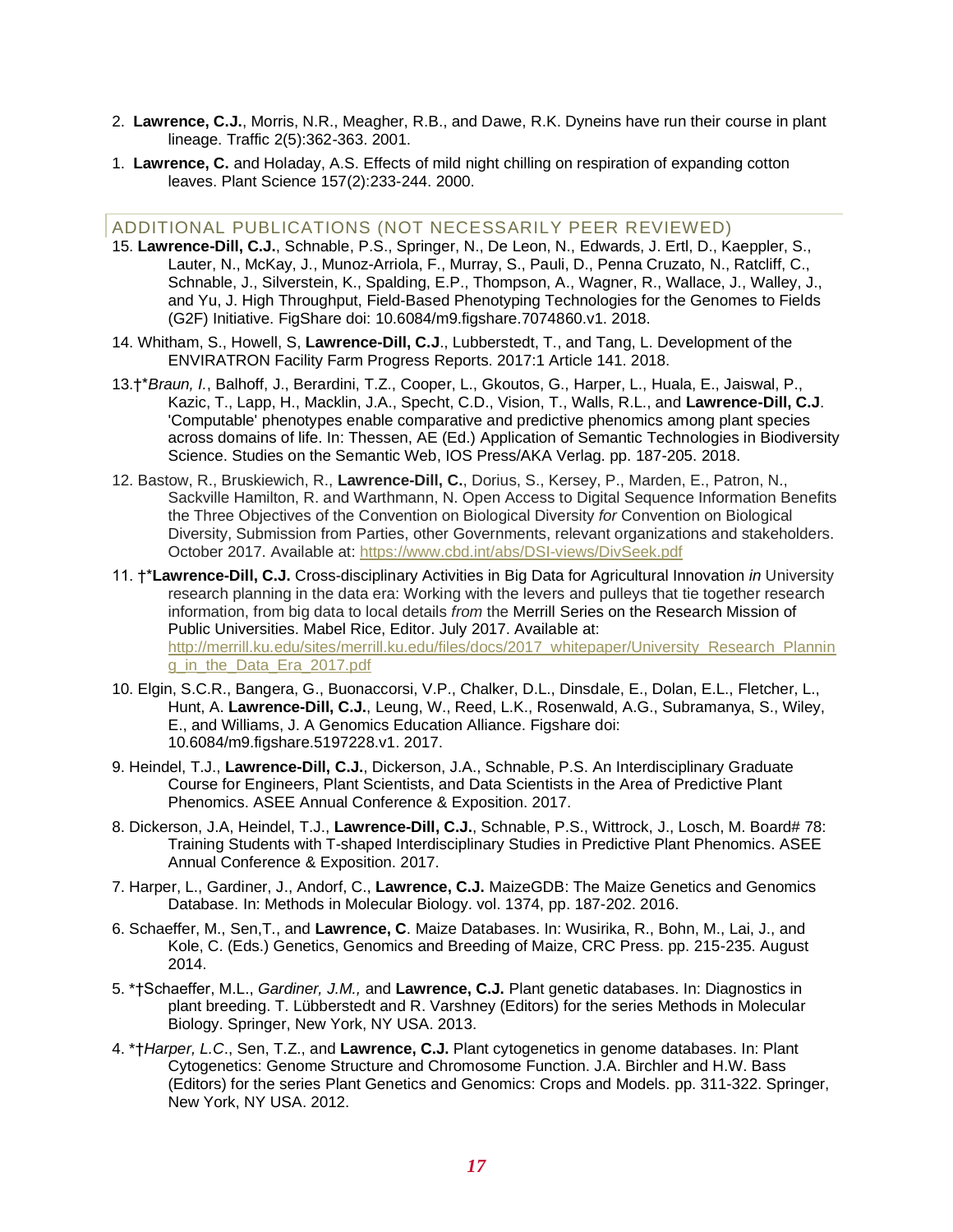- 3. \*†**Lawrence, C.J.** and Ware, D. Databases and data mining. In: Handbook of maize, S. Hake and J. Bennetzen (Editors), Springer. pp. 659-672. Springer, New York, NY USA. 2009.
- 2. \*†**Lawrence, C.J.** MaizeGDB, the maize genetics and genomics database. In Plant Bioinformatics, D. Edwards (Editor) for the series Methods in Molecular Biology. pp. 331-345. Humana Press, New York, NY USA. 2007.
- 1. Stein, L.D., Beavis, W.D., Gessler, D.D., Huala, E., **Lawrence, C.J.**, Main, D., Mueller, L.A., Rhee, S.Y., and Rokhsar, D.S. Save our data! The Scientist 2006 20(4):24-25.

#### MAJOR DATASET RELEASES

- 23. GOMAP *Musa acuminata* DH-Pahang. CyVerse Data Commons. doi: 10.25739/yt7w-gs55. 2021. (*Leila Fattel* is the student primarily responsible for this effort.)
- 22. GOMAP *Theobroma cacao* B97-61/B2. CyVerse Data Commons. doi: 10.25739/9qc0-n310. 2021. (*Leila Fattel* is the student primarily responsible for this effort.)
- 21. GOMAP *Vitis vinifera* Pinot Noir PN40024. CyVerse Data Commons. doi: 10.25739/jtfk-q888. 2021. (*Haley Dostalik* is the student primarily responsible for this effort.)
- 20. GOMAP *Gossypium raimondii* JGI v2.1. CyVerse Data Commons. doi: 10.25739/a13t-zh47. 2020. (*Dennis Psaroudakis* is the student primarily responsible for this effort.)
- 19. GOMAP *Cannabis sativa* NCBI-cs10 January 2020 CyVerse Data Commons. doi: 10.25739/ab9z-2z86. 2020. (*Kevin Chiteri* is the student primarily responsible for this effort.)
- 18. GOMAP TreeGenesDB sugar pine assembly v1.5. CyVerse Data Commons. doi: 10.25739/jvs4-xr88. 2020. (*Colleen Yanarella* is the student primarily responsible for this effort.)
- 17. Phenolog Identification Datasets and Supplemental Files. doi: 10.5281/zenodo.3258671 (*Ian Braun* is the student primarily responsible for this effort.)
- 16. GOMAP Soybean JGI-Wm82.a4.v1. CyVerse Data Commons. doi: 10.25739/59ec-1719. 2019. (*Dennis Psaroudakis* is the student primarily responsible for this effort.)
- 15. GOMAP Rice Reference Sequences 2.0 CyVerse Data Commons. doi: 10.25739/53g0-j859. 2019. (*Ha Vu* is the student primarily responsible for this effort.)
- 14. GOMAP Wheat Reference Sequences 1.1. CyVerse Data Commons. doi: 10.25739/65kf-jz20. 2019. (*Dennis Psaroudakis* is the student primarily responsible for this effort.)
- 13. GOMAP Maize Zm-Mo17-REFERENCE-CAU-1.0 Zm00014a.1. CyVerse Data Commons. doi: 10.25739/m634-cn58. 2019. (*Dennis Psaroudakis* is the student primarily responsible for this effort.)
- 12. GOMAP Maize Zm-PH207-REFERENCE\_NS-UIUC\_UMN-1.0 Zm00008a.1. CyVerse Data Commons. doi: 10.25739/dm9s-aa15. 2019. (*Dennis Psaroudakis* is the student primarily responsible for this effort.)
- 11. GOMAP Maize Zm-W22-REFERENCE-NRGENE-2.0 Zm00004b.1. CyVerse Data Commons. doi: 10.25739/e4va-9f09. 2019. (*Dennis Psaroudakis* is the student primarily responsible for this effort.)
- 10. GOMAP Barley Reference Sequences IBSC\_PGSB\_r1. CyVerse Data Commons. doi: 10.25739/zvgv-8e37. 2019. (Colleen Yanarella is the student primarily responsible for this effort.)
- 9. GOMAP Peanut IPGI 1.0. CyVerse Data Commons. doi: 10.25739/chab-0e35. 2019. (*Dennis*  Psaroudakis is the student primarily responsible for this effort.)
- 8. GOMAP Barrel Clover R108\_HM340 v1.0. CyVerse Data Commons. doi: 10.25739/2sqc-j140. 2019. (*Dennis Psaroudakis* is the student primarily responsible for this effort.)
- 7. GOMAP Cowpea IT97K-499-35 JGI annotation v1.1. CyVerse Data Commons. doi: 10.25739/cdx9 wr97. 2019. (*Dennis Psaroudakis* is the student primarily responsible for this effort.)
- 6. GOMAP Soybean JGI-Wm82.a4.v1. CyVerse Data Commons. doi: 10.25739/1ywe-ew96. 2019. (Dennis Psaroudakis is the student primarily responsible for this effort.)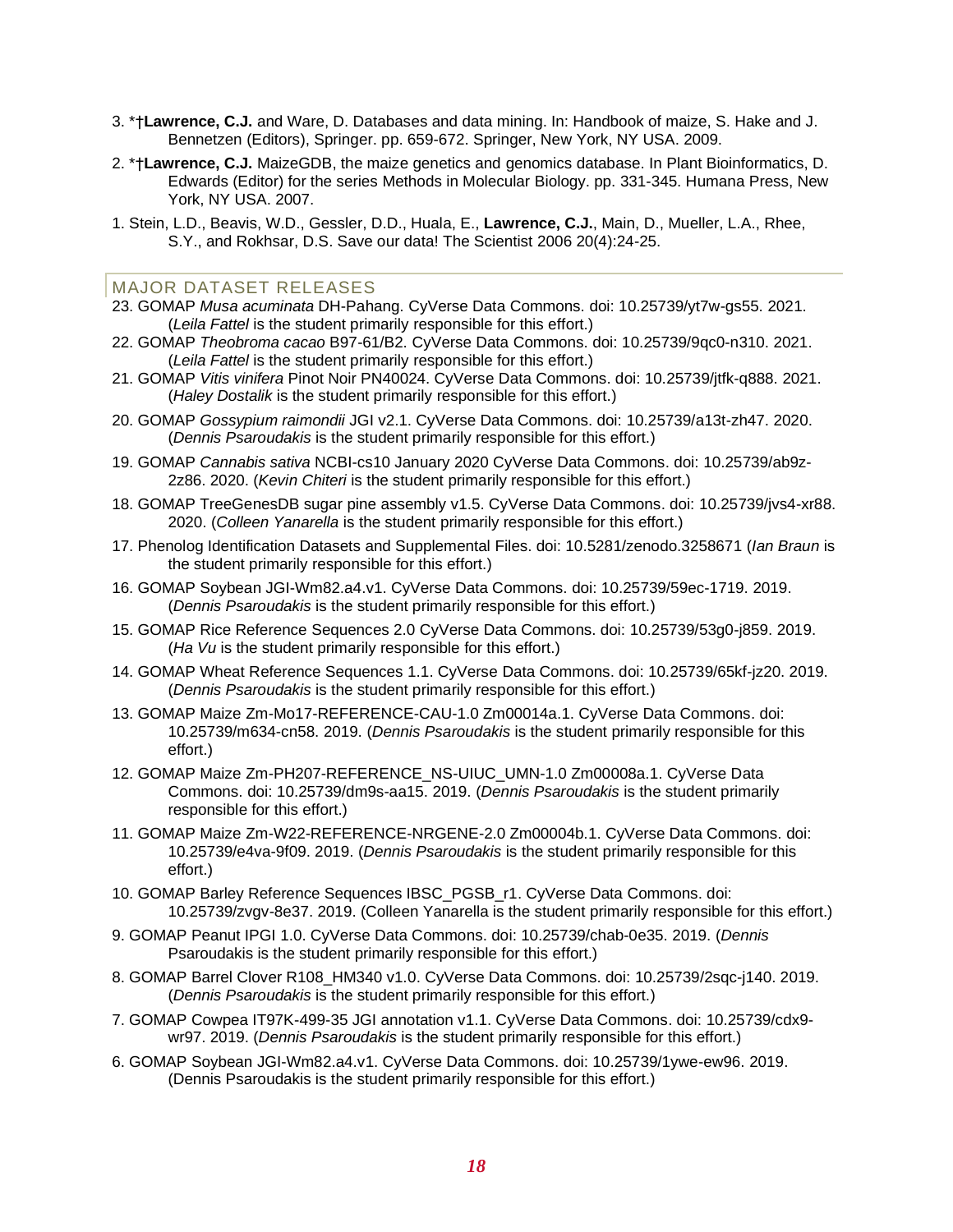- 5. GOMAP Common Bean DOE-JGI and USDA-NIFA v2.0. CyVerse Data Commons. doi: 10.25739/59ec-1719. 2019. (*Dennis Psaroudakis* is the student primarily responsible for this effort.)
- 4. \***Lawrence-Dill, C.J.** Genomes to Fields 2015. CyVerse Data Commons doi: 10.7946/P24S31. 2017. (See also P41 and P47.)
- 3. \***Lawrence-Dill, C.J.** maize-GAMER. CyVerse Data Commons. doi: 10.7946/P2S62P. 2017. (Note that CyVerse requires a single name on the data file; Kokulapalan Wimalanathan is the student primarily responsible for this effort. See also P44)
- 2. \**Manchanda, N*., Andorf, C.M., Wang, K., and **Lawrence-Dill, C.J.** Maize B104 (beta) Genome Assembly and Annotation. doi: 10.6084/m9.figshare.4042422. 2017.
- 1. \***Lawrence-Dill, C.J**. Genomes to Fields 2014. CyVerse Data Commons doi: 10.7946/P2V888. 2016. (Note that CyVerse requires a single name on the data file; see also P41 and P47.)

## **GRANTS AND CONTRACTS**

## EXTRAMURAL

| Role  | Period of<br>Performance | Funding<br>Source                              | <b>Title</b>                                                                                                    | Award<br>Amount |
|-------|--------------------------|------------------------------------------------|-----------------------------------------------------------------------------------------------------------------|-----------------|
| PI    |                          |                                                |                                                                                                                 |                 |
|       | 2020-2021                | USDA-ARS                                       | Coordination of AgBioData<br>Consortium for Agricultural<br>Genetics, Genomics and<br><b>Breeding Databases</b> | \$40,000        |
|       | 2020-2021                | Iowa Corn                                      | Supporting the North American<br><b>Plant Phenotyping Network</b>                                               | \$19,329        |
|       | 2017-2018                | Iowa Corn                                      | Encouraging Broad Use of<br>Genomes to Fields Data:<br>Populating a FAIR Data<br>Demonstrator                   | \$32,623        |
|       | 2016-2018                | <b>National Corn</b><br>Growers<br>Association | Strengthening Information<br><b>Systems That Support Maize</b><br>Research                                      | \$95,000        |
|       | 2015-2017                | <b>NSF</b>                                     | Meeting: High-throughput Plant<br>Phenotyping and Data Analysis,<br>A Series of Workshops                       | \$48,033        |
|       | 2015-2017                | Iowa Corn                                      | <b>Information Management</b><br>Solutions, Genomes to Fields                                                   | \$93,570        |
|       | 2014-2015                | Iowa Corn                                      | Informatics Support for the<br>Genotype x Environment<br>Subgroup of the Maize G2F<br>Initiative                | \$13,400        |
|       | 2014-2015                | <b>National Corn</b><br>Growers<br>Association | Database for Maize Phenotypic<br>Data with Emphasis on Breeding<br>Data                                         | \$96,914        |
|       | 2008-2011                | <b>NSF</b>                                     | POPcorn - A Project Portal for<br>corn                                                                          | \$485,696       |
| Co-PI | 2021-2026                | <b>USDA &amp; NSF</b>                          |                                                                                                                 |                 |
|       |                          |                                                | AIIRA: AI Institute for Resilient<br>Agriculture                                                                | \$20,000,000    |
|       | 2021-2022                | <b>USDA NIFA</b>                               | <b>AG2PI Collaborative: Seeding</b><br>the Future of Agricultural                                               | \$960,000       |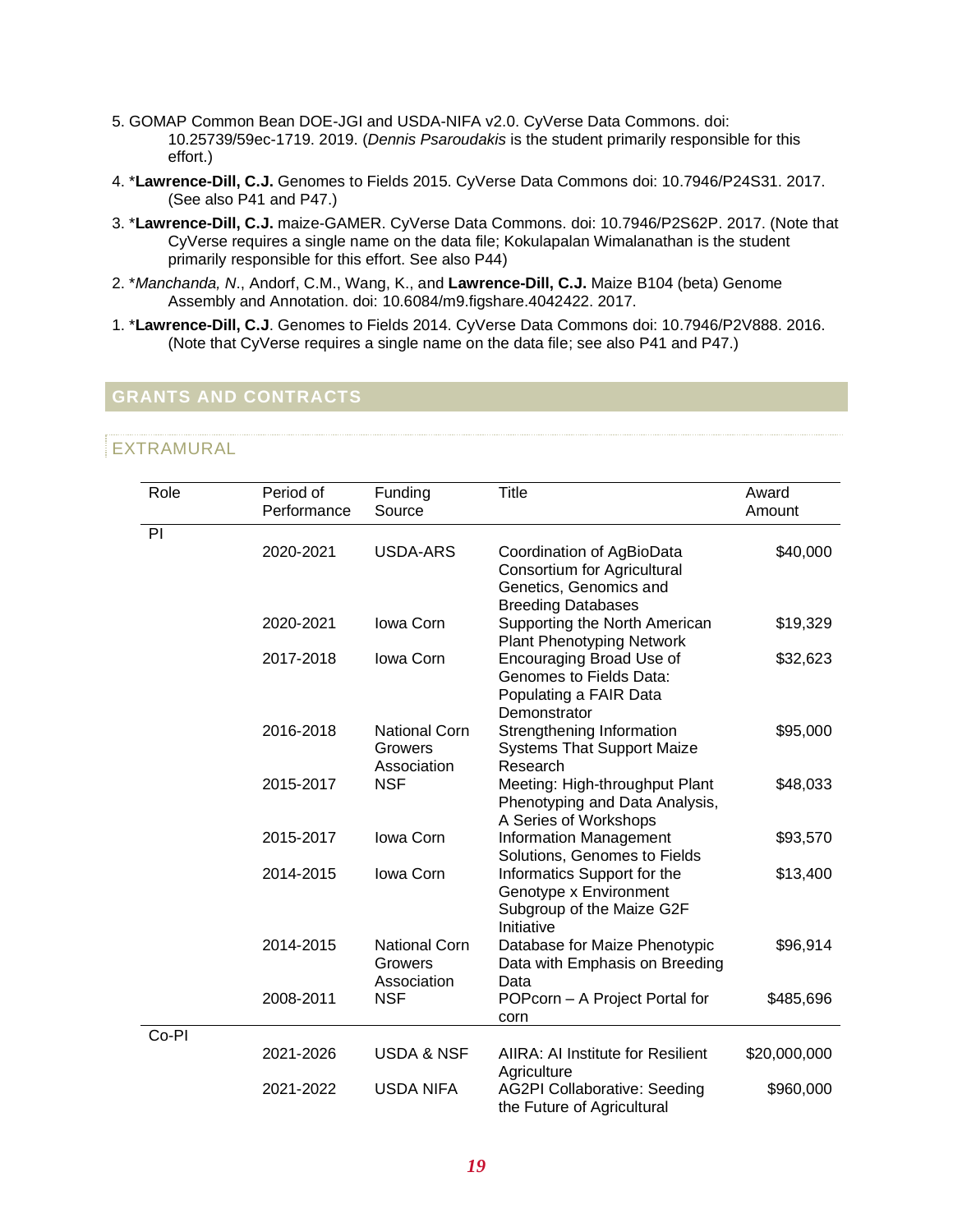|               |           |                      | Genome to Phenome Research                                    |             |
|---------------|-----------|----------------------|---------------------------------------------------------------|-------------|
|               |           |                      | for Crops and Livestock                                       |             |
|               | 2020-2023 | <b>NSF MRI</b>       | MRI: Acquisition of a Shared                                  | \$600,000   |
|               |           |                      | <b>High-Performance Computing</b>                             |             |
|               |           |                      | System for Cyber-Enabled                                      |             |
|               |           |                      | System Design                                                 |             |
|               | 2020-2022 | <b>USDA NIFA</b>     | AG2PI Collaborative: Creating a                               | \$960,000   |
|               |           |                      | Shared Vision Across Crop and<br><b>Livestock Communities</b> |             |
|               | 2020-2022 | <b>USDA NIFA</b>     | <b>Enabling Researchers to</b>                                | \$120,000   |
|               |           |                      | Compute on Phenotype:                                         |             |
|               |           |                      | Machine Learning and Natural                                  |             |
|               |           |                      | Language Processing for Novel                                 |             |
|               |           |                      | <b>Candidate Gene Prediction</b>                              |             |
|               |           |                      | (Advisee Ian Braun is PI)                                     |             |
|               | 2019-2023 | <b>USDA NIFA</b>     | <b>High Intensity Phenotyping Sites:</b>                      | \$2,930,432 |
|               |           |                      | A Multi-Scale, Multi-Modal                                    |             |
|               |           |                      | Sensing and Sense-Making                                      |             |
|               |           |                      | <b>Cyber-Ecosystem for Genomes</b>                            |             |
|               |           |                      | to Fields                                                     |             |
|               | 2017-2020 | <b>NSF BDH</b>       | <b>BD Hubs: Collaborative</b>                                 | \$1,420,869 |
|               |           |                      | Proposal: Midwest: Midwest Big                                |             |
|               |           |                      | Data Hub: Building Communities                                |             |
|               |           |                      | to Harness the Data Revolution                                |             |
|               | 2017-2019 | <b>NSF MRI</b>       | MRI: Acquisition of a HPC                                     | \$678,000   |
|               |           |                      | System: Computing for                                         |             |
|               |           |                      | Sustainability                                                |             |
|               | 2016-2020 | <b>USDA-NIFA</b>     | A Data-driven CRISPR Design                                   | \$465,000   |
|               |           | <b>BRAG</b>          | Tool for Reduced Off-target                                   |             |
|               |           |                      | Activity in Plant Genome Editing                              |             |
|               | 2015-2021 | <b>NSF</b>           | NRT-DESE: P3 -- Predictive                                    | \$2,866,938 |
|               |           |                      | <b>Phenomics of Plants</b>                                    |             |
|               | 2015-2016 | USDA-ARS             | Development of Maize Sequence                                 | \$35,120    |
|               |           |                      | Annotation Methods and                                        |             |
|               |           |                      | <b>Pipelines for MaizeGDB</b>                                 |             |
|               | 2014-2017 | <b>NSF</b>           | MRI: ENVIRATRON - an                                          | \$1,463,220 |
|               |           |                      | accelerator for climate change                                |             |
|               |           |                      | research                                                      |             |
|               | 2013-2014 | <b>National Corn</b> | <b>Functional Genomics Software</b>                           | \$90,682    |
|               |           | Growers              | <b>Tools for MaizeGDB</b>                                     |             |
|               |           | Association          |                                                               |             |
|               | 2011-2013 | <b>National Corn</b> | <b>Functional Genomics Software</b>                           | \$196,276   |
|               |           | Growers              | <b>Tools for MaizeGDB</b>                                     |             |
|               |           | Association          |                                                               |             |
|               | 2011-2013 | <b>NSF</b>           | <b>GEPR: Functional Structural</b>                            | \$3,000,000 |
|               |           |                      | <b>Diversity Among Maize</b>                                  |             |
|               | 2006-2011 | <b>NSF</b>           | Haplotypes<br>Cyberinfrastructure for                         | \$4,120,931 |
|               |           |                      |                                                               |             |
|               |           |                      | (Comparative) Plant Genome<br>Research Through PlantGDB       |             |
|               |           |                      |                                                               |             |
| Subcontractor |           |                      |                                                               |             |
|               | 2012-2017 | <b>NSF</b>           | <b>Genetic Networks Regulating</b>                            | \$153,597   |
|               |           |                      | Structure and Function of the                                 |             |
|               |           |                      | Shoot Apical Meristem                                         |             |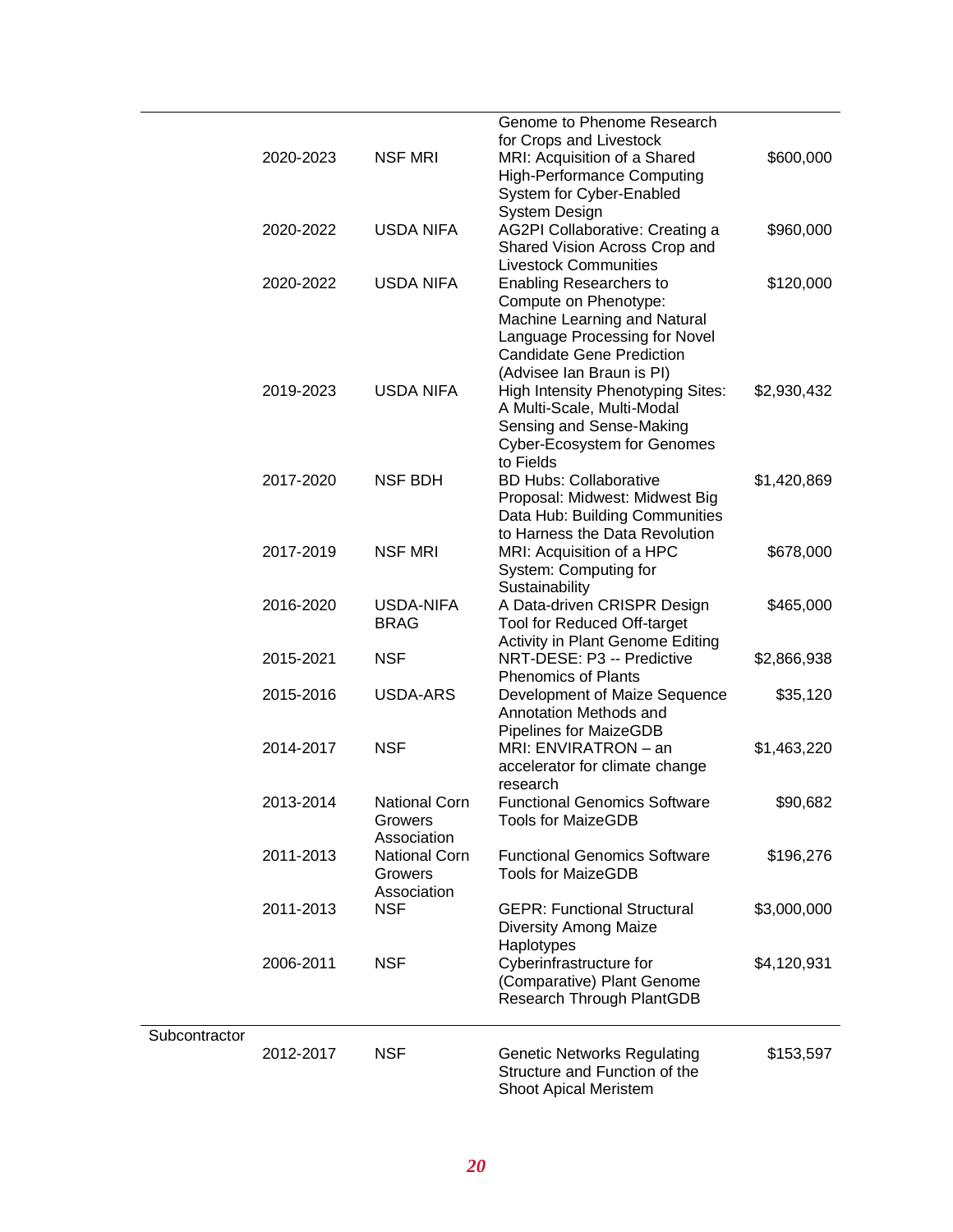| 2011-2012 | <b>NSF</b>          | Genomic Analyses of Shoot<br>Meristem Function in Maize                                                                              | \$35,343 |
|-----------|---------------------|--------------------------------------------------------------------------------------------------------------------------------------|----------|
| 2011-2012 | Monsanto            | American Indian Outreach                                                                                                             | \$7,000  |
| 2011-2012 | ISU<br>(Entomology) | American Indian Outreach                                                                                                             | \$1,500  |
| 2011-2012 | ISU (GDCB)          | American Indian Outreach                                                                                                             | \$3,500  |
| 2010-2011 | NSF                 | <b>BREAD: Improving Water</b><br>Acquisition in Maize with Root<br>Traits that Reduce the Metabolic<br>Cost of Soil Exploration      | \$49,765 |
| 2010-2011 | <b>USAID</b>        | Transfer QTL and other maize<br>marker data into MaizeGDB                                                                            | \$41,782 |
| 2009-2011 | NSF                 | <b>Construction of Comprehensive</b><br>Sequence Indexed Transposon<br>Resources for Maize                                           | \$73,885 |
| 2009-2010 | <b>NSF</b>          | The Grass Regulome Initiative:<br>Integrating Control of Gene<br><b>Expression and Agronomic Traits</b><br><b>Across the Grasses</b> | \$26,206 |
| 2009      | DOE                 | SNP Genotyping for the Mo17<br>Genome                                                                                                | \$23,472 |
| 2004-2007 | NSF                 | PlantGDB - Plant Genome<br>Database and Analysis Tools                                                                               | \$93,646 |

## INTRAMURAL

| Role           | Period of<br>Performance | Funding<br>Source                                                  | <b>Title</b>                                                                                                                       | Award<br>Amount           |
|----------------|--------------------------|--------------------------------------------------------------------|------------------------------------------------------------------------------------------------------------------------------------|---------------------------|
| P <sub>1</sub> | 2015-2021                | <b>ISU Plant</b><br>Sciences<br>Institute<br><b>Faculty Fellow</b> | Developing and<br>Deploying Standard<br>Data Acquisition and<br>Analysis Formats<br>and Tools to Enable<br>Predictive<br>Phenomics | $-$ \$100,000<br>per year |
|                | 2015-2018                | <b>ISU PIRI</b>                                                    | D3AI: Data-Driven<br>Discovery for<br>Agricultural<br>Innovation                                                                   | \$750,000                 |
|                | 2007                     | <b>ISU Office of</b><br>Biotechnology                              | Workshop on<br><b>Translational Biology</b>                                                                                        | \$4,620                   |
| coPI           | 2018-2020                | <b>ISU PIRS</b>                                                    | Leveraging in silico<br>Phenolog<br>Identification to<br>Advance Agricultural<br>and Biomedical<br>Research                        | \$41,698                  |
|                | 2017-2018                | <b>ISU Crop</b><br>Bioengineering<br>Center                        | <b>Engaging Policy-</b><br>makers and the<br><b>Public in Discussions</b><br>around the Impacts                                    | \$12,500                  |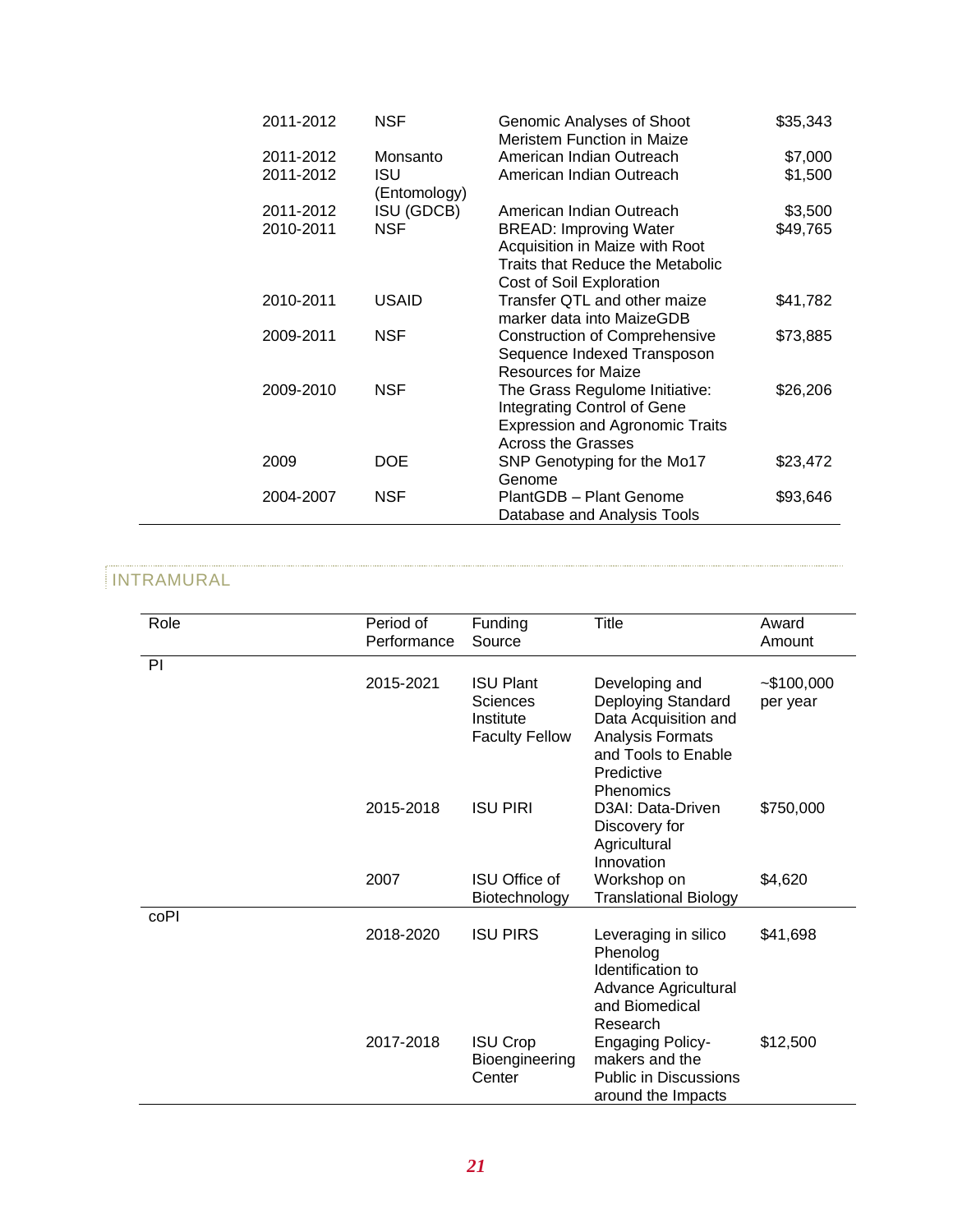|                       |           |          | of Genome Editing<br><b>Technologies</b> |                 |
|-----------------------|-----------|----------|------------------------------------------|-----------------|
| <b>Lead Scientist</b> |           |          |                                          |                 |
|                       | 2005-2013 | USDA-ARS | MaizeGDB                                 | $-$ \$5,000,000 |

## **PROFESSIONAL ASSOCIATIONS, AWARDS, AND RECOGNITION**

## ASSOCIATE EDITOR

The Plant Phenome Journal 2017 – 2021

Frontiers in Bioinformatics and Computational Biology 2017 – 2021

#### MEMBER

| AAAS         | American Association for the Advancement of Science                                   |
|--------------|---------------------------------------------------------------------------------------|
| ASPB         | American Society of Plant Biologists                                                  |
| <b>GSA</b>   | Genetics Society of America                                                           |
| <b>ISB</b>   | International Society for Biocuration                                                 |
| <b>NAPPN</b> | North American Plant Phenotyping Network                                              |
| <b>MGC</b>   | <b>Maize Genetics Cooperation</b>                                                     |
|              | Past memberships include the International Society for Computational Biology, Society |

for Advancement of Chicanos/Hispanics and Native Americans in Science, the American Indian Science and Engineering Society, and others.

## FOUNDER

NAPPN: North American Plant Phenotyping Network

- Brought in \$48,033 in NSF Conference Funding to support initiation 2015
- One of 7 founding *ad hoc* Board members
- Elected Executive Board member 2018-2020; Chair 2019-2020
- Founded not-for-profit 501(c)3 for the organization in 2020

#### HONORS, AWARDS, AND ELECTED SERVICE

- 2020 Recognized by receiving the YWCA Women of Achievement award for eliminating racism and empowering women.
- 2018 Elected to the International Plant Phenotyping Network Board (3-year term)
- 2018 Elected to the North American Plant Phenotyping Network Executive Board (3-year term; 2019-2020 chair)
- 2016 Elected to the International DivSeek Steering Committee (5-year term)
- 2013 Inducted into Gamma Sigma Delta, the Honor Society of Agriculture
- 2010 Elected to the Maize Genetics Executive Committee (5-year term; 2015 chair)
- 2009 Recognized by USDA-ARS by being selected to receive the Midwest Area Equal Opportunity Award for plant germplasm and genomics outreach to American Indians
- 2001 Elected Botany Graduate Student Association Secretary/Treasurer, University of Georgia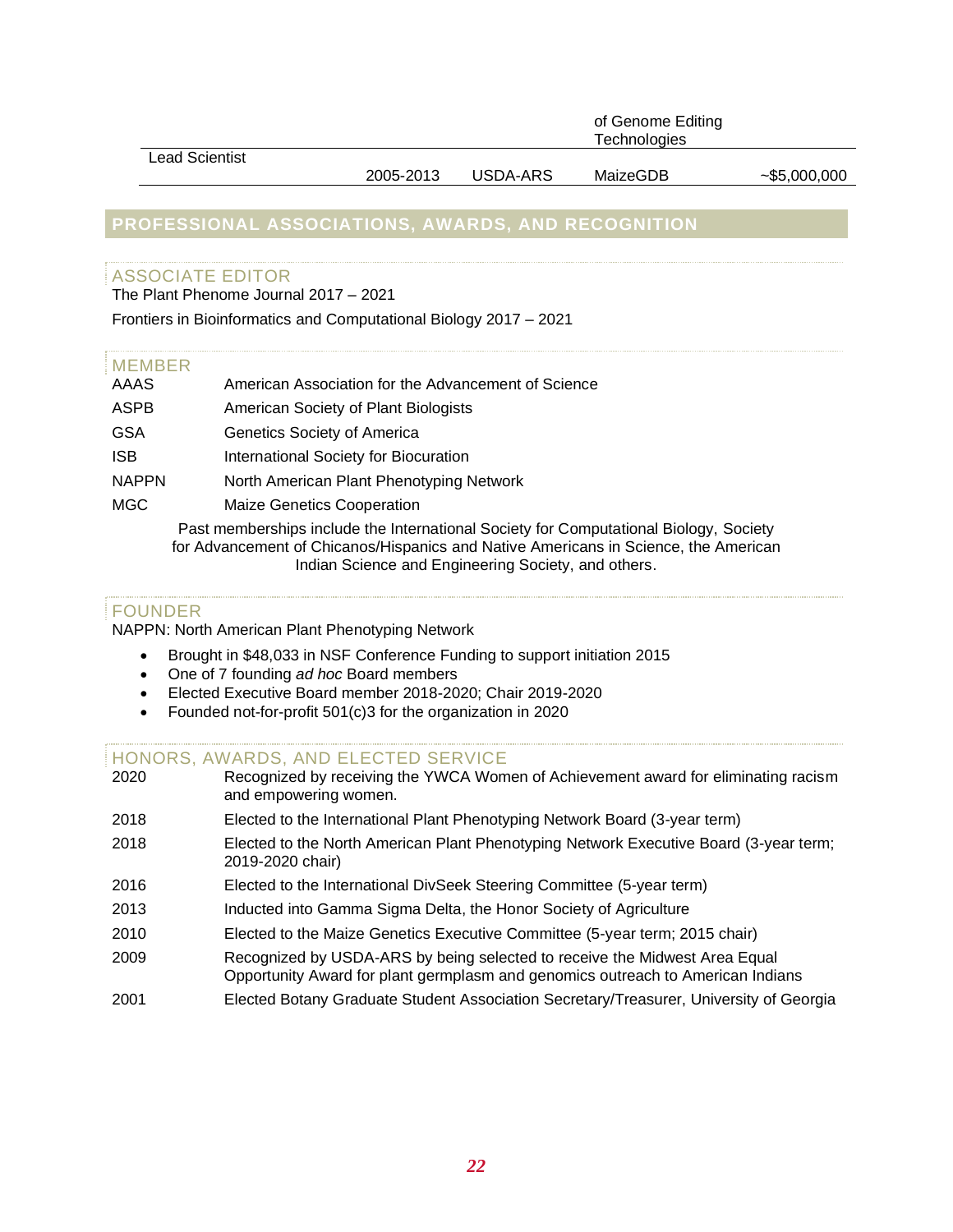## **INVITED SEMINARS**

#### **2021**

- Invited speaker, Fall 2021 seminar series for Crop Sciences and Plant Biology at the University of Illinois, Urbana, IL.
- Student invited Speaker, WiDS: Women in Data Science, Iowa State University, Ames, IA.

#### **2020**

- Invited Keynote, Function COSI for ISMB, Intelligent Systems for Molecular Biology (virtual).
- Invited Speaker, P&T Best Practices Faculty Experience. College of Agriculture and Life Sciences, Iowa State University, Ames, IA.
- Invited Speaker, Donald Danforth Plant Science Center, St. Louis, MO.
- Invited Speaker, Illinois Corn Breeders' School, University of Illinois, Urbana-Champaign, IL.
- Invited Speaker, Corteva Agrisciences, Johnston, IA (cancelled due to pandemic).
- Student invited Speaker, Interdepartmental Plant Biology Iowa State University, Ames, IA.

#### **2019**

- Student-Invited Speaker, Michigan State University Student-organized Plant Science Symposium.
- Invited by Dr. Craig Ogilvie to organize the panel to present research opportunity types for the Iowa State University Graduate College Emerging Leadership Academy (GC-ELA) discussion on leading a research group.

#### **2018**

- Student-Invited Speaker, University of Wisconsin Madison Plant Sciences Graduate Student Council.
- Invited Speaker, ICEppg (International Controlled Environment plant phenotyping group) Meeting to describe ENVIRATRON, Adelaide, Australia.
- Invited Panel Member for Data Analysis, International Plant Phenotyping Symposium, Adelaide, Australia.
- Conference organizer and invited speaker, Midwest Big Data Hub Digital Agriculture All Hands Meeting/UAS Workshop, University of Nebraska – Lincoln.
- Invited speaker (one of seven), International Conference on Biological Ontology. Eugene, OR.
- Invited by Uli Schurr to visit Julich, Germany to describe ISU and NAPPN opportunities for collaboration in phenomics (declined due to time constraints).
- Invited Panel Member for Digital Agriculture: Prospects and Challenges in the Great Lakes Region, Great Lakes Economic Forum, Montreal, Canada.
- Student-Invited Alumnus Speaker, Department of Biology, Hendrix College, Conway, AR.
- ENVIRATRON Seminar: Update for the Department of Agronomy, Iowa State University.
- Invited by Rishi Masalia to deliver a podcast for the American Society for Plant Biology's Plantae series describing why the field of phenomics is important. Available online at [http://bit.ly/2vfvx6r.](http://bit.ly/2vfvx6r)
- ENVIRATRON Seminar: Update for the Department of Plant Pathology, Iowa State University.
- Invited by Eric Lyons to present "Maize GO Annotation Method, Analysis, and Review" for the Interoperability and Federation Across Bioinformatic Platforms and Resources Workshop at the Plant and Animal Genome Conference.
- Invited by Michael Gonzales to present "A gaggle of geese, a murder or crows, a diversity of impacts" for the Developing and Executing Successful Broader Impact Programs for Current and Future Grants Workshop at the Plant and Animal Genome Conference.
- Invited by Dr. Craig Ogilvie to organize the panel to present research opportunity types for the Iowa State University Graduate College Emerging Leadership Academy (GC-ELA) discussion on leading a research group.

 **2017**

- Invited by Seth Murray to present "Maize GO Annotation Method, Analysis, and Review" for The Plant Phenome Journal's monthly seminar series.
- Invited by Mabel Rice to present a seminar entitled "Cross-disciplinary Activities in Big Data for Agricultural Innovation" for the Merrill Conference on the Research Mission of Public Universities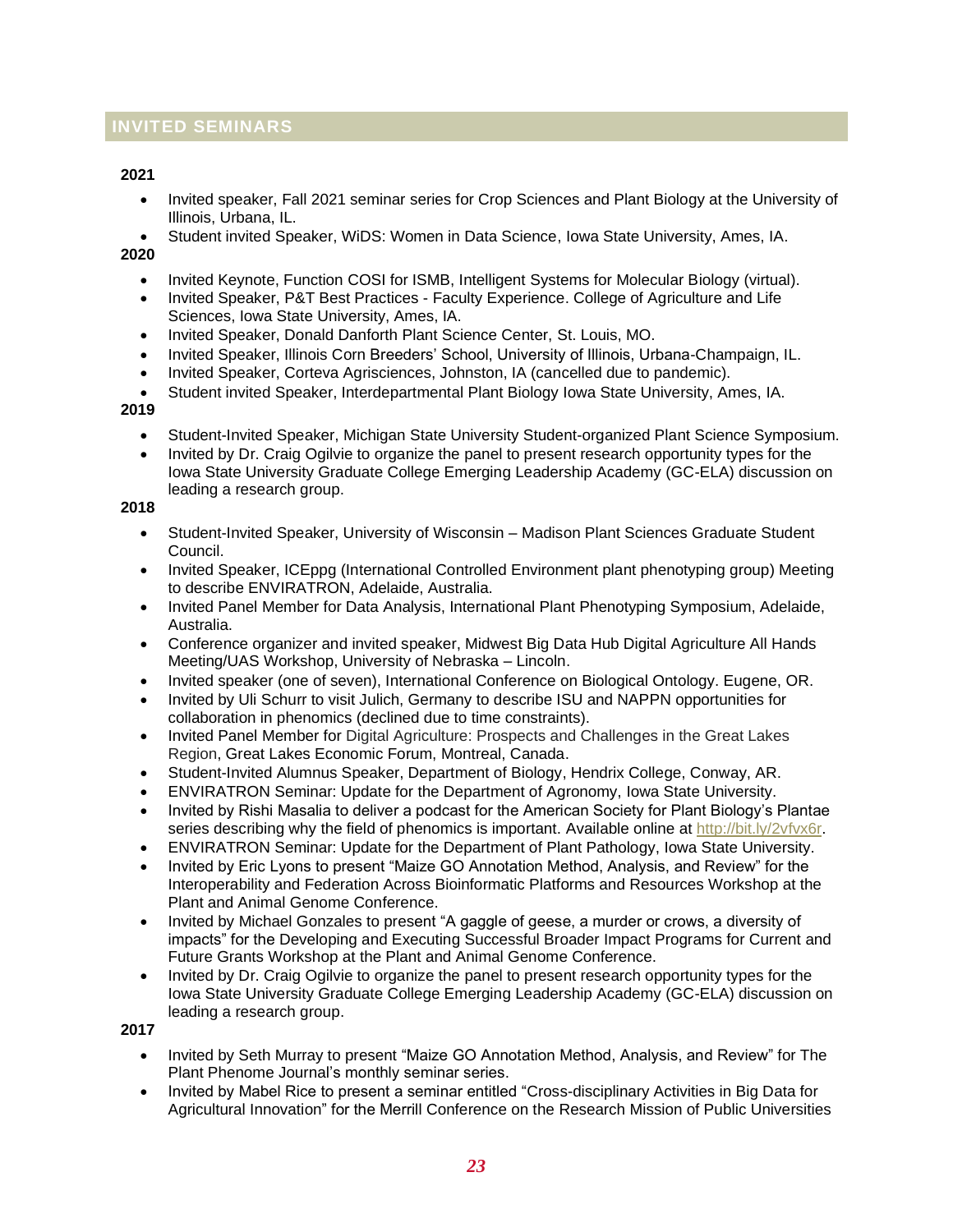Meeting. Topics change year to year, with the topic that year listed as "Research planning in the data era: Working with the levers and pulleys that tie together research information, from big data to local details".

- Invited by Dr. Mitch Tuinstra to present a seminar entitled, "Data-driven Approaches to Plant Science Research" to the Purdue University Botany Department.
- Invited by Drs. Ivan Baxter and Elizabeth Haswell to deliver a podcast for the American Society for Plant Biology's Plantae series "The Taproot." Available online at<http://bit.ly/2vfvx6r> >800 accesses.
- Student-Invited Speaker, R. F. Baker Plant Breeding Symposium, Iowa State University.
- Invited by Dr. Craig Ogilvie to organize the panel to present research opportunity types for the Iowa State University Graduate College Emerging Leadership Academy (GC-ELA) discussion on leading a research group.

#### **2016**

- Invited by the Iowa Corn Promotion Board to deliver an update on data management for the maize Genomes to Fields Initiative.
- Invited by April Agee Carroll to present a seminar on "Data Standards" for the first NAPPN Convening.
- Invited by Dr. Craig Ogilvie to organize the panel to present research opportunity types for the Iowa State University Graduate College Emerging Leadership Academy (GC-ELA) discussion on leading a research group.

#### **2015**

• Invited by Dr. Craig Ogilvie to organize the panel to present research opportunity types for the Iowa State University Graduate College Emerging Leadership Academy (GC-ELA) discussion on leading a research group.

#### **2014**

- Invited by Edgar Spalding to present on "Data standards" for Plant Biology 2014.
- Student-Invited Alumnus Speaker, Department of Plant Biology, University of Georgia.
- Invited by Drs. Patrick Schnable and Craig Ogilvie to serve as a panel member representing federal research groups for the Iowa State University Graduate College Emerging Leadership Academy (GC-ELA) discussion on leading a research group.

## **2013**

• Requested by Sophia Magill (Assistant Director of Federal Relations, Office of the President, ISU) and Thomas Binion (Congressman Steve King's Legislative Director) to report on what MaizeGDB is, who the stakeholders are, and how the project relates to USDA-ARS and Iowa State University's mission.

#### **2012**

- Invited by Dr. Stephen Kresovich to present a seminar entitled, "MaizeGDB: The Maize Genetics and Genomics Data Service" at the International Sorghum Genomics Workshop.
- Invited by Dr. Eva Huala to represent MaizeGDB at the October NSF Phenotype RCN meeting in Asilomar, CA to plan phenotype ontology representation and associations to enable crossspecies phenotype associations.
- Invited by Dr. Jianshen Li to present a seminar entitled, "MaizeGDB: Enabling access to basic, translational, and applied research information" at the International Conference on Research and Utilization of Crop Heterosis, Xi'an, China.
- Invited by Dr. Jinsheng Lai to participate in a mini-workshop between Iowa State University and China Agricultural University. Delivered a seminar entitled, "MaizeGDB: Enabling access to basic, translational, and applied research information". Beijing, China.

#### **2011**

- Invited by Drs. Candice Gardner and Tom Payne to moderate a session entitled "Mysteries of Maize: A Recognition of Pillars in Maize Science" for the ASA/CSSA/SSSA (2011).
- Invited by Drs. Owen Hoekenga and Jean-Luc Jannink to present a seminar entitled "MaizeGDB: The Maize Model Organism Database" for the Cornell Plant Breeding and Genetics seminar series, Ithaca, NY.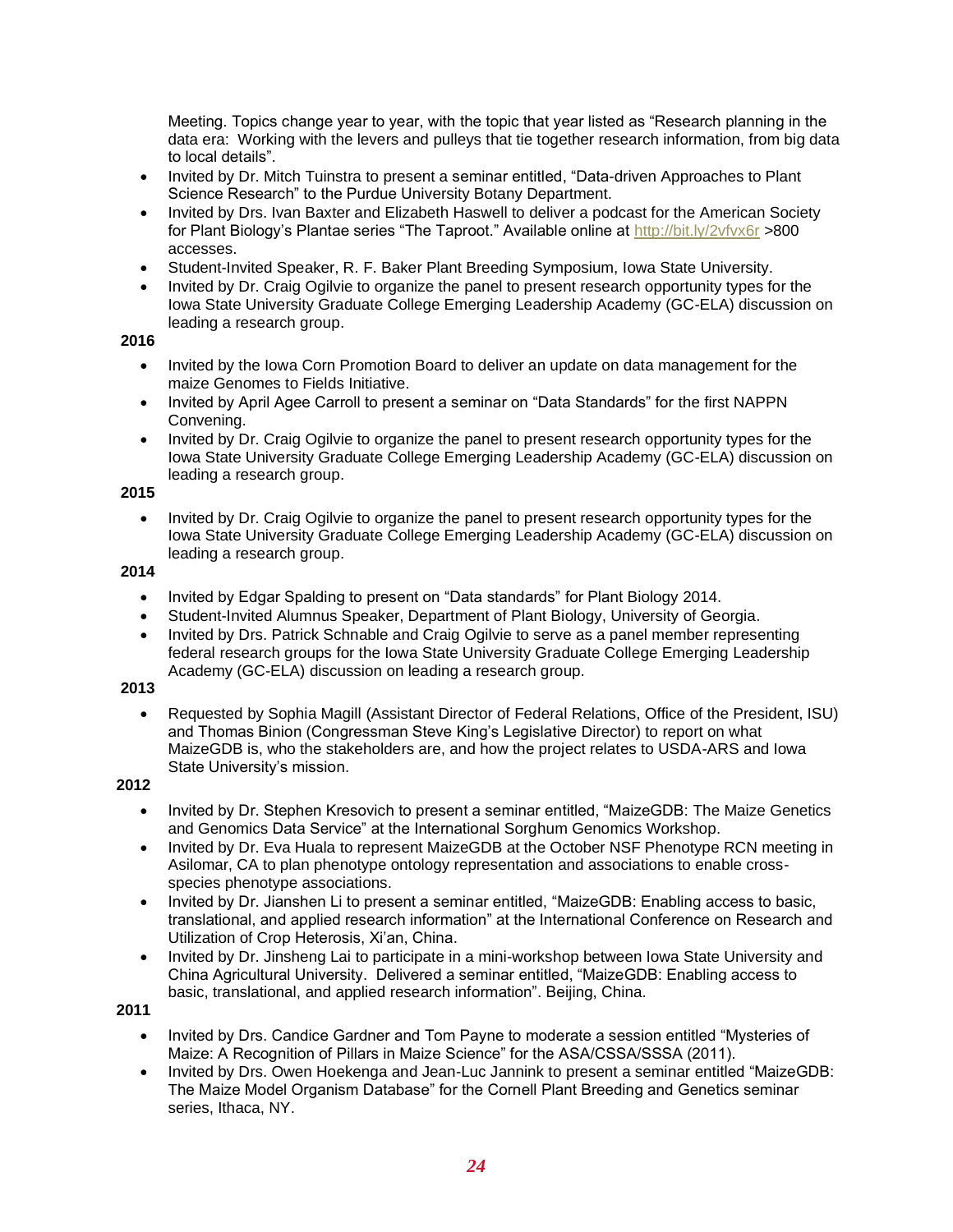- Invited by Dr. Domagoj Simic to present a seminar entitled "Informatics for maize research: What is possible, and what is practical?" and chair the session entitled "Genomic Databases and High-Resolution Mapping Populations" for the EUCARPIA Maize and Sorghum Conference in Opatija, Croatia.
- Invited by Dr. John Wooley to present a seminar entitled "Managing the Data Associated with intraspecific Diversity in Flowering Plants: Maize as a Model" to the Genomic Standard Consortium Diversity Working Group for their meeting in San Diego, CA.
- Invited by organizers for the Iowa State University Women in Science and Engineering Conference to present a seminar to Iowa high school students about MaizeGDB and maize genetics.
- Invited by the Maize Genetics Executive Committee to present a community report entitled "Establishment of the Maize Genome Assembly and Annotation Consortium" for the Annual Maize Genetics Conference, St. Charles, IL.

#### **2010**

• Invited to present seminars describing the outreach to American Indians component of the PlantGDB NSF grant at the NSF PGRP Awardees Meeting in Washington, D.C.

#### **2008**

- Invited by Dr. Anne-Francoise Lamblin to present a seminar on data integration for the NSF PGRP Awardees Meeting in Washington, D.C.
- Invited by Dr. Kay Simmons, USDA-ARS National Program Leader for Plant Genetics and Grain Crops, to present a seminar about MaizeGDB at the National Plant Genome Initiative Workshop session on Crop Genome Databases in Irvine, California.

#### **2007**

- Invited to present a seminar to the USDA-ARS Plant Germplasm Operations Committee annual meeting in Beltsville, Maryland concerning the utility of ontologies for data integration.
- Invited to attend the Allerton Meeting for principal investigators to plan the future of maize research. By request of the meeting organizers, presented a seminar entitled, "Status and needs for MaizeGDB and other plant databases".

## **2006**

• Invited to present seminars describing the outreach to American Indians component of the PlantGDB NSF grant at the NSF PGRP Awardees Meeting in Washington, D.C.

## **2005**

• Invited by meeting organizers to present a seminar on MaizeGDB at the Workshop on Cereal Genomics at the Cold Spring Harbor Laboratory, New York.

#### **2004**

• Department of Agronomy, the University of Missouri, Columbia to present a seminar on bioinformatics tools and resources for the maize genome sequencing project.

#### **2001**

• Invited by Jonathon Howard to present a seminar entitled "The Evolution of Microtubule-based Motor Proteins with Particular Emphasis on the Plant Lineage," at the Max Planck Institute of Molecular Cell Biology and Genetics, Dresden, Germany.

## **PARTICIPATION IN MEETINGS, TECHNICAL CONFERENCES, & WORKSHOPS**

- Women in Data Science (WiDS). Virtual (2021). Student invited seminar.
- North American Plant Phenotyping Network Annual meeting. Virtual (2021). Two student posters (Colleen Yanarella and Jodi Callwood), one student workshop (Henri Chung), one student lightning talk (Ian Braun), one student technology seminar (Leila Fattel).
- Challenges and Opportunities for Working Across the Physiology and Genomics Dimensions in Plants (2020). One of seven conference organizers led by Ivan Baxter.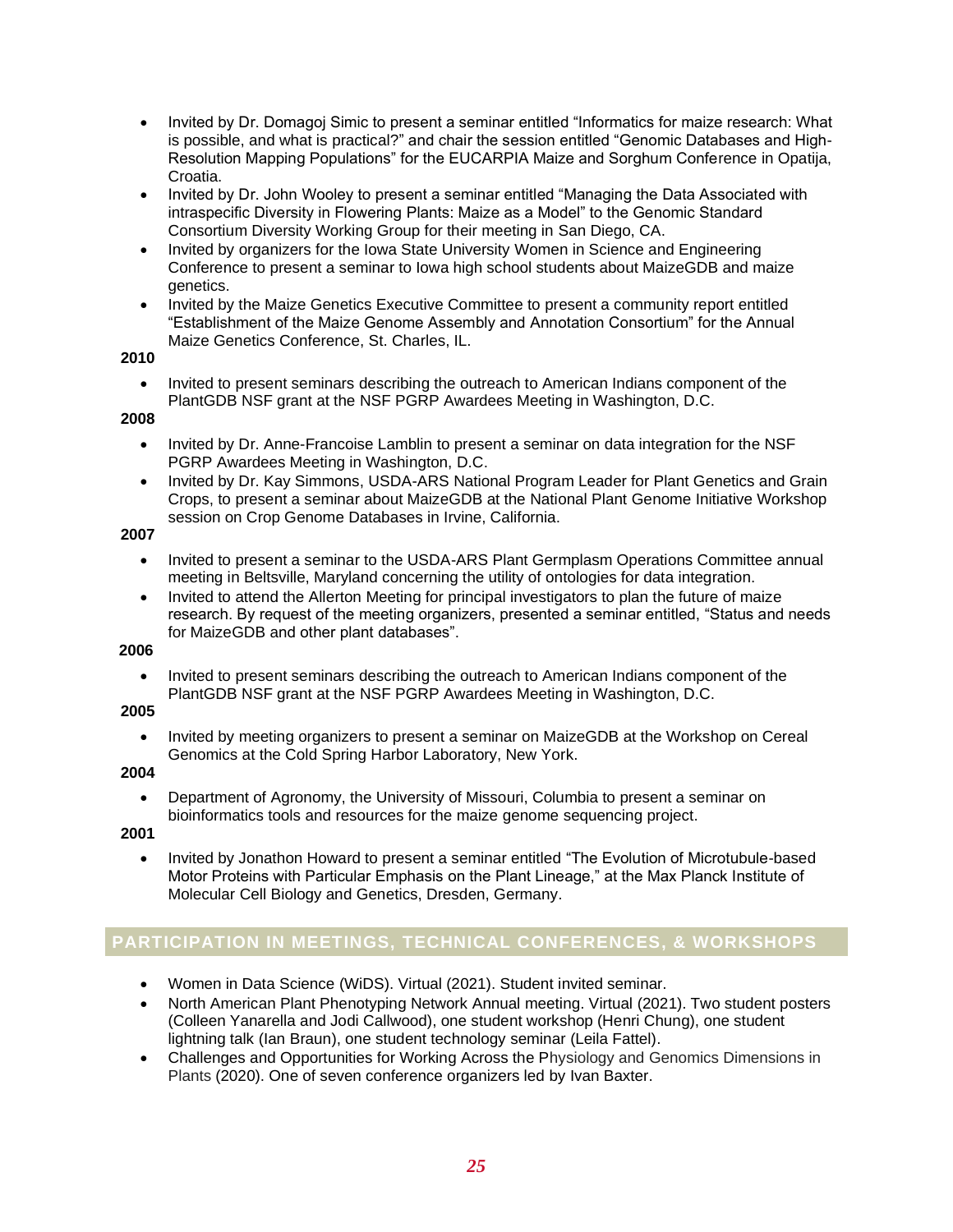- International Society for Molecular Biology. Virtual (2020). One oral invited presentation, one oral presentation by graduate student Leila Fattel.
- Illinois Corn Breeders' School. University of Illinois, Urbana-Champaign (2020). Invited keynote seminar.
- Organizer, EU-US Big Datain Agriculture Webinar miniseries (2019). 2 meetings, 125 participants from 17 countries.
- European Big Data Value Forum. Helsinki, Finland (2019). Represented the Iowa State College of Agriculture.
- International Plant Phenotyping Symposium, Adelaide, Australia (2018). Invited panel participant, three posters. Graduate student Ian Braun was selected for an oral presentation.
- International Conference on Biological Ontology. Eugene, OR (2018). One oral invited presentation, one workshop presentation by graduate student Ian Braun.
- Annual Maize Genetics Conference. Attended 21 meetings, contributed 115 posters, made 3 oral presentations. Also served 4 times as an invited panel member for the community discussion (not including community presentations and updates as member of Maize Genetics Executive Committee; 1998-2021).
- Invited Conference organizer NIFA FACT Big Data Driven Agriculture: Advances, Challenges, and Opportunities. Arlington, VA (2018).
- Invited conference organizer, PHENOME. Two oral invited presentations, four posters, chaired two sessions. Tucson, Arizona (2016-2020).
- Invited organizer for two breakout sessions, NIFA FACT for Genomes to Fields project. Presented one poster and served as primary author for the resulting advisory whitepaper to NIFA. Ames, Iowa (2018).
- DivSeek Working Group meetings. Presented invited seminar in 2017 and 2018, co-leads the FAIR working group and a member of the Divseek Advisory Board (2014-2018).
- Plant and Animal Genome Conference. Attended 13 meetings, contributed 31 posters, conducted 2 computer demonstrations, gave an oral update to 2011 Maize Workshop attendees on the status of maize genome assembly and annotation, and organized two workshops in 2016, two in 2017, two in 2018. Overall conference organizer, 2018 to present. (2004-2019)
	- o Organizer, Challenges and Opportunities in Plant Science Data Management Workshop, Plant and Animal Genome Conference (2017-present).
	- o Organizer, Plant Phenotyping Workshop, Plant and Animal Genome Conference (2016 present).
- Organizer, North American Plant Phenotyping Network *ad hoc* Board meeting, Ames, IA (2017).
- Participant, Meeting to draft advisory whitepaper for the International Treaty on Plant Diversity Convention for Biodiversity's Fact Finding and Scoping Study on the topic of access to digital sequence information. Vancouver, Canada (2017).
- Merrill Research Conference, Nebraska City, NE (2017). Presented one research seminar and one paper.
- International Plant Phenotyping Symposium CIMMYT, El Batan, Mexico (2016). Four posters.
- Midwest Big Data Hub Digital Agriculture Spoke All Hands Meeting (2016) Iowa State University. Presented an invited oral presentation and 3 posters.
- Invited conference organizer, Purdue University North American Plant Phenotyping Network Inaugural Convening (2016). Attended, presented an oral presentation and four posters.
- Funded organizer, Iowa State University Phenotypic Prediction Image Acquisition and Analysis (2016). Presented one seminar, four posters.
- Funded organizer, Iowa State University Data Driven Science Initiative Workshop (2016). Presented one seminar, four posters.
- Funded organizer, Meeting: High-throughput Plant Phenotyping and Data Analysis, A Series of Workshops at the Plant and Animal Genome Conference XXIV, January 9-13, 2016 San Diego, CA (2016).
- Ag Bio Congress (2015) Amsterdam, Denmark. Organized a workshop on Big Data.
- Plant Genomics Congress (2015) St. Louis. Presented an invited oral presentation.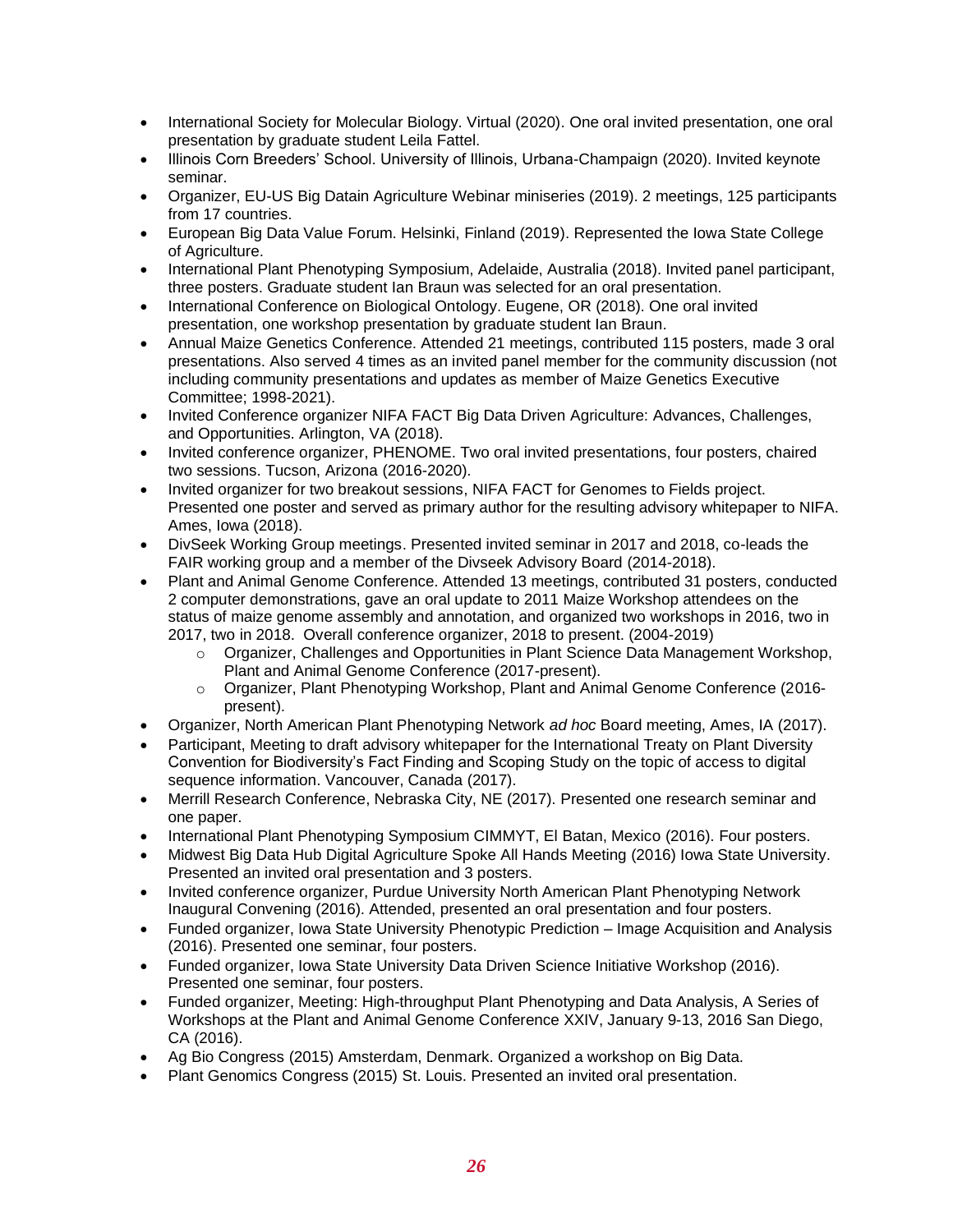- CIMMYT meeting for Maize Phenotype Information Platform development (2014) Texcoco, Mexico. Organized the meeting, coordinated international attendees' participation, attended the meeting and reported on activities.
- ASA-CSSA-SSSA International Annual Meeting (2005, 2011, and 2015). Attended 2 meetings and contributed 1 poster. Chaired the 2011 Mysteries of Maize section. Presented an invited seminar in 2015.
- ASTA Genomes to Fields project meeting (2014) Chicago, Illinois. Attended, presented an invited oral presentation.
- American Society for Plant Biology (2014) Portland, Oregon. Attended, presented an invited oral presentation.
- NSF's Phenotype RCN meeting (2012, 2014, 2016). Attended, presented 1 poster.
- Society for Molecular Biology and Evolution (2001, 2014). Attended 2 meeting and contributed 1 poster (2001) and 1 invited seminar (2014).
- Corn Breeding Conference NCCC167 (2013 March and December, 2014, 2015, 2021). Attended, presented an invited oral presentation in 2013. Graduate student Colleen Yanarella presented an invited oral presentation in 2021.
- International Sorghum Genomics Workshop (2012). Attended, presented an invited oral presentation.
- ASPB Plant Science Research Summit participant (2011). Invited attendee (closed event).
- EUCARPIA Maize and Sorghum Conference (2011) Opatija, Croatia. Attended, presented an invited oral presentation, and chaired a session.
- Genomic Standard Consortium Diversity Working Group meeting (2011). Attended and contributed an invited oral presentation.
- American Indian Science and Engineering Society (AISES) meeting (2009, 2011). Attended, presented 3 posters, and organized 2 workshops on outreach to American Indians in plant germplasm and genomics.
- iPlant Collaborative inaugural conference Bringing Plant and Computing Scientists Together to Solve Plant Biology's Grand Challenges (2008). Served as an invited panel member for the breakout group entitled Primary metabolism, physiology, and organismic biology, from molecules to whole organisms.
- USDA-ARS Plant Germplasm Operations Committee Meeting (2007) Beltsville, Maryland. Attended 1 meeting and made 1 invited oral presentation.
- Allerton Retreat for planning the Future of Maize Genetics (2007). Attended and delivered an invited oral presentation.
- Collaborative Plant Biology Symposium: University of Wyoming (2006). Attended 1 meeting, contributed 1 poster, and served as an invited panel discussion member.
- Society for Advancement of Chicanos and Native Americans in Science (SACNAS). Attended (2006).
- NSF Plant Genome Research Program Annual Awardee Meeting (2003-2010). Attended 6 meetings, contributed 6 posters and 3 invited presentations.
- Workshop on Cereal Genomics (2005). Attended, contributed 1 poster, and led a training session on the use of MaizeGDB to answer biological questions.
- Biological Database Curator Meeting (2003). Attended and made 1 oral presentation.
- American Society for Cell Biology Annual Meeting (2003). Attended 1 meeting, contributed 1 poster, and served as meeting organizer of a Special Interest Subgroup for a Standardized Kinesin Nomenclature.
- Bioinformatics Open Source Conference (2002). Attended 1 meeting, contributed 1 poster, and made 1 oral presentation.
- Intelligent Systems for Molecular Biology (2000-2002). Attended 3 meetings (California, Denmark, and Canada) and contributed 3 posters.
- Biochemistry and Biophysics of Motor Proteins, Alberta, Canada (2000). Attended 1 meeting and contributed 1 poster.
- Georgia Tech International Conference on Bioinformatics (1999-2001). Attended 2 meetings and contributed 2 posters.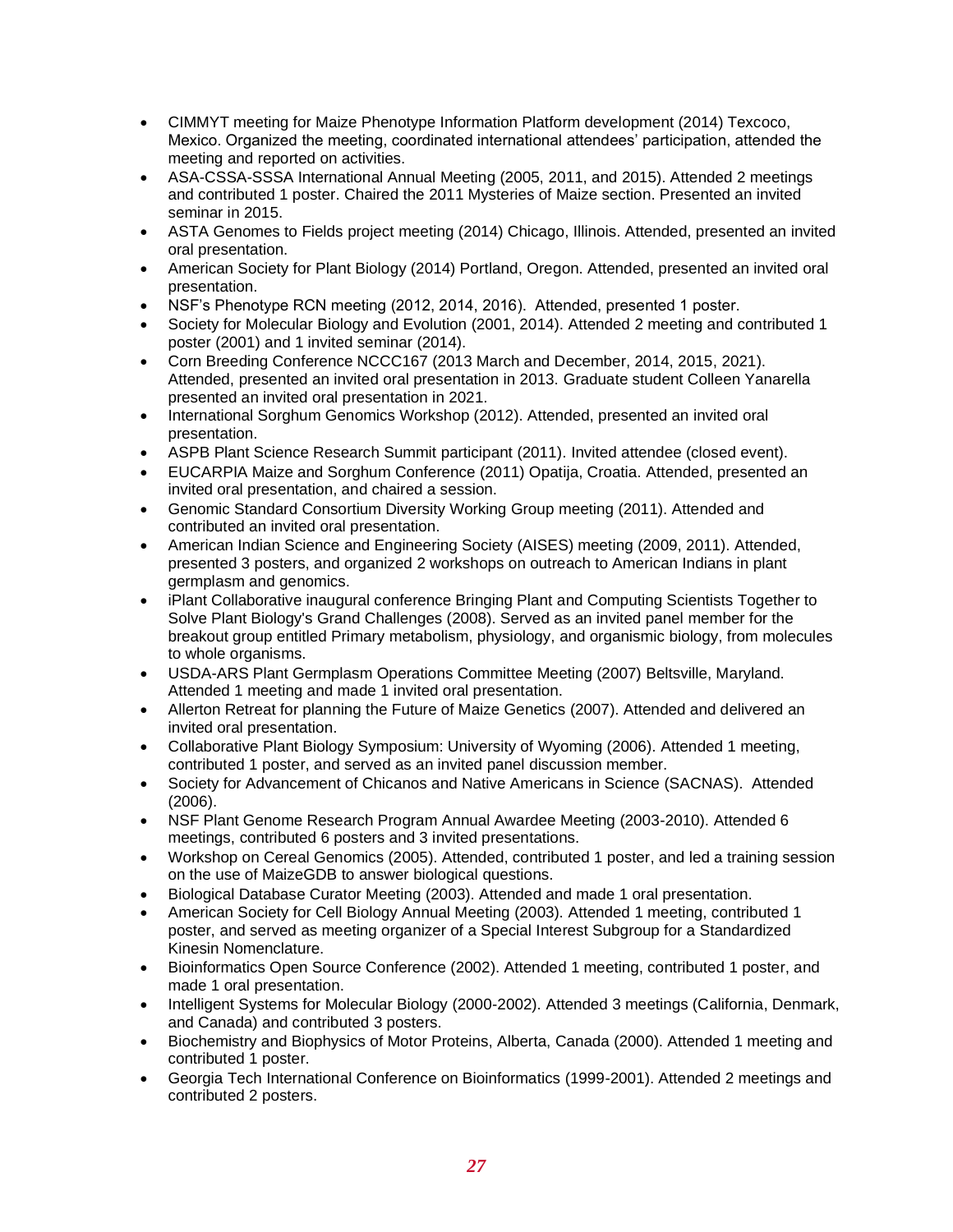- American Society of Plant Physiologists (1996). Attended 1 meeting and contributed 1 poster (former last name Cogburn).
- National Conference on Undergraduate Research (1995). Attended 1 meeting and contributed 1 poster (former last name Cogburn).
- Arkansas Academy of Science Research Conference (1995). Attended 1 meeting and contributed 1 poster (former last name Cogburn).

## **TEACHING EXPERIENCE**

|          | IOWA STATE UNIVERSITY (INSTRUCTOR)                                 |                      |           |
|----------|--------------------------------------------------------------------|----------------------|-----------|
|          | <b>BCBio 322: Introduction to Bioinformatics (undergraduate)</b>   |                      | 2015-2019 |
| $\circ$  | 3 credits, enrollment limited to 30                                |                      |           |
| $\circ$  | Responsibility: 100%                                               |                      |           |
| $\circ$  | Problem-oriented, flipped classroom, Modified Moore Method         |                      |           |
|          | for Inquiry Based Learning                                         |                      |           |
| $\circ$  | Developed the curriculum                                           |                      |           |
| $\circ$  | First to organize and teach this required course for the           |                      |           |
|          | Bioinformatics and Computational Biology undergraduate             |                      |           |
|          | major                                                              |                      |           |
|          | <b>BCBio 110: BCBio Orientation (undergraduate)</b>                |                      | 2015-2016 |
| $\circ$  | 0.5 credits, ~10 enrolled on average                               |                      |           |
| $\circ$  | Responsibility: 100%                                               |                      |           |
| $\circ$  | Organized as a seminar series                                      |                      |           |
| $\Omega$ | First to organize and teach this required course for the           |                      |           |
|          | Bioinformatics and Computational Biology undergraduate             |                      |           |
|          | major                                                              |                      |           |
|          | ME/GDCB 585: Fundamentals of Predictive Plant Phenomics (graduate) |                      | 2017-2019 |
| $\circ$  | 4 credits, includes a lab, enrollment limited to 30                |                      |           |
| $\circ$  | Responsibility:                                                    |                      |           |
|          | 2021: 100% (single instructor; migration to                        |                      |           |
|          | Coursera)                                                          |                      |           |
|          | 2019: 100% (single instructor).<br>$\bullet$                       |                      |           |
|          | 2017-2018: 25% (1 of 2 instructors)                                |                      |           |
| $\circ$  | Teaches basics in plant science, engineering, and data             |                      |           |
|          | science to a diverse student group. Lecture-based, with some       |                      |           |
|          | lectures (~15%) delivered by students.                             |                      |           |
| $\circ$  | Co-developed the curriculum                                        |                      |           |
| $\circ$  | First to co-organize and co-teach this required course for the     |                      |           |
|          | Predictive Plant Phenomics specialization                          |                      |           |
|          | <b>BCB 690: Graduate Student Seminar</b>                           | 2013-2014, 2017-2019 |           |
| $\circ$  | 1 credit, ~15 enrolled on average                                  |                      |           |
| $\circ$  | Responsibility: 100%                                               |                      |           |
| $\circ$  | Organized as a seminar series where students lean best             |                      |           |
|          | practices in scientific seminar preparation and delivery.          |                      |           |
|          | Students are assessed by peers as well as by the instructor.       |                      |           |
|          | <b>BCB 691: Faculty Seminar in Bioinformatics</b>                  |                      | 2017-2018 |
| $\circ$  | 1 credit, ~15 enrolled on average                                  |                      |           |
| $\circ$  | Responsibility: 100%                                               |                      |           |
| $\circ$  | Organized as a seminar series where faculty in the graduate        |                      |           |
|          | Bioinformatics and Computational Biology program describe          |                      |           |
|          | their research. This serves primarily to familiarize the students  |                      |           |
|          | with faculty in the program but also enables students to identify  |                      |           |
|          | research rotation opportunities.                                   |                      |           |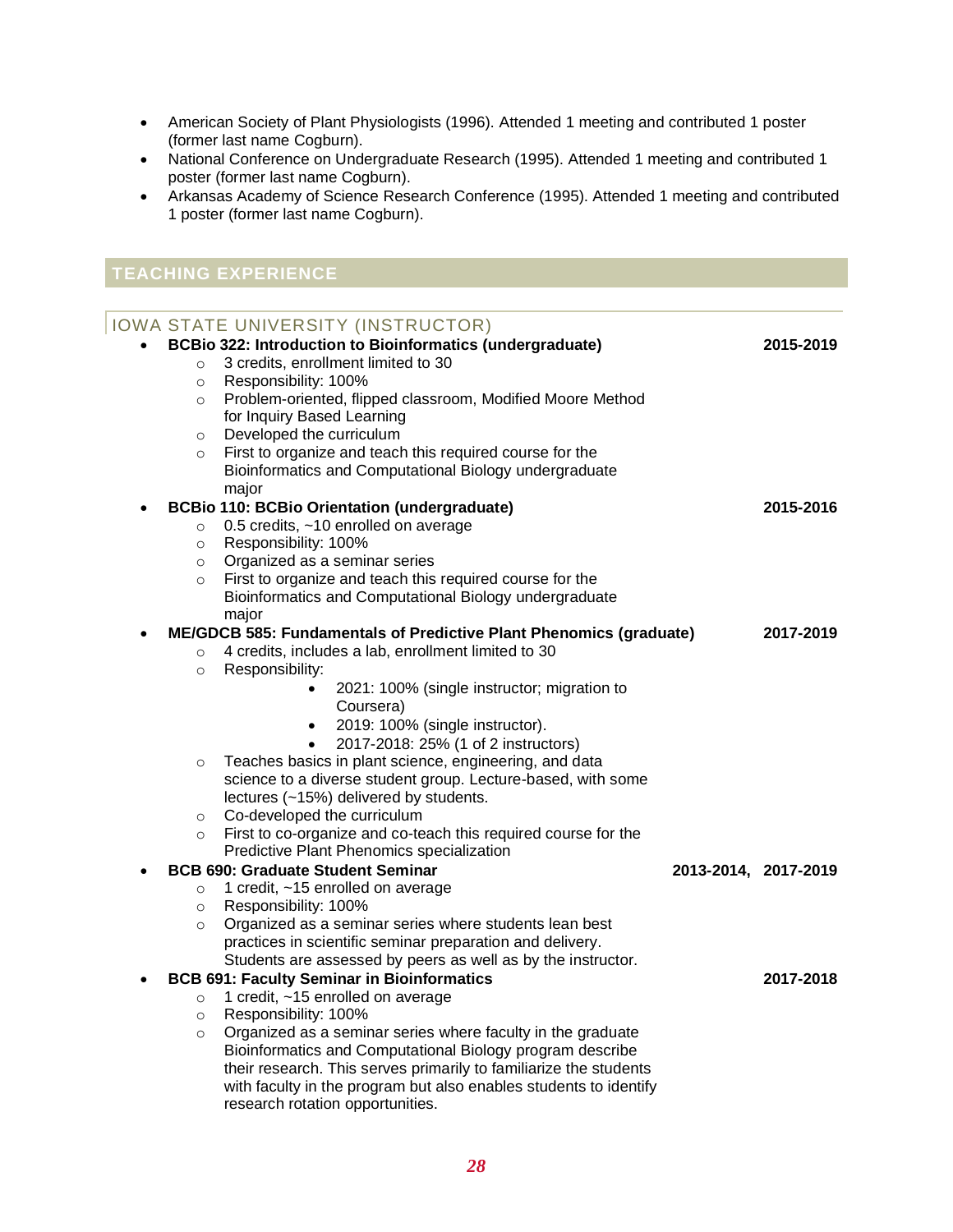| UNIVERSITY OF GEORGIA (TEACHING ASSISTANT)                             |      |                                                              |           |
|------------------------------------------------------------------------|------|--------------------------------------------------------------|-----------|
| <b>Protistology Lab</b>                                                |      |                                                              | 2001      |
| 1 credit, ~10 enrolled<br>$\circ$                                      |      |                                                              |           |
| Responsible for 1 section<br>$\circ$                                   |      |                                                              |           |
| <b>Introduction to Botany Lab</b><br>1 credit, ~10 enrolled<br>$\circ$ |      |                                                              | 2000      |
| Responsible for 1 section<br>$\circ$                                   |      |                                                              |           |
|                                                                        |      |                                                              |           |
| TEXAS TECH UNIVERSITY (TEACHING ASSISTANT)                             |      |                                                              |           |
| <b>Introduction to Botany Lab</b>                                      |      |                                                              | 1996-1997 |
| 1 credit, ~20 enrolled per section<br>$\circ$                          |      |                                                              |           |
| $\circ$                                                                |      | Responsible for 3 sections per semester for 3 semesters plus |           |
|                                                                        |      | a weekly discussion/video section that included all students |           |
| across all sections (~120 students total)                              |      |                                                              |           |
|                                                                        |      |                                                              |           |
| <b>MENTORSHIP</b>                                                      |      |                                                              |           |
|                                                                        |      |                                                              |           |
| POSTDOCTORAL ADVISOR (2)                                               |      |                                                              |           |
| Von Mark Cruz (Philippines)                                            | male | ISU (2006)                                                   |           |
| Joan Peterson (USA)                                                    |      | female ISU (2007)                                            |           |
|                                                                        |      |                                                              |           |
| PHD MAJOR PROFESSOR (5)                                                |      |                                                              |           |
| lan Braun                                                              | male | ISU Bioinformatics and Computational Biology                 |           |
| (USA)                                                                  |      | (anticipated graduation May 2021)                            |           |
| Leila Fattel                                                           |      | female ISU Genetics and Genomics                             |           |
| (Switzerland & Lebanon)                                                |      | (anticipated graduation May 2024)                            |           |
| Mingze He                                                              | male | ISU Bioinformatics and Computational Biology                 |           |
| (China)                                                                |      | (graduated December 2018)                                    |           |
| Kokulapalan Wimalanathan                                               | male | ISU Bioinformatics and Computational Biology                 |           |
| (Sri Lanka)                                                            |      | (graduated December 2018)                                    |           |
| Colleen Yanarella                                                      |      | female ISU Bioinformatics and Computational Biology          |           |
| (USA)                                                                  |      | (anticipated graduation May 2023)                            |           |
|                                                                        |      |                                                              |           |
| PHD CO-MAJOR PROFESSOR (7)                                             |      |                                                              |           |
| David Hufnagel                                                         | male | <b>ISU Bioinformatics and Computational Biology</b>          |           |
| (USA)                                                                  |      | (graduated May 2021)                                         |           |
| Parnal Joshi                                                           |      | female ISU Bioinformatics and Computational Biology          |           |
|                                                                        |      | (anticipated graduation May 2023)                            |           |
| Gauray Kandoi                                                          | male | <b>ISU Bioinformatics and Computational Biology</b>          |           |
| (India)                                                                |      | (graduated May 2019)                                         |           |
|                                                                        |      |                                                              |           |
| Nancy Manchanda                                                        |      | female ISU Bioinformatics and Computational Biology          |           |
| (India)                                                                |      | (anticipated graduation August 2021)                         |           |
| Viraj Muthye                                                           | male | ISU Bioinformatics and Computational Biology                 |           |
| (India)                                                                |      | (graduated December 2019)                                    |           |
|                                                                        |      |                                                              |           |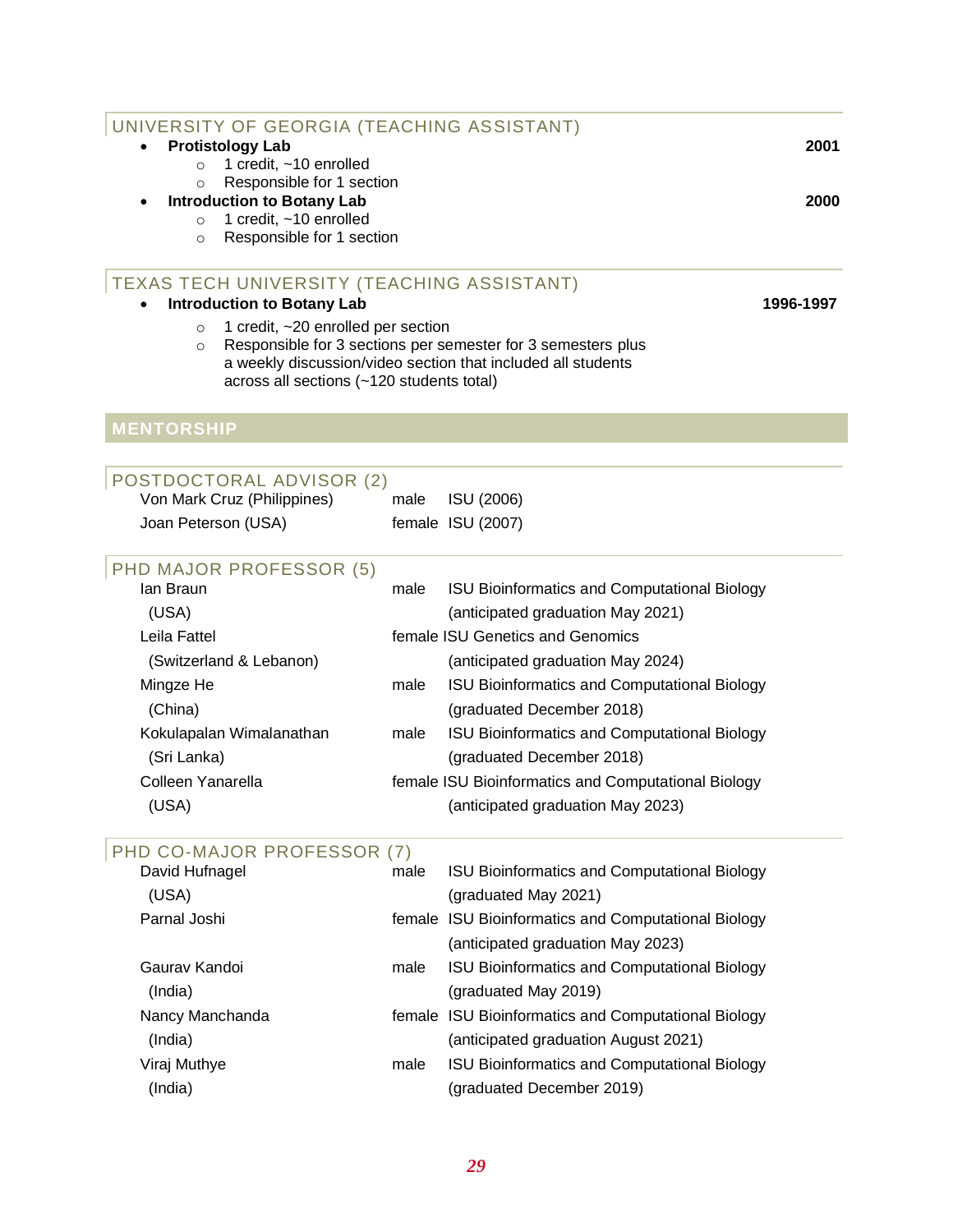| male | <b>ISU Bioinformatics and Computational Biology</b> |
|------|-----------------------------------------------------|
|      | (anticipated graduation May 2023)                   |
| male | <b>ISU Bioinformatics and Computational Biology</b> |
|      | (graduated May 2016)                                |
|      |                                                     |

## PHD COMMITTEES (27)

| Ryan Andrews              | male   | ISU Biochemistry, Biophysics, and Molecular Biology |
|---------------------------|--------|-----------------------------------------------------|
| Nicholas Boerman          | male   | <b>ISU Plant Breeding</b>                           |
| Bhagyaschree Birla        | female | <b>ISU Bioinformatics and Computation Biology</b>   |
| <b>Tanner Cook</b>        | male   | <b>ISU Plant Biology</b>                            |
| Li Fan                    | female | ISU Interdepartmental Genetics and Genomics         |
| <b>Brianna Griffin</b>    | female | <b>ISU Plant Biology</b>                            |
| David Hessel              | male   | <b>ISU Interdepartmental Genetics</b>               |
| Sarah Hill-Skinner        | female | <b>ISU Interdepartmental Plant Biology</b>          |
| Katerina Holan            | female | <b>ISU Interdepartmental Plant Biology</b>          |
| Jennifer Jaqueth          | female | ISU Interdepartmental Genetics and Genomics         |
| Roshan Kulkarni           | male   | ISU Interdepartmental Genetics and Genomics         |
| Zhaohhui Li               | female | ISU Agricultural and Biosystems Engineering         |
| Hung-Ying Lin             | male   | ISU Interdepartmental Genetics and Genomics         |
| Ang-Yu Liu                | male   | ISU Interdepartmental Genetics and Genomics         |
| Qiang Liu                 | female | ISU Interdepartmental Genetics and Genomics         |
| Zachary Lozier            | male   | <b>ISU Bioinformatics and Computational Biology</b> |
| Carla Mann                | female | ISU Bioinformatics and Computational Biology        |
| James McNellie            | male   | ISU Interdepartmental Genetics and Genomics         |
| <b>Maxwell McReynolds</b> | male   | <b>ISU Interdepartmental Plant Biology</b>          |
| Divya Mistry              | male   | ISU Bioinformatics and Computational Biology        |
| Karthik Murugan           | male   | ISU Molecular, Cellular, and Developmental Biology  |
| Sweta Roy-Carson          | female | <b>ISU Bioinformatics and Computational Biology</b> |
| <b>Matthew Wilkerson</b>  | male   | <b>ISU Bioinformatics and Computational Biology</b> |
| Jenna Hoffman             | female | <b>ISU Interdepartmental Genetics</b>               |
| Liang Ye                  | male   | ISU Bioinformatics and Computational Biology        |
| Zihao Zheng               | male   | ISU Interdepartmental Genetics and Genomics         |
| Naihui (Ashley) Zhou      | female | ISU Bioinformatics and Computational Biology        |
|                           |        |                                                     |

# MS MAJOR PROFESSOR (1)<br>Vincent (Antonio) Brazelton male

ISU Genetics and Genomics (graduated December 2015) (USA) minority

# MS COMMITTEES (3)<br>Meghan Harvey

| iviegrian Fian |  |
|----------------|--|
| Gokhan Kir     |  |

female ISU Interdepartmental Genetics male **ISU** Interdepartmental Genetics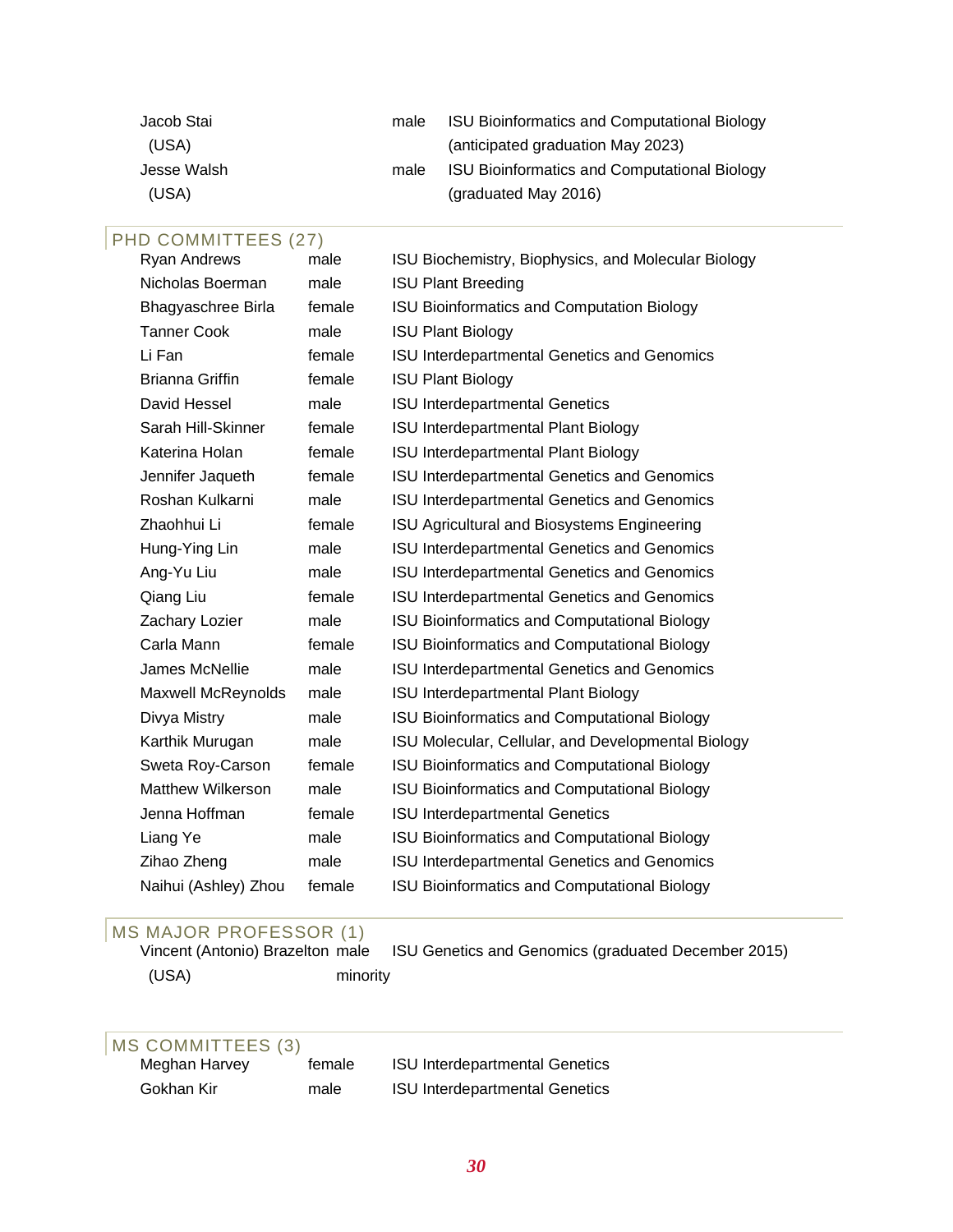| Geyhun Lee                            | female   | <b>ISU Interdepartmental Genetics</b>                                                       |
|---------------------------------------|----------|---------------------------------------------------------------------------------------------|
| PREPARING FUTURE FACULTY SCHOLARS (4) |          |                                                                                             |
| Keting Chen                           | female   | ISU Preparing Future Faculty mentorship (research &                                         |
| (China)                               |          | teaching). (2016-2017).                                                                     |
| John Hsieh                            | male     | ISU Preparing Future Faculty mentorship (teaching). (2015-                                  |
| (USA)                                 | minority | 2016). Hsieh co-instructed BCBio322x and attended two                                       |
|                                       |          | conferences where he presented seminars at both (the 2015                                   |
|                                       |          | Legacy of R.L. Moore Conference and the 2016 Plant and<br>Animal Genome Conference).        |
| Arun Seetharam<br>(India)             | male     | ISU Preparing Future Faculty mentorship (research). (2014<br>2015).                         |
| <b>FULBRIGHT (1)</b>                  |          |                                                                                             |
| Dennis Psaroudakis                    | male     | Invented way to use gene function annotations to carry out                                  |
| (Germany)                             |          | comparative functional genomics studies. (2019-2020).                                       |
| <b>UNDERGRADUATE STUDENTS (12)</b>    |          |                                                                                             |
| Edel Aron                             | female   | ISU Mathematics undergraduate honors project research                                       |
| (USA)                                 | minority | mentorship and BCBio teaching assistantship. Project in                                     |
|                                       |          | FAIR data (2017 & 2018). PhD student, Yale 2018- present.                                   |
| <b>Haley Dostalik</b>                 | female   | ISU Bioinformatics and Computational Biology                                                |
| (USA)                                 |          | Undergraduate research for undergraduate honors project                                     |
|                                       |          | research. Project to annotate gene functions to the grape                                   |
|                                       |          | genome (2020).                                                                              |
| Benjamin Escobar                      | male     | ISU Computer Science undergraduate research                                                 |
| (USA)                                 | minority | project to design an interface for querying phenotypic                                      |
| <b>Tiffany Geistkemper</b>            | female   | ISU Mathematics undergraduate research for credit.                                          |
| (USA)                                 |          | Python programming to generate QR codes (2019).                                             |
|                                       |          | semantic similarity networks (2020).                                                        |
| Reka Keleman                          | female   | <b>ISU Bioinformatics and Computational Biology</b>                                         |
| (Hungary)                             |          | undergraduate honors project research mentorship. Adapted                                   |
|                                       |          | Morgan2McClintock Translator<br>(http://www.lawrencelab.org/Morgan2McClintock/) to enable a |
|                                       |          | visual output (2010).                                                                       |
| <b>Chris Lawrence</b>                 | male     | ISU Genetics undergraduate. Learned Perl and Python,                                        |
| (USA)                                 | minority | added restriction cut-site functionality to CGAT tool (2014-                                |
|                                       |          | 2016). MS Biology, Oklahoma State University 2018.                                          |
|                                       |          | PhD student, Princeton 2018-present.                                                        |
| Madeline McMullen                     | female   | ISU Agronomy and Bioinformatics and Computational                                           |
| (USA)                                 |          | Biology Project in FAIR data (2018).                                                        |
| Elizabeth                             | female   | ISU Bioinformatics and Computational Biology                                                |
|                                       |          |                                                                                             |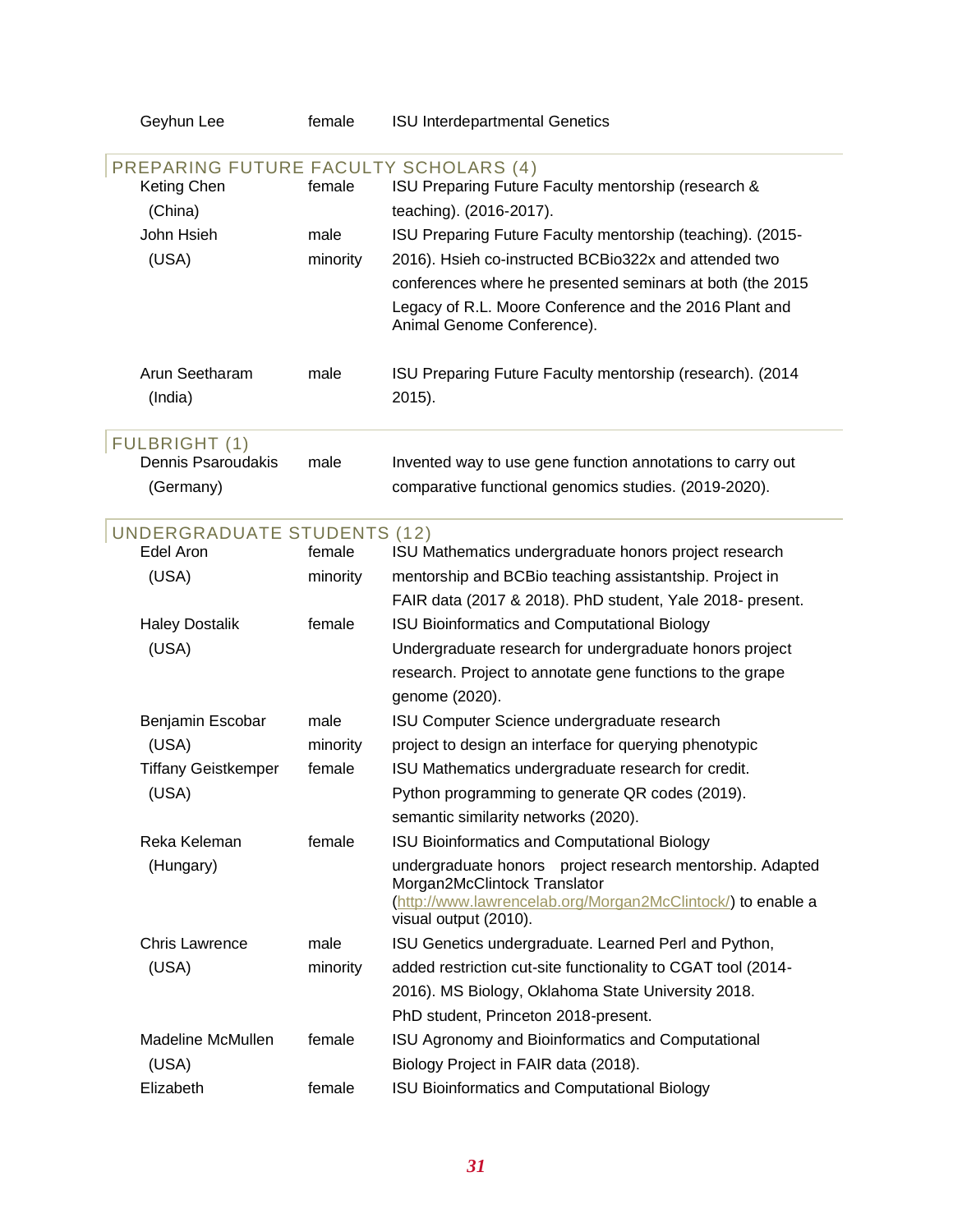| Nieves-Perez        | minority | undergraduate. Using Python to evaluate differential                                         |  |
|---------------------|----------|----------------------------------------------------------------------------------------------|--|
| (USA)               |          | functionality among multiple CRISPR target prediction                                        |  |
|                     |          | tools (2017).                                                                                |  |
| Johnny Perez-Rivera | male     | ISU Biology research project to create a proof-of-concept                                    |  |
| (USA-Puerto Rico)   | minority | interface for a Genomes to Fields query tool.                                                |  |
| Wiriyanat Ployaram  | female   | ISU Bioinformatics research project to map alleles across                                    |  |
| (Thailand)          |          | maize lines.                                                                                 |  |
| Kayla Rasch         | female   | ISU Bioinformatics and Computational Biology                                                 |  |
| (USA)               |          | Undergraduate research project to annotate gene functions to<br>the blueberry genome (2020). |  |
| <b>Dollye Starr</b> | female   | <b>ISU Bioinformatics and Computational Biology</b>                                          |  |
| (USA)               |          | Undergraduate research for undergraduate honors project                                      |  |
|                     |          | research. Project to annotate gene functions to the Brassica                                 |  |
|                     |          | rapa genome (2021).                                                                          |  |
|                     |          |                                                                                              |  |

## HIGH SCHOOL STUDENTS (1)

Kiri Johnston female ISU Cy-TAG (Cyclone Talented and Gifted Program) high (USA) school summer research intern. Developed markers to search for the Abnormal 10 chromosome in maize germplasm (2004).

## **OUTREACH**

Led an initiative to bring groups of American Indians students (made up of 3-6 individuals) into plant biological research by involving them in an 8-week research program from 2006-2011. From 2012 onward, this work has continued on a more limited basis (1-2 students each summer, depending on available funding). This work has been in collaboration with the George Washington Carver Internship Program at ISU [\(http://www.ag.iastate.edu/diversity/gwc\)](http://www.ag.iastate.edu/diversity/gwc). Documentation on summer research programs is available at [http://dill-picl.org/outreach/.](http://dill-picl.org/outreach/)

## UNDERGRADUATES (17)

| Marcus Begay           | Navajo   | 2008             |                                 |
|------------------------|----------|------------------|---------------------------------|
| Irene Bitsoi           | Navajo   | 2010, 2011       | Poster AISES 2010               |
| Danielle Charley       | Navajo   | 2009, 2010, 2011 | Poster AISES 2009, 2010         |
| Nathan Etsitty         | Navajo   | 2006, 2007, 2008 |                                 |
| <b>Sharon Garfield</b> | Navajo   | 2006             |                                 |
| <b>Titus Harrison</b>  | Navajo   | 2006             |                                 |
| Leslie Nelson          | Navajo   | 2009, 2010, 2011 | Poster AISES 2009, 2010; NSF    |
|                        |          |                  | MaGNET travel award to Annual   |
|                        |          |                  | Maize Genetics Conference,      |
|                        |          |                  | 2013                            |
| Zach Nelson            | Navajo   | 2007             |                                 |
| Nina Nez               | Navajo   | 2017             | Recruited. Research effort with |
|                        |          |                  | Steve Howell's group.           |
| Larry Morris, Jr.      | Navajo   | 2009             |                                 |
| Alexandra Myhal        | Cherokee | 2011             | Poster AISES 2011               |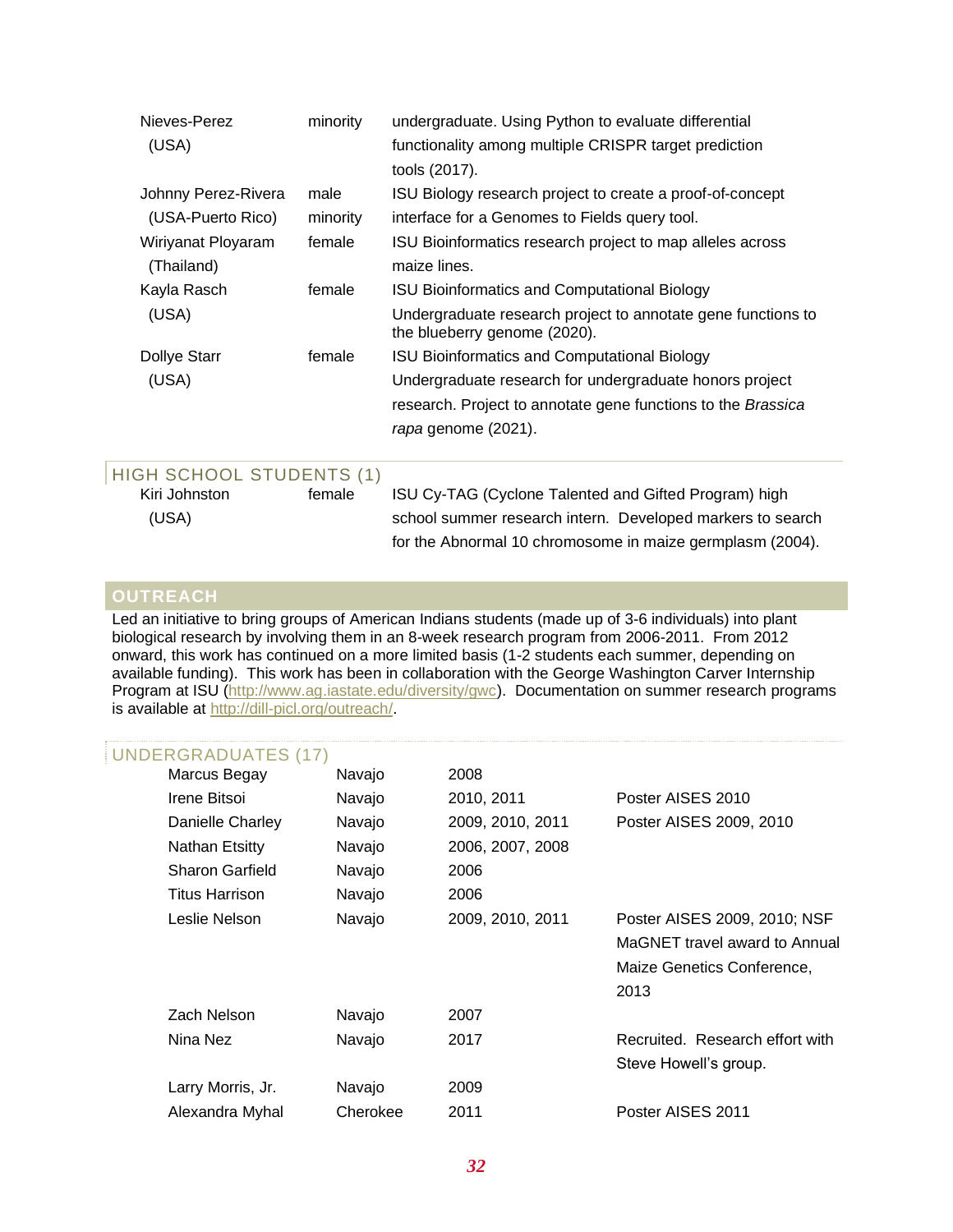|                  | Lamour Peshtony                                             | Navajo       | 2008             |                                                               |
|------------------|-------------------------------------------------------------|--------------|------------------|---------------------------------------------------------------|
|                  | <b>TJ Redhouse</b>                                          | Navajo       | 2009             | Poster AISES 2009                                             |
|                  | Regina Sampson                                              | Navajo       | 2006             |                                                               |
|                  | Arlyssia Sells                                              | Navajo       | 2015             |                                                               |
|                  | Delbert Thompson                                            | <b>Sioux</b> | 2006             |                                                               |
| Alexandra Volker |                                                             | Cherokee     | 2006             |                                                               |
|                  | <b>HIGH SCHOOL STUDENTS (2)</b><br><b>Robert Shelltrack</b> | Navajo/Sioux | 2007             |                                                               |
|                  | Jordan Shelltrack                                           | Navajo/Sioux | 2007             |                                                               |
|                  | <b>TRIBAL ELDERS (21)</b>                                   |              |                  |                                                               |
|                  | Darryl Bitsoi                                               | Navajo       | 2006, 2007, 2008 | Translator, Elder                                             |
|                  | <b>Thomas Bitsoi</b>                                        | Navajo       | 2008             | Medicine Man                                                  |
|                  | Judith Bitsoi                                               | Navajo       | 2010, 2011       | Elder                                                         |
|                  | Lemanuel Bitsoi                                             | Navajo       | 2006-present     | D.Ed; outreach coordinator and<br>genomic sciences researcher |
|                  |                                                             |              |                  | (Rush U, Harvard); MaGNET                                     |
|                  |                                                             |              |                  | travel award to Maize Genetics                                |
|                  |                                                             |              |                  | Conference, 2013. Currently                                   |
|                  |                                                             |              |                  | Associate Vice President of                                   |
|                  |                                                             |              |                  | Diversity Affairs, Fort Lewis                                 |
|                  |                                                             |              |                  | College.                                                      |
|                  | <b>Stanley Bitsoi</b>                                       | Navajo       | 2008-2011        | Medicine Man                                                  |
|                  | Rachel Camarillo                                            | Navajo       | 2007, 2008, 2009 | Elder                                                         |
|                  | Novalee Nelson                                              | Navajo       | 2010             | Child                                                         |
|                  | Kayden Nelson                                               | Navajo       | 2010             | Child                                                         |
|                  | Jonathan Etsitty                                            | Navajo       | 2006             | Elder                                                         |
|                  | Melinda Herrera                                             | Navajo       | 2011             | Elder                                                         |
|                  | Lula Jackson                                                | Navajo       | 2006             | Translator; Elder                                             |
|                  | Amber Lee                                                   | Navajo       | 2007             | Elder                                                         |
|                  | Ray Lee                                                     | Navajo       | 2006             | Medicine Man                                                  |
|                  | <b>Melinda Morris</b>                                       | Navajo       | 2009             | Elder                                                         |
|                  | Carolyn Myhal                                               | Cherokee     | 2011             | Elder                                                         |
|                  | Cynthia Thompson                                            | <b>Sioux</b> | 2006             | Elder                                                         |
|                  | John Tohtsoni                                               | Navajo       | 2006             | <b>High School Educator</b>                                   |
|                  | <b>Felix Tulley</b>                                         | Navajo       | 2006, 2007       | Medicine Man                                                  |
|                  | <b>Elmer Shelltrack</b>                                     | <b>Sioux</b> | 2007             | Elder                                                         |
|                  | Judy Wilson                                                 | Cherokee     | 2006             | Elder                                                         |
|                  | Lucinda Yazzie                                              | Navajo       | 2006             | Elder                                                         |

## **SERVICE TO THE INSTITUTION**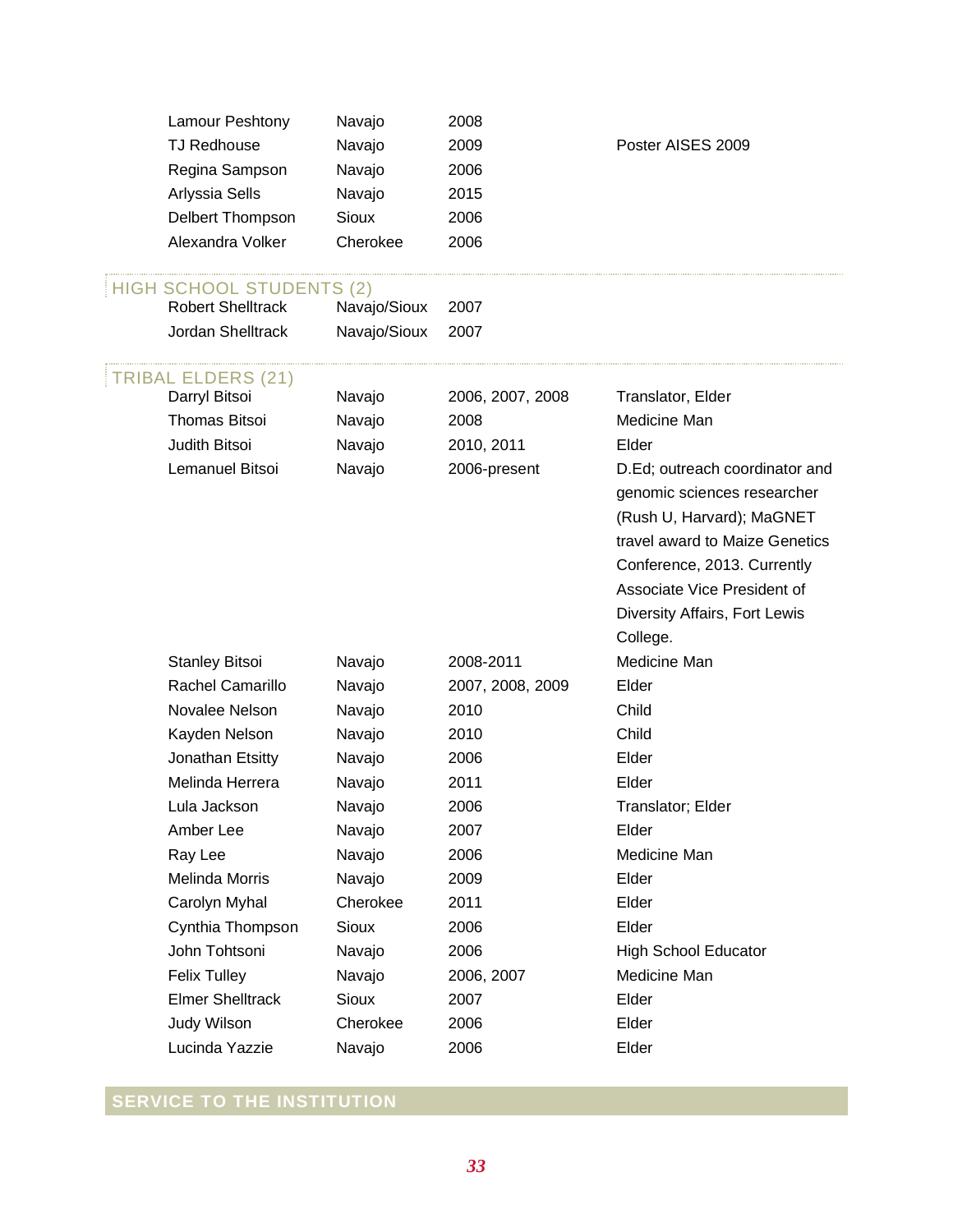## ISU

- Facilitated discussion on Advancing data-driven discovery and secure cyber systems for ISU OVPR Research Days (2021).
- Formed and led a committee and design an equitable governance structure that would serve as the foundation for the Department of Agronomy to create a Diversity, Equity, and Inclusion Committee (2020-2021).
- Provided input for ISU involvement, Promotion and Tenure Innovation and Entrepreneurship Recommendations on behalf of the Office of the Vice President for Research (2020-2021).
- Served as a member of the Promotion and Tenure Committee for the Department of Genetics, Development and Cell Biology (2019-2021).
- Invited member, Campus Climate Committee (2018-2019).
- Metagenomics Mondays Summer Seminar Series for the Midwest Big Data Hub Digital Agriculture Spoke. Co-organizer along with Iddo Friedberg and Gwyn Beattie (2018).
- Member, Data Science Task Force for the Office of the Vice President for Research. Chair, Faculty Advisory Committee (2018-2020).
- Interim lead, Midwest Big Data Hub Digital Agriculture Spoke (while J. Colletti served as Interim Associate Dean for the College of Agriculture and Life Sciences). Involved attending MBDH meetings, keeping the Digital Agriculture website content up-to-date, and coordinating with other universities in the Midwest as needed (2017-2019).
- Senior person, NSF-funded Unmanned Aerial Systems, Plant Sciences, and Education grant (while J. Colletti served as Interim Associate Dean for the College of Agriculture and Life Sciences).
- Strategic Planning Committee, Iowa State University College of Agriculture and Life Sciences (2017).
- Curriculum Committee, ISU Department of Genetics, Development and Cell Biology (2017-2018).
- Conference organizer (one of five): Novel Candidate Gene Discovery by Computing on Phenotypes. Organized at ISU. Included facility tours, five speakers from ISU, and two speakers brought in from outside institutions (2019).
- Organized the "Biological Ontologies" Fall Seminar Series (2018).
- Plant Phenomics Phridays Summer Seminar Series for the Midwest Big Data Hub Digital Agriculture Spoke. Co-organizer along with Patrick Schnable (2017). Participants included 74 unique institutions and 275 unique participants (144 unique virtual participants and 141 unique in-person attendees). Total registrations for the seminar series was 440 (252 in-person and 188 virtual). Total ISU participants numbered 261 (235 in-person and 26 virtual) and non-ISU participants totaled 179. International participants accounted for 72 and Industry participants numbered 46.
- Phenotypic Prediction: Image Acquisition and Analysis organizer (2016) This 3-day event had 47 registrants with 27 participants joining from non-ISU institutions.
- Member, HPC Committee, Iowa State University (2015-present).
- Member, Data Sciences Curriculum Committee, Iowa State University (2015-2020).
- Elected Member, Graduate Council, Iowa State University (2015-2016). Had to leave the committee due to meetings being after hours and in conflict with timing for childcare constraints.
- Search committee member, Iowa State Department of Mathematics, Bioinformatics (2015-2016).
- Funded founding organizer, Iowa State University Big Data seminar series (2014-2017). During the time under Lawrence-Dill's direction, this seminar series met monthly during the fall and spring semesters. 440 individuals were involved over time with 188 of those connecting as virtual participants. 179 participants were non-ISU and 72 were international. Industry participants numbered 46. The Big Data seminar series now continues with organization and support provided by the ISU Office of the Vice President for Research.
- Funded Data Driven Science Initiative Workshop organizer (2016). This event had 137 registrants with 82 from ISU, the remainder traveling from other institutions.
- Member, Undergraduate Bioinformatics and Computational Biology Program Supervisory Committee, ISU (2014-2017).
- Search committee member, Department of Statistics, Bioinformatics (2014-2017).
- Search committee member, Department of Computer Science, Bioinformatics (2014-2017).
- Elected member, Bioinformatics and Computational Biology Program Supervisory Committee, ISU (2011-2013 and 2015-present). Program co-chair 2015-2017; program chair, 2017 – present).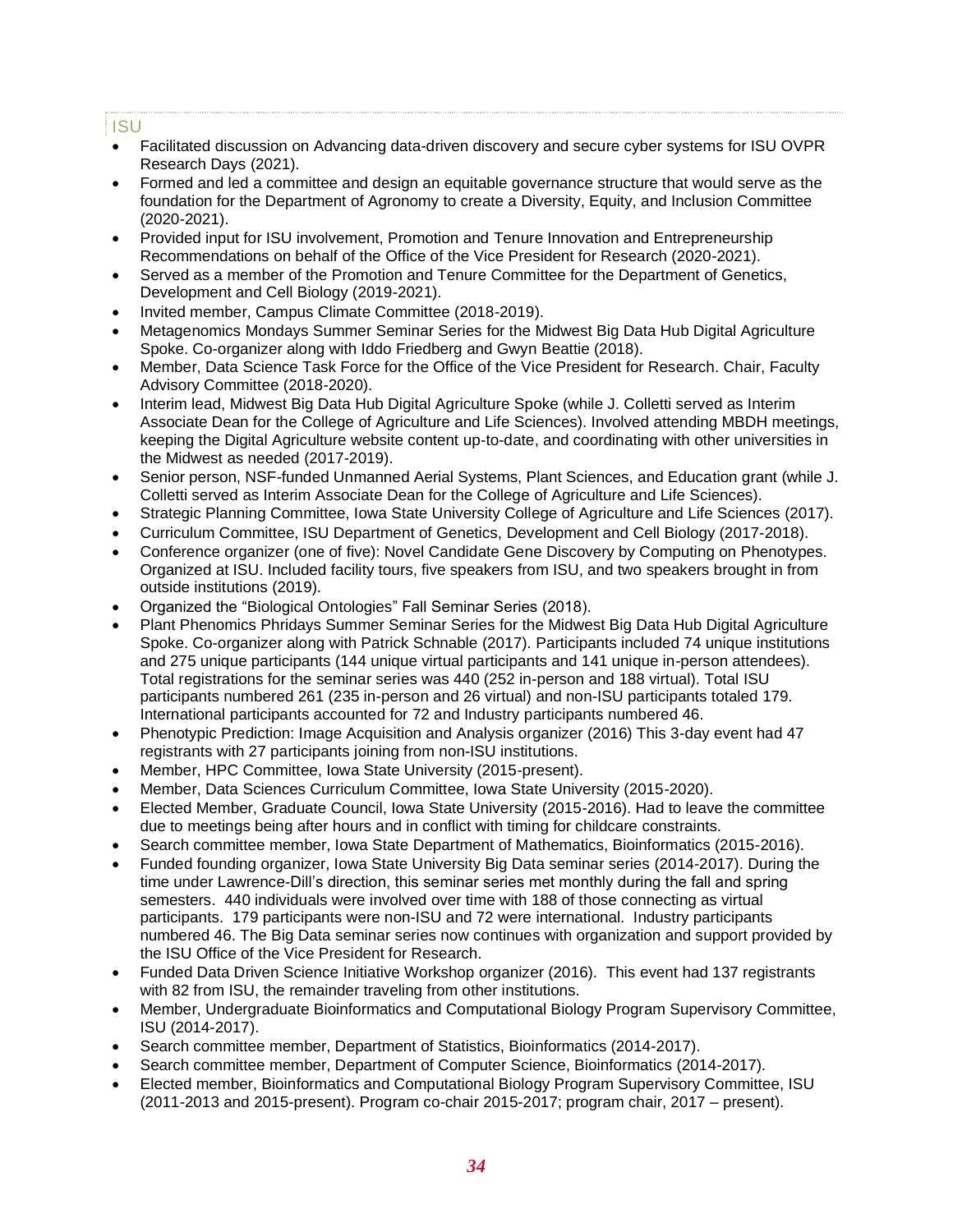• Honors and Awards Committee member, Department of Genetics, Development and Cell Biology, ISU (2010-present).

## USDA-ARS

- Selected to serve as a panel member for the USDA-ARS 2014 Research Personnel Evaluation Committee (RPEC), Plant Bioscience Panel Group (2013-2014)
- Charter member, 7-person USDA-ARS Data Advisory Group (DAG) to counsel the Chief Scientific Information Officer for the Agency (Represented 6 National Programs encompassed by Crop Production and Protection; 2013)
- Organized and hosted the April NSF Phenotype RCN plant subgroup meeting in Ames, IA to plan how best to report outcomes of cross-species phenotype associations (2013).
- Conference Organizer, "Big Data and Computing: Building a Vision for ARS Information Management" (2013)
- Writing team member, Agency advisory whitepaper "Big Data and Computing: Building a Vision for ARS Information Management" (2013)
- Founding Member, Seminar Committee, USDA-ARS Corn Insects and Crop Genetics Research Unit, Ames, IA (2012-2013).
- Selected (one of four) for professional development via the USDA-ARS MWA Science Leadership Development Program to enhance leadership skills and learn more about the internal workings of ARS (2012-2013).
- Strategic Planning Committee member, Department of Genetics, Development and Cell Biology, ISU (2011).
- Invited by organizers for the Iowa State University Women in Science and Engineering Conference to present a seminar to Iowa high school students about MaizeGDB and maize genetics (2011).
- ISU Postdoctoral Association (ISUPDA). Invited judge for the Postdoc Research Day competition (2010 & 2011).
- Invited judge, Iowa State University Postdoctoral Association (ISUPDA) ISU Postdoc Research Day competition (2010).
- Created and updated lactation rooms at all USDA-ARS buildings for the Ames Location (2009)
- Seminar committee member, Department of Genetics, Development, and Cell Biology (2007-2008).
- Served as USDA-ARS Authorized Departmental Officer's Designated Representative for two Specific Cooperative Agreements: "Database of Maize Genome Information (DBMGI) – a next generation maize genome database" and "Development of Novel Maize Sequence Access and Analysis Methods for MaizeGDB." Collaborator: Dr. Volker Brendel of ISU. 2005-2006 and 2007-2010, respectively.
- Appointed member, ARS Midwest Area Outreach, Diversity, and Equal Opportunity Advisory Committee (2007-2009; chair 2009).
- Search Committee member, Assistant Professorship in Systems Biology, Department of Genetics, Development, and Cell Biology, ISU (2006-2007; search canceled).
- USDA-ARS NP 301 Planning and Coordination Workshop session moderator: "Genome Database Stewardship and Informatics Tool Development" (2006).
- Search Committee member, Endowed Professorship in Crop Genomics, Department of Agronomy, ISU (2006).
- Organizer for the weekly "Brown Bag" lunch seminar series, Department of Genetics, Development and Cell Biology, ISU (2006).
- USDA-ARS NP 301 Action Plan Writing Team Member (2005 and 2012).
- Appointed Member, USDA-ARS Ames Area Civil Rights Advisory Committee (2006-2009, serving as elected chair for this committee 2008-2009).
- Facilitator, USDA-ARS National Program 301 (NP 301) Customer and Assessment Workshop third breakout session (2005).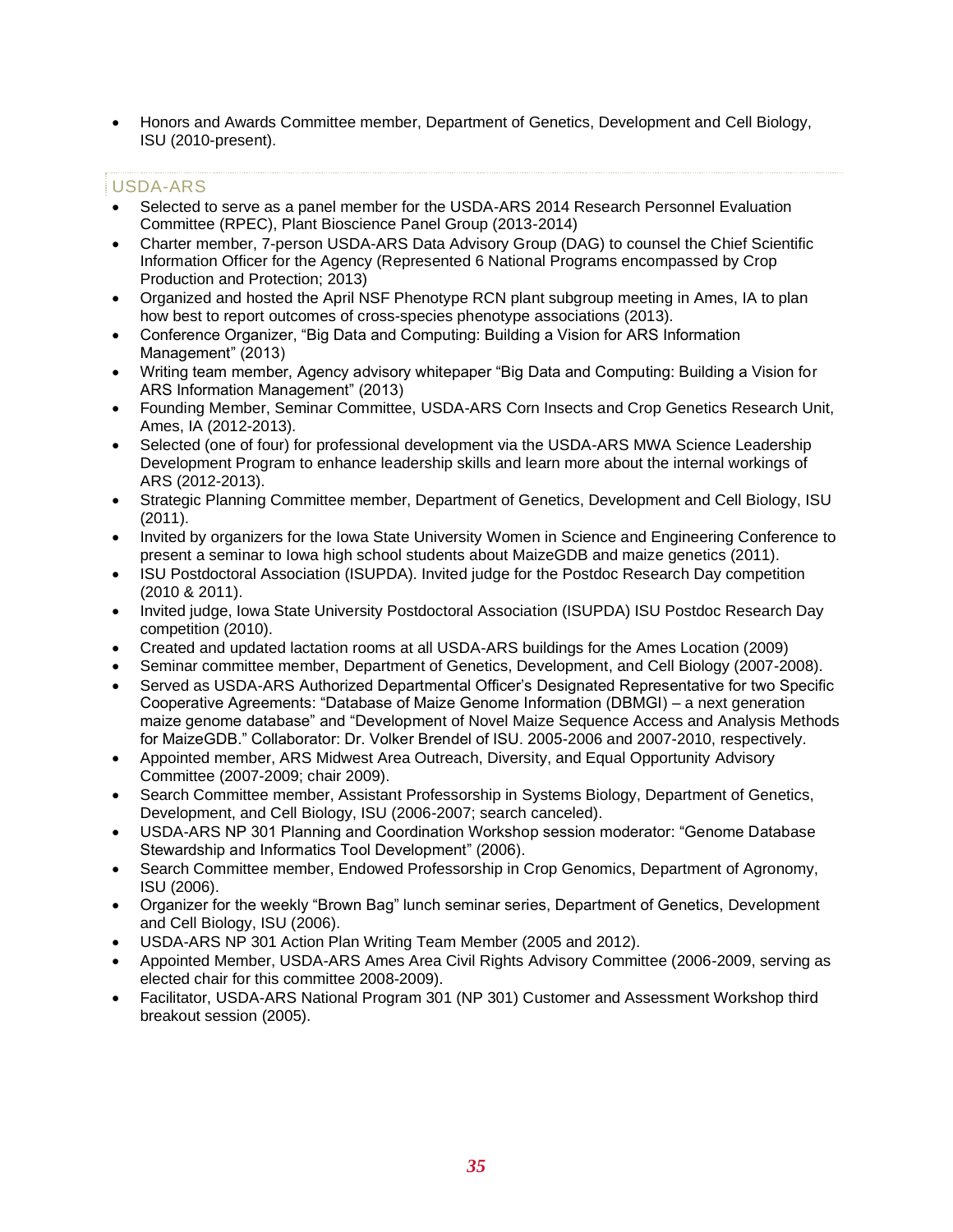## **SERVICE TO THE PROFESSION**

## GRANTS AND PROGRAMS

- University of Nebraska Center for Plant Science Innovation review committee (2021)
- National Science Foundation
	- o Panel service
		- a. NRT, NSF Research Traineeship (2020)
		- Plant Genome Research (2018, 2019)
		- $\blacksquare$ ~2 panel invitations per year (often declined due to time constraints)
		- o Reverse site visits
			- **Advances in Biological Informatics reverse site visit for PDB, the Protein** Database (2018)
			- Advances in Biological Informatics reverse site visit for Araport (2013)
		- o *ad hoc* reviews (~4 per year)
- EPPN2020 Review Committee for the European Commission, Directorate-General for Research and Innovation (2020)
- Invited expert panel to review proposals to the German Research Initiative "Computational Life Sciences" (Berlin, 2018; declined)
- USDA ARS, NIFA, and others (various and multiple, ~2 *ad hoc* reviews per year)
- NIFA pre-submission reviewer, Iowa State University (2018)
- Presidential Interdisciplinary Research Initiative reviewer, Iowa State University (2020)
- Bailey Awards, Iowa State University (2017, 2020)
- British Biotechnology and Biosciences Research Council (reverse site visits for base funding renewal request for plant sciences centers; London; 2016)
	- o Earlham Institute
	- o John Innes Centre
	- o IBERS (Institute of Biological, Environmental and Rural Sciences)
	- o Cross-Institutional Wheat (John Innes Centre, National Institute for Agricultural Botany, University of Nottingham, University of Bristol, and Rothamsted Res.)
- Ohio Plant Biotechnology Consortium Grants Program (2013)
- National Research Support Project National Animal Genome Research Program (NRSP-8; 2013)
- Invited advisory panel member, site visit of the Bioinformatics-Center Gatersleben-Halle (BIC-GH) located at the Institute of Plant Genetics and Crop Plant Research (IPK), Gatersleben, Germany (2005).

## JOURNALS (SOME 90+ REVIEWS)

- *Bioinformatics*
- *Database*
- *Frontiers in Plant Science*
- *Frontiers in Bioinformatics and Computational Biology (Associate Editor)*
- *Frontiers in Genetics (Associate Editor for Computational Genomics)*
- *Genetics*
- *Genome Biology*
- *International Journal of Plant Genomics*
- *Maydica*
- *Molecular Biology and Evolution*
- *Molecular Biotechnology*
- *Nucleic Acids Research*
- *PeerJ*
- *Plant Cell*
- *Plant Genome*
- *Plants, People, Planet*
- *Plant Physiology*
- *Proceedings of the National Academy of Science, U.S.A.*
- *The Plant Phenome Journal (TPPJ; Associate Editor)*
- *Proteins: Structure, Function, and Bioinformatics*
- *The Plant Phenome Journal*
- *Trends in Cell Biology*